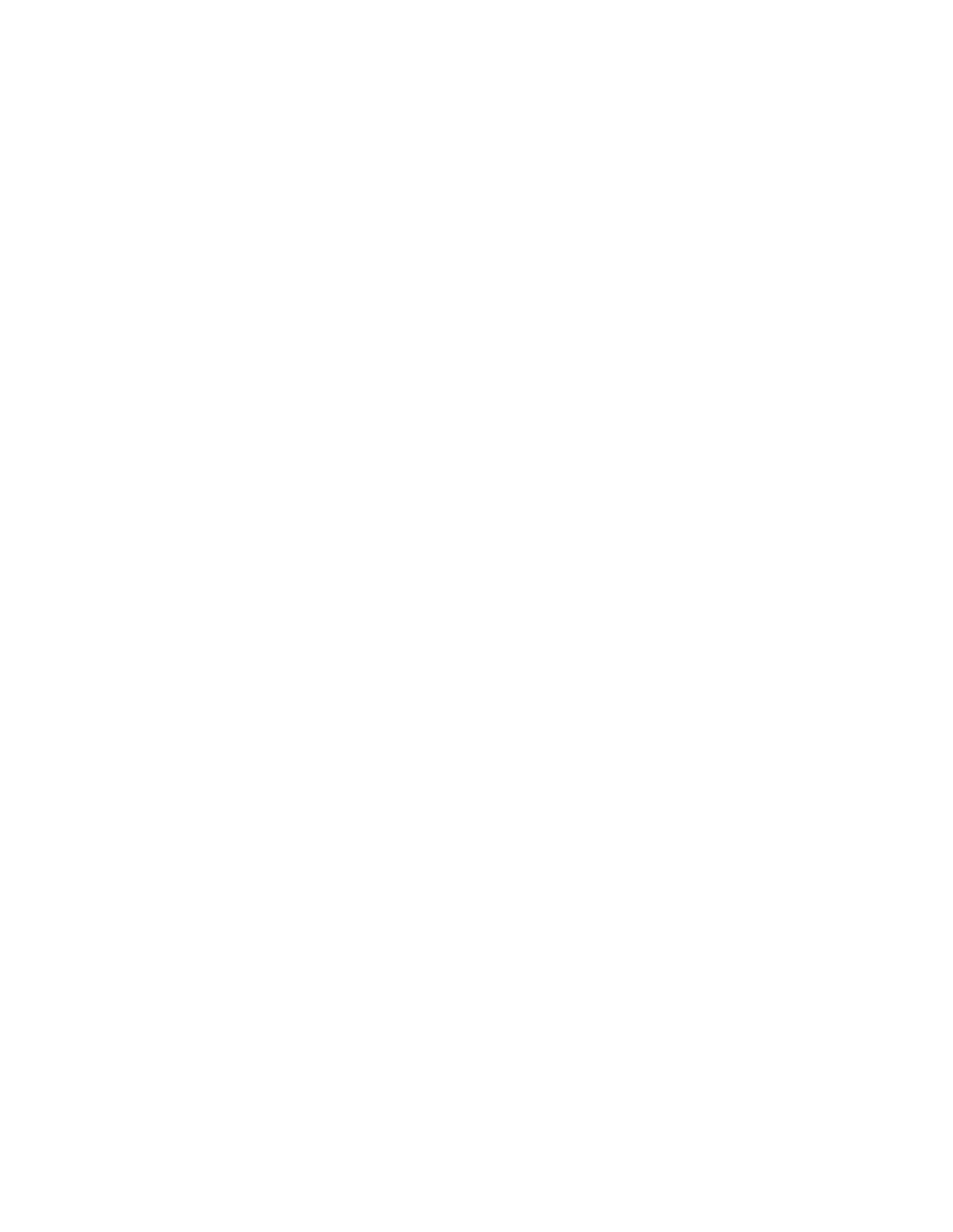# **VIRGINIA REGISTER INFORMATION PAGE**

<span id="page-2-1"></span><span id="page-2-0"></span>**THE VIRGINIA REGISTER OF REGULATIONS** is an official state publication issued every other week throughout the year. Indexes are published quarterly, and are cumulative for the year. The *Virginia Register* has several functions. The new and amended sections of regulations, both as proposed and as finally adopted, are required by law to be published in the *Virginia Register*. In addition, the *Virginia Register* is a source of other information about state government, including petitions for rulemaking, emergency regulations, executive orders issued by the Governor, and notices of public hearings on regulations.

#### **ADOPTION, AMENDMENT, AND REPEAL OF REGULATIONS**

An agency wishing to adopt, amend, or repeal regulations must first publish in the *Virginia Register* a notice of intended regulatory action; a basis, purpose, substance and issues statement; an economic impact analysis prepared by the Department of Planning and Budget; the agency's response to the economic impact analysis; a summary; a notice giving the public an opportunity to comment on the proposal; and the text of the proposed regulation.

Following publication of the proposal in the Virginia Register, the promulgating agency receives public comments for a minimum of 60 days. The Governor reviews the proposed regulation to determine if it is necessary to protect the public health, safety and welfare, and if it is clearly written and easily understandable. If the Governor chooses to comment on the proposed regulation, his comments must be transmitted to the agency and the Registrar no later than 15 days following the completion of the 60-day public comment period. The Governor's comments, if any, will be published in the *Virginia Register*. Not less than 15 days following the completion of the 60-day public comment period, the agency may adopt the proposed regulation.

The Joint Commission on Administrative Rules (JCAR) or the appropriate standing committee of each house of the General Assembly may meet during the promulgation or final adoption process and file an objection with the Registrar and the promulgating agency. The objection will be published in the *Virginia Register*. Within 21 days after receipt by the agency of a legislative objection, the agency shall file a response with the Registrar, the objecting legislative body, and the Governor.

When final action is taken, the agency again publishes the text of the regulation as adopted, highlighting all changes made to the proposed regulation and explaining any substantial changes made since publication of the proposal. A 30-day final adoption period begins upon final publication in the *Virginia Register*.

The Governor may review the final regulation during this time and, if he objects, forward his objection to the Registrar and the agency. In addition to or in lieu of filing a formal objection, the Governor may suspend the effective date of a portion or all of a regulation until the end of the next regular General Assembly session by issuing a directive signed by a majority of the members of the appropriate legislative body and the Governor. The Governor's objection or suspension of the regulation, or both, will be published in the *Virginia Register*. If the Governor finds that changes made to the proposed regulation have substantial impact, he may require the agency to provide an additional 30-day public comment period on the changes. Notice of the additional public comment period required by the Governor will be published in the *Virginia Register*.

The agency shall suspend the regulatory process for 30 days when it receives requests from 25 or more individuals to solicit additional public comment, unless the agency determines that the changes have minor or inconsequential impact.

A regulation becomes effective at the conclusion of the 30-day final adoption period, or at any other later date specified by the promulgating agency, unless (i) a legislative objection has been filed, in which event the regulation, unless withdrawn, becomes effective on the date specified, which shall be after the expiration of the 21-day objection period; (ii) the Governor exercises his authority to require the agency to provide for additional public comment, in which event the regulation,

unless withdrawn, becomes effective on the date specified, which shall be after the expiration of the period for which the Governor has provided for additional public comment; (iii) the Governor and the General Assembly exercise their authority to suspend the effective date of a regulation until the end of the next regular legislative session; or (iv) the agency suspends the regulatory process, in which event the regulation, unless withdrawn, becomes effective on the date specified, which shall be after the expiration of the 30-day public comment period and no earlier than 15 days from publication of the readopted action.

A regulatory action may be withdrawn by the promulgating agency at any time before the regulation becomes final.

#### **FAST-TRACK RULEMAKING PROCESS**

Section 2.2-4012.1 of the Code of Virginia provides an exemption from certain provisions of the Administrative Process Act for agency regulations deemed by the Governor to be noncontroversial. To use this process, Governor's concurrence is required and advance notice must be provided to certain legislative committees. Fast-track regulations will become effective on the date noted in the regulatory action if no objections to using the process are filed in accordance with § 2.2-4012.1.

#### **EMERGENCY REGULATIONS**

Pursuant to § [2.2-4011](http://leg1.state.va.us/cgi-bin/legp504.exe?000+cod+2.2-4011) of the Code of Virginia, an agency, upon consultation with the Attorney General, and at the discretion of the Governor, may adopt emergency regulations that are necessitated by an emergency situation. An agency may also adopt an emergency regulation when Virginia statutory law or the appropriation act or federal law or federal regulation requires that a regulation be effective in 280 days or less from its enactment. The emergency regulation becomes operative upon its adoption and filing with the Registrar of Regulations, unless a later date is specified. Emergency regulations are limited to no more than 18 months in duration; however, may be extended for six months under certain circumstances as provided for in § 2.2-4011 D. Emergency regulations are published as soon as possible in the *Register*. During the time the emergency status is in effect, the agency may proceed with the adoption of permanent regulations through the usual procedures. To begin promulgating the replacement regulation, the agency must (i) file the Notice of Intended Regulatory Action with the Registrar within 60 days of the effective date of the emergency regulation and (ii) file the proposed regulation with the Registrar within 180 days of the effective date of the emergency regulation. If the agency chooses not to adopt the regulations, the emergency status ends when the prescribed time limit expires.

#### **STATEMENT**

The foregoing constitutes a generalized statement of the procedures to be followed. For specific statutory language, it is suggested that Article 2 (§ 2.2-4006 et seq.) of Chapter 40 of Title 2.2 of the Code of Virginia be examined carefully.

#### **CITATION TO THE** *VIRGINIA REGISTER*

The *Virginia Register* is cited by volume, issue, page number, and date. **29:5 VA.R. 1075-1192 November 5, 2012,** refers to Volume 29, Issue 5, pages 1075 through 1192 of the *Virginia Register* issued on November 5, 2012.

*The Virginia Register of Regulations* is published pursuant to Article 6 (§ 2.2-4031 et seq.) of Chapter 40 of Title 2.2 of the Code of Virginia.

Members of the Virginia Code Commission: **John S. Edwards,** Chair; **James M. LeMunyon,** Vice Chair, **Gregory D. Habeeb; Ryan T. McDougle; Pamela S. Baskervill; Robert L. Calhoun; Carlos L. Hopkins; E.M. Miller, Jr.; Thomas M. Moncure, Jr.; Christopher R. Nolen; Timothy Oksman; Charles S. Sharp; Robert L. Tavenner.**

Staff of the *Virginia Register:* **Jane D. Chaffin,** Registrar of Regulations; **Karen Perrine,** Assistant Registrar; **Anne Bloomsburg,** Regulations Analyst; **Rhonda Dyer,** Publications Assistant; **Terri Edwards,** Operations Staff Assistant.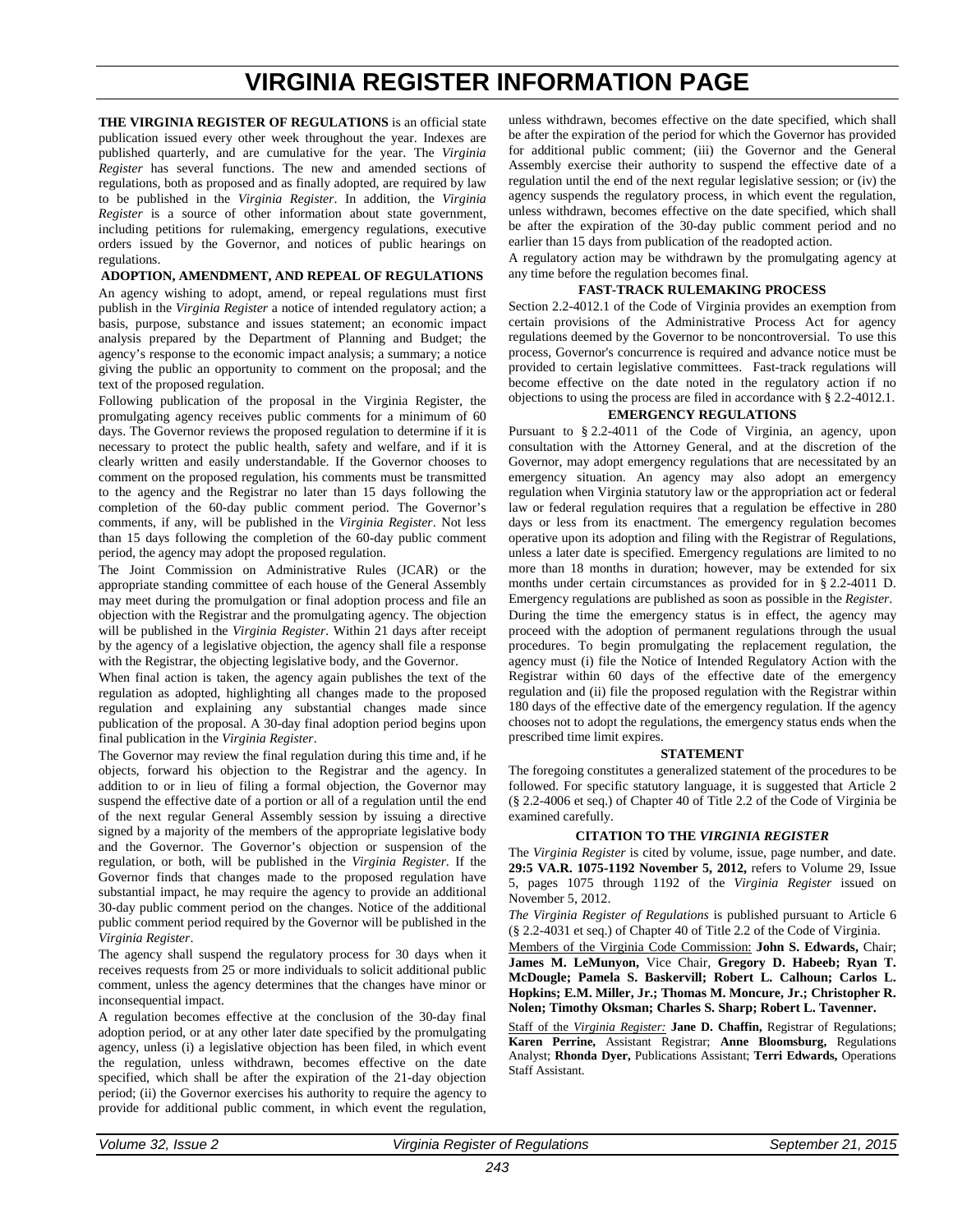# <span id="page-3-1"></span>**PUBLICATION SCHEDULE AND DEADLINES**

This schedule is available on the *Register*'s Internet home page (http://register.dls.virginia.gov).

| <b>Volume: Issue</b> | <b>Material Submitted By Noon*</b> | <b>Will Be Published On</b> |
|----------------------|------------------------------------|-----------------------------|
| 32:2                 | September 2, 2015                  | September 21, 2015          |
| 32:3                 | September 16, 2015                 | October 5, 2015             |
| 32:4                 | September 30, 2015                 | October 19, 2015            |
| 32:5                 | October 14, 2015                   | November 2, 2015            |
| 32:6                 | October 28, 2015                   | November 16, 2015           |
| 32:7                 | November 10, 2015 (Tuesday)        | November 30, 2015           |
| 32:8                 | November 24, 2015 (Tuesday)        | December 14, 2015           |
| 32:9                 | December 9, 2015                   | December 28, 2015           |
| 32:10                | December 21, 2015 (Monday)         | January 11, 2016            |
| 32:11                | January 6, 2016                    | January 25, 2016            |
| 32:12                | January 20, 2016                   | February 8, 2016            |
| 32:13                | February 3, 2016                   | February 22, 2016           |
| 32:14                | February 17, 2016                  | March 7, 2016               |
| 32:15                | March 2, 2016                      | March 21, 2016              |
| 32:16                | March 16, 2016                     | April 4, 2016               |
| 32:17                | March 30, 2016                     | April 18, 2016              |
| 32:18                | April 13, 2016                     | May 2, 2016                 |
| 32:19                | April 27, 2016                     | May 16, 2016                |
| 32:20                | May 11, 2016                       | May 30, 2016                |
| 32:21                | May 25, 2016                       | June 13, 2016               |
| 32:22                | June 8, 2016                       | June 27, 2016               |
| 32:23                | June 22, 2016                      | July 11, 2016               |
| 32:24                | July 6, 2016                       | July 25, 2016               |
| 32:25                | July 20, 2016                      | August 8, 2016              |
| 32:26                | August 3, 2016                     | August 22, 2016             |
| 33:1                 | August 17, 2016                    | September 5, 2016           |
| 33:2                 | August 31, 2016                    | September 19, 2016          |
| 33:3                 | September 14, 2016                 | October 3, 2016             |
| 33:4                 | September 28, 2016                 | October 17, 2016            |
| 33:5                 | October 12, 2016                   | October 31, 2016            |

# <span id="page-3-0"></span>**September 2015 through October 2016**

\*Filing deadlines are Wednesdays unless otherwise specified.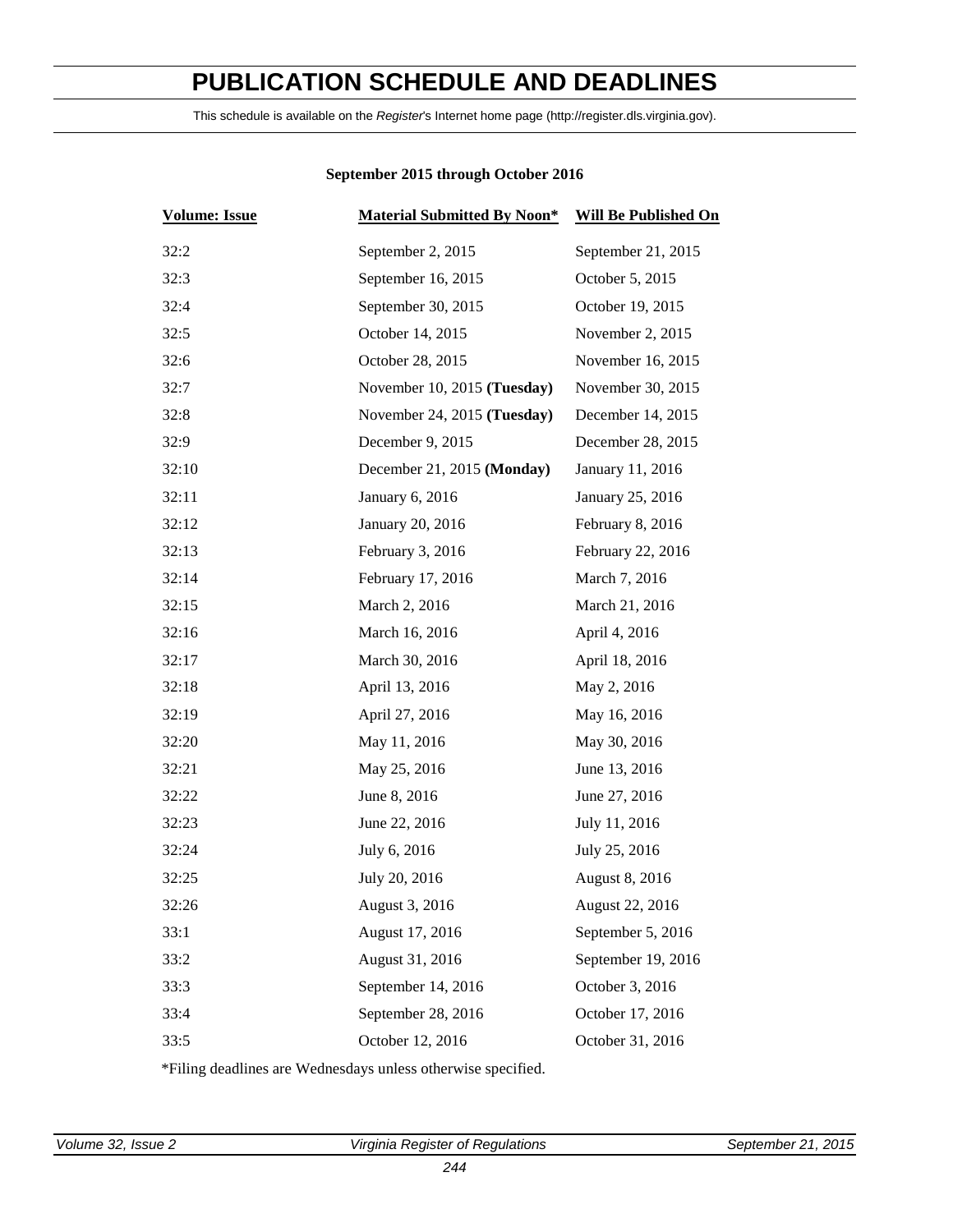# **REGULATIONS**

For information concerning the different types of regulations, see the Information Page.

**Symbol Key**

Roman type indicates existing text of regulations. Underscored language indicates proposed new text.

<span id="page-4-2"></span>Language that has been stricken indicates proposed text for deletion. Brackets are used in final regulations to indicate changes from the proposed regulation.

# **TITLE 1. ADMINISTRATION**

# **OFFICE OF THE ATTORNEY GENERAL**

### <span id="page-4-0"></span>**Fast-Track Regulation**

Title of Regulation: **1VAC45-10. Regulations Governing Disclosure of CID (Civil Investigative Demand) (amending 1VAC45-10-10 through 1VAC45-10-50, 1VAC45-10-70 through 1VAC45-10-100; repealing 1VAC45-10-20).** 

Statutory Authority: § 59.1-9.10 of the Code of Virginia.

Public Hearing Information: No public hearings are scheduled.

Public Comment Deadline: October 21, 2015.

Effective Date: November 5, 2015.

Agency Contact: Christopher J. Pitera, Assistant Attorney General and Regulatory Coordinator, Department of Law, 900 East Main Street, Richmond, VA 23219, telephone (804) 786-6576, FAX (804) 786-4839, or email cpitera@oag.state.va.us.

Basis: Section 59.1-9.10 of the Code of Virginia authorizes the Attorney General to promulgate rules and regulations pertaining to civil investigative demands issued pursuant to the Virginia Antitrust Act. Sections 57-59, 59.1-201.1, and 59.1-516 of the Code of Virginia incorporate the provisions of § 59.1-9.10, thereby authorizing the Attorney General to promulgate regulations pertaining to civil investigative demands issued pursuant to the Solicitation of Contributions law, the Virginia Consumer Protection Act, and the Virginia Telephone Privacy Protection Act.

Purpose: The proposed amendments are necessary to modernize the regulation and to expand its coverage to the statutes that incorporate the Virginia Antitrust Act's civil investigative demand provision. This action will protect the welfare of citizens by giving local law-enforcement officials, who have concurrent enforcement authority under those statutes, the ability to access evidence and information obtained by the Attorney General through civil investigative demands, thus encouraging enforcement of those laws.

Rationale for Using Fast-Track Process: This action is expected to be noncontroversial because it does not directly affect the public. Its direct effect is limited to those lawenforcement authorities that represent the Commonwealth, its political subdivisions, or its public agencies that are empowered to enforce the Virginia Antitrust Act and the other statutes that incorporate its civil investigative demands provision. In addition, this action is not designed to limit

those officials' access to the material the Attorney General obtains through civil investigative demands. Instead, it is designed to set up a formal, transparent process for the Attorney General to evaluate information sharing requests.

<span id="page-4-1"></span>Substance: The proposed amendments do not add any new provisions. The only substantive changes brought about by the proposed amendments are (i) extending the coverage of the regulations to materials obtained through civil investigative demands issued under the Virginia Consumer Protection Act, the Virginia Telephone Privacy Protection Act, and the Solicitation of Contributions law; and (ii) requiring any requesting authority to show that it is subject to confidentiality requirements similar to those found in § 59.1- 20 N of the Code of Virginia, as opposed to requiring the authority to show that it will comply with those confidentiality requirements, to better reflect the requirements of the statute.

Issues: There are no disadvantages to the public or the Commonwealth in implementing the proposed regulations. The primary advantage to the Commonwealth and the public is that the regulations will create a clear framework for information sharing with local officials, which will encourage those officials to exercise their authority to enforce those statutes.

# Department of Planning and Budget's Economic Impact Analysis:

Summary of the Proposed Amendments to Regulation. The Department of Law/Office of the Attorney General (OAG) proposes to update and amend for clarity its Regulations Governing Disclosure of CID (Civil Investigative Demand).

Result of Analysis. Benefits likely outweigh costs for these proposed regulatory changes.

Estimated Economic Impact. This regulation was promulgated in 1981 and is being updated in this action. This regulation sets procedures by which local law enforcement authorities may access case evidence and information that is in the possession of the OAG. The OAG was originally authorized by Virginia Code 59.1-9.10(M) to promulgate a regulation for civil investigative demands (CIDs) pertaining to the Virginia Antitrust Act. Several pieces of legislation have been enacted since then that incorporate the mandate for CID regulations (Virginia Code 57-59(C), 59.1-201.1, and 59.1-516 incorporate the provisions of Virginia Code 59.1- 9.10, thereby authorizing the Attorney General to promulgate regulations pertaining to CIDs).

The OAG now proposes to update its regulation so that CIDs initiated pursuant to investigations under the Virginia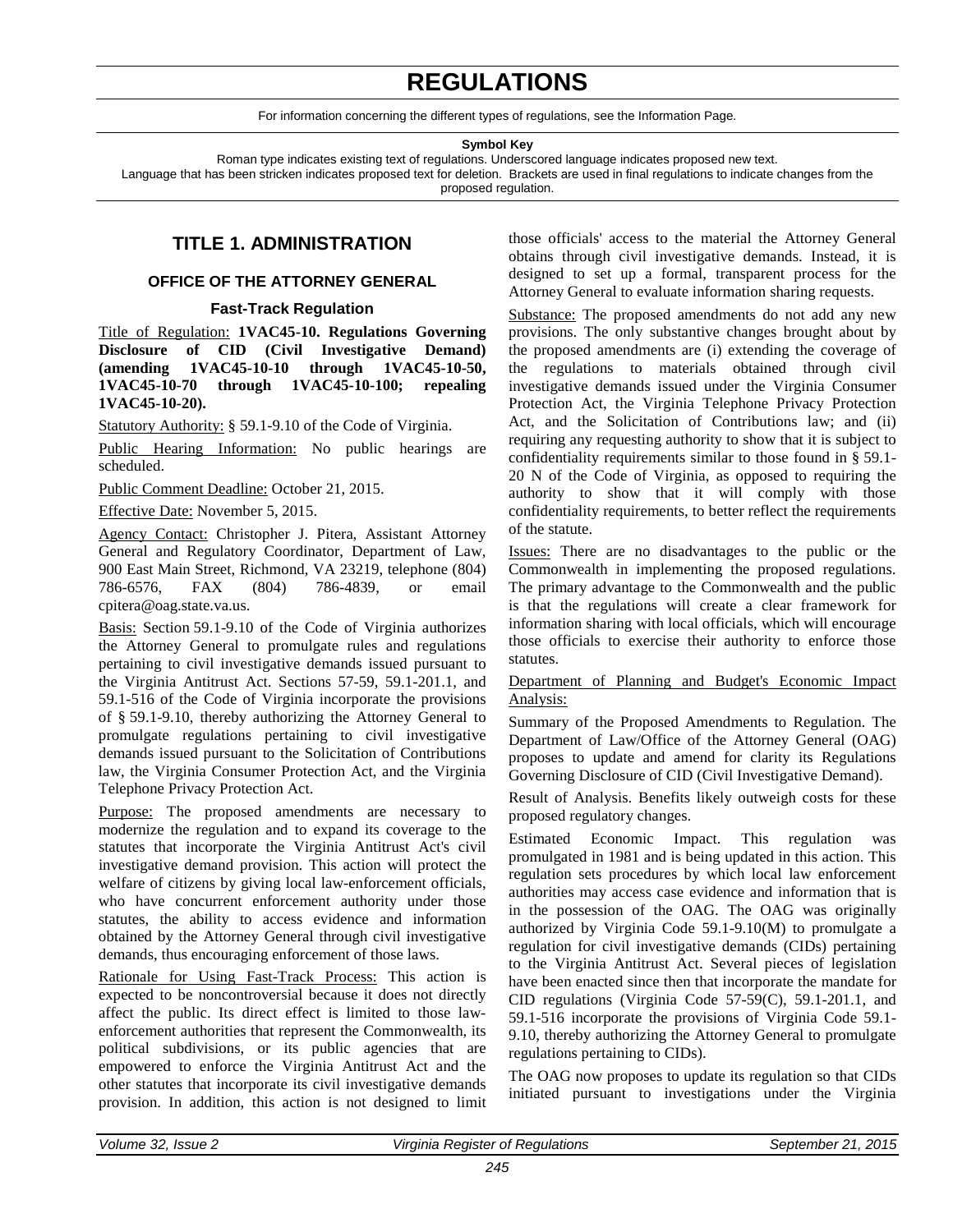Consumer Protection Act, Virginia Telephone Privacy Protection Act or the Solicitation of Contributions law are covered under this regulation. The OAG also proposes to amend this regulation to make it more clear that requesting local law enforcement agencies are bound to keep information given confidential with the exceptions that such material may be presented in a court of law and may be disclosed when required by the Code of Virginia or other controlling law.

No entity is likely to incur costs on account of these proposed changes. To the extent that these changes make this regulation more complete (by updating references to existing law) and more clear, readers will benefit.

Businesses and Entities Affected. The OAG reports that all local law enforcement entities that pursue CIDs will be affected by these regulatory changes.

Localities Particularly Affected. No locality will be particularly affected by this proposed regulatory action.

Projected Impact on Employment. This proposed regulation will likely have no effect on employment in the Commonwealth.

Effects on the Use and Value of Private Property. This proposed regulation will likely have no effect on the use or value of private property in the Commonwealth

Small Businesses: Costs and Other Effects. No small business is likely to incur any costs on account of the proposed regulation.

Small Businesses: Alternative Method that Minimizes Adverse Impact. No small business is likely to incur any costs on account of the proposed regulation.

Real Estate Development Costs. This proposed regulation is unlikely to affect real estate development costs.

Legal Mandate. General: The Department of Planning and Budget (DPB) has analyzed the economic impact of this proposed regulation in accordance with § 2.2-4007.04 of the Code of Virginia and Executive Order Number 17 (2014). Section 2.2-4007.04 requires that such economic impact analyses determine the public benefits and costs of the proposed amendments. Further the report should include but not be limited to:

• the projected number of businesses or other entities to whom the proposed regulation would apply,

• the identity of any localities and types of businesses or other entities particularly affected,

• the projected number of persons and employment positions to be affected,

• the projected costs to affected businesses or entities to implement or comply with the regulation, and

• the impact on the use and value of private property.

Small Businesses: If the proposed regulation will have an adverse effect on small businesses, § 2.2-4007.04 requires that such economic impact analyses include:

• an identification and estimate of the number of small businesses subject to the proposed regulation,

• the projected reporting, recordkeeping, and other administrative costs required for small businesses to comply with the proposed regulation, including the type of professional skills necessary for preparing required reports and other documents,

• a statement of the probable effect of the proposed regulation on affected small businesses, and

• a description of any less intrusive or less costly alternative methods of achieving the purpose of the proposed regulation.

Additionally, pursuant to  $\S$  2.2-4007.1, if there is a finding that a proposed regulation may have an adverse impact on small business, the Joint Commission on Administrative Rules is notified at the time the proposed regulation is submitted to the Virginia Register of Regulations for publication. This analysis shall represent DPB's best estimate for the purposes of public review and comment on the proposed regulation.

Agency's Response to Economic Impact Analysis: The agency concurs with the economic impact analysis prepared by the Department of Planning and Budget.

# Summary:

*The amendments (i) extend the coverage of the chapter to materials obtained through civil investigative demands issued under the Virginia Consumer Protection Act, the Virginia Telephone Privacy Protection Act, and the Solicitation of Contributions law; (ii) require any requesting authority to establish that it is subject to confidentiality requirements similar to those in subsection N of § 59.1-9.10 of the Code of Virginia; and (iii) make stylistic and other nonsubstantive changes.*

# **1VAC45-10-10. Definitions.**

The following words and terms, when used in this chapter, shall have the following meanings, unless the context clearly indicates otherwise:

"Law-enforcement authority" shall mean any public official, and his designees, (i) representing the Commonwealth, which includes his its political subdivisions or his and its public agencies, and (ii) empowered to bring civil actions to enforce the Commonwealth's antitrust laws regulating commerce in any manner authorized by those laws the Virginia Antitrust Act, Virginia Consumer Protection Act, Virginia Telephone Privacy Protection Act, or the Solicitation of Contributions law.

"Material" shall include, but is not limited to, names, testimony, documents or answers to interrogatories which are means any information taken, furnished, received, examined, or copied pursuant to CIDs civil investigative demands issued by the Attorney General pursuant to the Virginia Antitrust Act, the Virginia Consumer Protection Act, the Virginia Telephone Privacy Protection Act, or the Solicitation of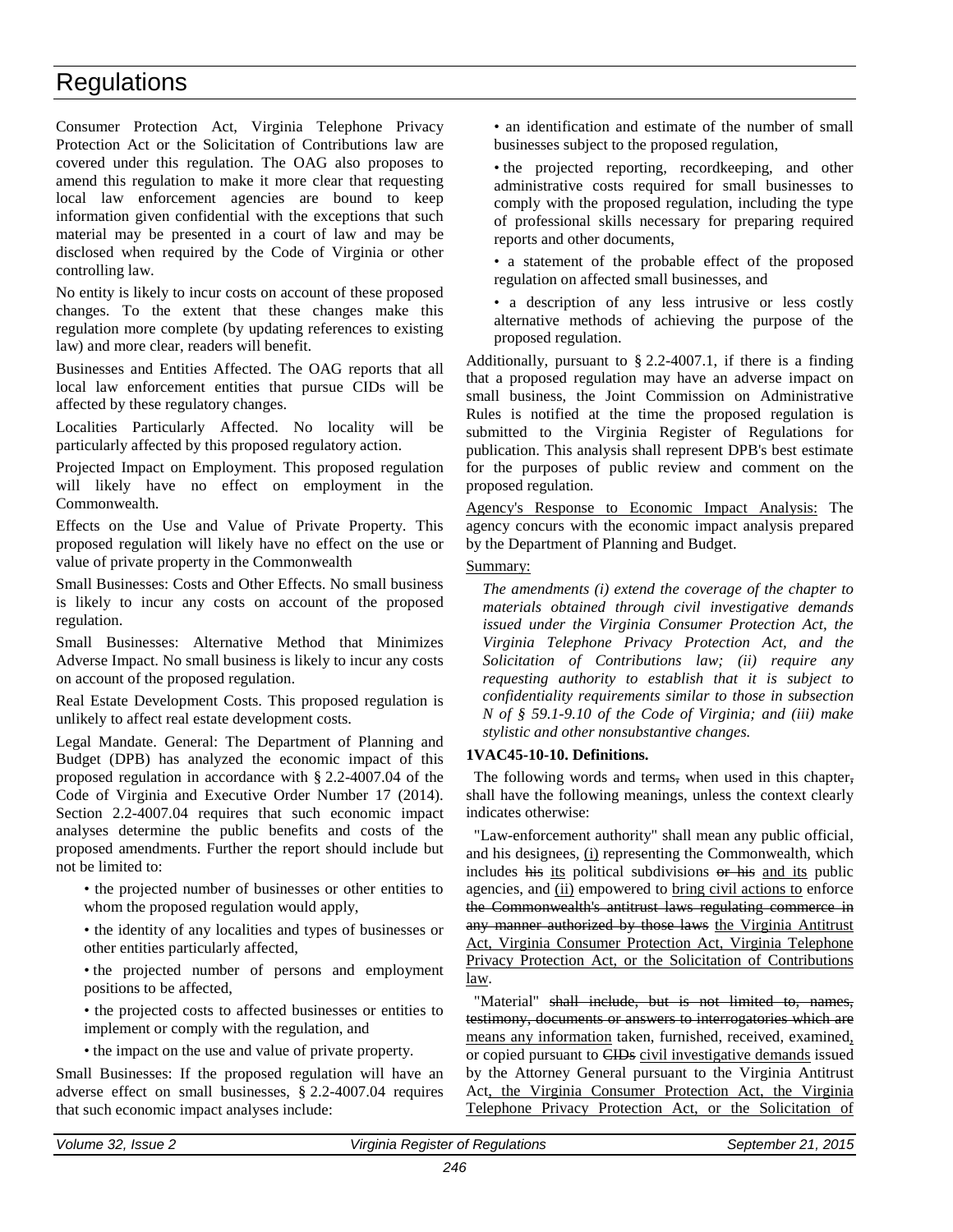Contributions law, including, but not limited to, names, testimony, documents, or answers to interrogatories.

"Person" shall mean any natural person, corporation, trust, partnership, proprietorship or association of any type, company, or any other legal entity.

"Solicitation of Contributions law" means Chapter 5 (§ 57- 48 et seq.) of Title 57 of the Code of Virginia.

"Virginia Antitrust Act" means Chapter 1.1 (§ 59.1-9.1 et seq.) of Title 59.1 of the Code of Virginia.

"Virginia Consumer Protection Act" means Chapter 17 (§ 59.1-196 et seq.) of Title 59.1 of the Code of Virginia.

"Virginia Telephone Privacy Protection Act" means Chapter 44 (§ 59.1-510 et seq.) of Title 59 of the Code of Virginia.

### **1VAC45-10-20. Purpose and applicability of chapter. (Repealed.)**

To provide a regular procedure for the sharing of material between the Attorney General and other law-enforcement authorities of the Commonwealth; to ensure that material furnished is maintained subject to the confidentiality requirements of § 59.1-9.10(n) of the Code of Virginia; to facilitate the investigation of antitrust violations and full enforcement of the law in exercise of the Commonwealth's police power regulating commerce; to create penalties for violation of this chapter.

# **1VAC45-10-30. Applicability.**

This chapter shall apply to all law-enforcement authorities that request material from the Attorney General which was obtained through CIDs issued pursuant to the Virginia Antitrust Act. This chapter shall not apply to federal lawenforcement authorities.

#### **1VAC45-10-40. Procedure for making material available.**

Any law-enforcement authority may request of material from the Attorney General material obtained directly through CIDs. The request shall be in writing. The request shall state with reasonable specificity the material desired, subject matter of the investigation for which material is desired, and the specific statute police powers of the Commonwealth regulating commerce that the authority is empowered to enforce under which the investigation is being conducted. All requests shall be directed to the Attorney General and signed by the chief officer of the law-enforcement authority. All requests for material shall recite that the law-enforcement authority acknowledges that, when provided, the material shall be used exclusively as delineated by statute and by these regulations this chapter. The request for material shall further include an affirmative showing, to the satisfaction of the Attorney General, that the lawenforcement authority will comply with is subject to confidentiality requirements similar to the confidentiality requirements of  $\frac{2}{5}$  59.1-10(n) subsection N of  $\frac{2}{5}$  59.1-9.10 of the Code of Virginia.

# **1VAC45-10-50. Responses to requests for material.**

Within seven days of receipt of a request for material, the Attorney General, in his discretion, shall inform the chief officer of the law-enforcement authority: (i) of his refusal to disclose any material;  $\Theta$  (ii) that no such material exists;  $\Theta$  f (iii) that all or part of the material shall be made available, at the discretion of the Attorney General, for examination at the Office of the Attorney General; or (iv) that all or part of the material shall be made available, at the discretion of the Attorney General, for copying at the Office of the Attorney General. If option (iii) or (iv) is exercised, it shall be so exercised within 21 days of the receipt of the request.

# **1VAC45-10-70. Restrictions on use.**

The law-enforcement authority and its custodian in receipt of material shall strictly maintain the confidentiality of CID the material. The law-enforcement authority shall use material provided pursuant to this chapter to conduct an investigation into violations of the Commonwealth's laws regulating commerce and prohibiting restraints on trade Virginia Antitrust Act, the Virginia Consumer Protection Act, the Virginia Telephone Privacy Protection Act, and the Solicitation of Contributions law or to conduct any litigation related to such violations. Nothing herein in this section shall preclude the use of the materials provided by this chapter before a court of law except as may otherwise be precluded by law.

# **1VAC45-10-80. Restrictions on use disclosure.**

The law-enforcement authority and its custodian in receipt of materials shall not release material provided pursuant to this chapter, either directly or indirectly, to any person not employed by or assigned to the law-enforcement authority for purposes of enforcement of the antitrust laws, Virginia Antitrust Act, the Virginia Consumer Protection Act, the Virginia Telephone Privacy Act, or the Solicitation of Contributions law, nor to any other law-enforcement authority.

# **1VAC45-10-90. Future regulations.**

The law-enforcement authority and its custodian in receipt of materials shall be bound to abide by any further regulations promulgated by the Attorney General pertaining to the safekeeping and custody of eivil investigative demands such material.

# **1VAC45-10-100. Penalties.**

In addition to the criminal penalties enumerated in the Virginia Antitrust Act, when applicable, any Any lawenforcement authority found to have used material provided by the Attorney General in a manner inconsistent with this chapter shall be required to immediately return all materials material provided, as well as copies thereof, and information derived therefrom. The Attorney General may also suspend for a definite period the law-enforcement authority from receiving materials additional material pursuant to this chapter.

VA.R. Doc. No. R16-3843; Filed August 21, 2015, 3:23 p.m.

$$
\bullet \hspace{2.7mm}\longrightarrow\hspace{2.7mm}\bullet
$$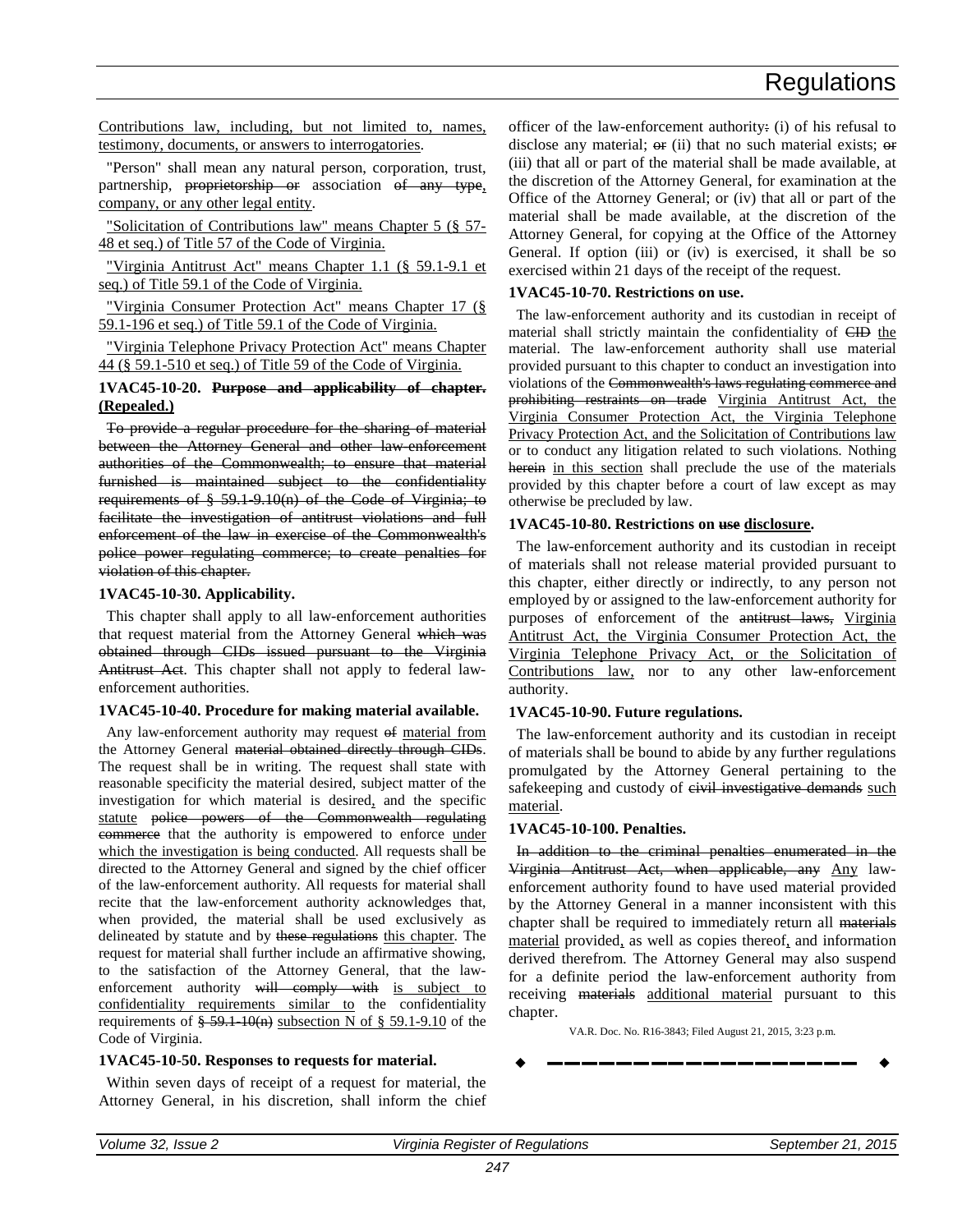# **TITLE 2. AGRICULTURE**

### <span id="page-7-1"></span>**BOARD OF AGRICULTURE AND CONSUMER SERVICES**

# <span id="page-7-0"></span>**Proposed Regulation**

Title of Regulation: **2VAC5-685. Regulations Governing Pesticide Applicator Certification under Authority of Virginia Pesticide Control Act (amending 2VAC5-685-10 through 2VAC5-685-60, 2VAC5-685-80, 2VAC5-685-90, 2VAC5-685-130, 2VAC5-685-170, 2VAC5-685-180).** 

Statutory Authority: § 3.2-3906 of the Code of Virginia.

Public Hearing Information:

December 10, 2015 - 10 a.m. - Virginia State Capitol, 1000 Bank Street, Senate Room 3 Richmond, VA 23219

Public Comment Deadline: December 11, 2015.

Agency Contact: Liza Fleeson, Program Manager, Office of Pesticide Services, Department of Agriculture and Consumer Services, P.O. Box 1163, Richmond, VA 23218, telephone (804) 371-6559, FAX (804) 371-2283, TTY (800) 828-1120, or email liza.fleeson@vdacs.virginia.gov.

Basis: Section 3.2-109 of the Code of Virginia establishes the Board of Agriculture and Consumer Services as a policy board with the authority to adopt regulations in accordance with the provisions of Title 3.2 of the Code of Virginia.

Subdivision 4 of § 3.2-3906 of the Code of Virginia authorizes the board to adopt regulations to require individuals who sell, store, or apply pesticides commercially to be adequately trained to observe appropriate safety practices. This authority is discretionary.

Purpose: The Board of Agriculture and Consumer Services is authorized to adopt regulations to establish training, testing, and standards for certification of commercial pesticide applicators. The proposed action seeks to update the regulation and align it with current agency practices by (i) amending certain definitions; (ii) deleting the requirement that individuals who fail the certification examination must wait a prescribed number of days before retaking the examination; (iii) revising the process by which persons who cannot read pesticide labels can be certified to apply restricted use pesticides on their own property; (iv) clarifying the onthe-job training requirements for prospective applicators; (v) establishing numeric identifiers for the existing categories of registered technician and private applicator certifications; (vi) prescribing the minimum educational requirements for certified commercial applicators and registered technicians taking board-approved recertification training programs; and (vii) clarifying the requirements for the issuance of a certificate pursuant to a reciprocal agreement with another state. The proposed action is intended to ensure the competence of pesticide applicators through consistent standards of training, testing, and certification while

ultimately protecting the health, safety, and welfare of the citizens of the Commonwealth of Virginia.

Substance: The proposed amendments to the regulation will:

1. Amend the definition of the terms "Under the direct supervision of" and "Under the direct on-site supervision of" to clarify that the individual providing the supervision must be a certified commercial applicator. Currently, the regulation calls for the individual providing instruction and control to others who apply pesticides to be a certified applicator, omitting the qualifier "commercial."

2. Remove the requirement that individuals who fail to pass the certification examination must wait a specific number of days to retake the exam. Currently, individuals must wait 10 days to retake the exam after failing the exam for the first time and 30 days after failing the exam the second or subsequent times. The agency proposes that individuals who fail to pass the exam may, at any time, reapply to take the exam and be placed in the work queue along with other pending applications.

3. Revise the process by which persons who cannot read pesticide labels can demonstrate competence and obtain certification as private applicators to apply restricted use pesticides on their own properties. Currently, in order for an individual to obtain a waiver of the literacy requirement, a pesticide investigator must make a recommendation to the board regarding the waiver. The agency intends to propose that the individual petition the board directly for the waiver.

4. Eliminate inconsistent language regarding the period of time during which individuals seeking certification as registered technicians must receive on-the-job-training.

5. Establish the category number for registered technicians and private applicator certifications in a manner similar to the category codes already being used in other pesticide application specialties.

6. Add a statement requiring applicants who do not meet the certification requirements within two years of the date of passing the examination be reexamined. A passing score on a certification exam is only valid for two years from the date the exam was taken. Several exams may be necessary in order for an applicant to become fully certified. If the applicant does not pass all of the exams required to become certified within a two-year period, the applicant must retake all required exams.

7. Clarify that a person seeking pesticide applicator certification in Virginia on a reciprocal basis must hold current certification by the reciprocating state or federal agency.

Issues: The proposed regulatory action is advantageous to the public, as the amendments clarify and streamline the requirements for pesticide applicator certification while ensuring applicators' continued competence. The continued competence of pesticide applicators ensures individuals who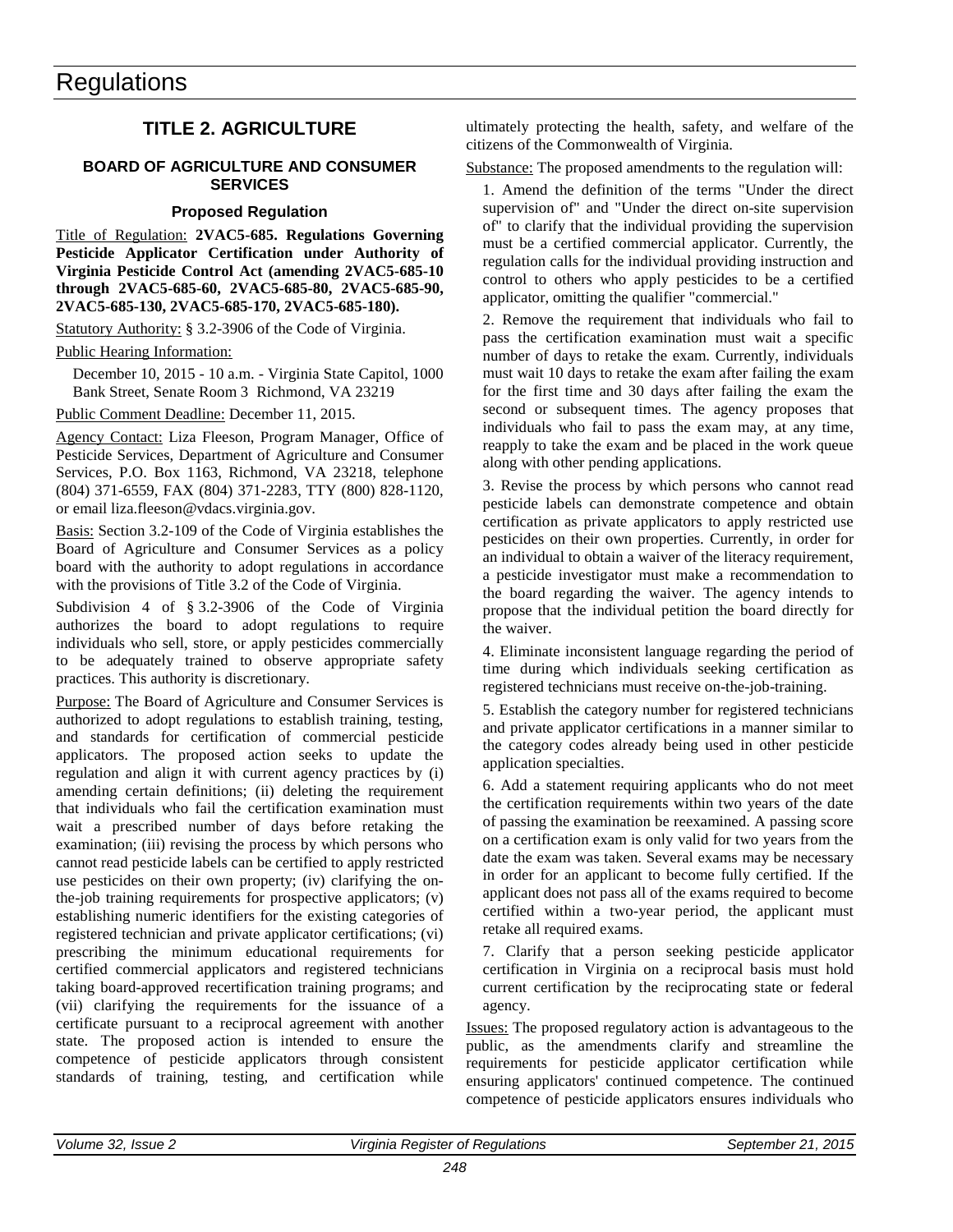apply pesticides make informed decisions while on the job, reducing the chance for misapplication and potential threats to the health, safety, and welfare of citizens. These actions do not add any additional requirements to the applicator when completing the certification or recertification process nor do they affect the issuance of a certification to an applicator by the agency. There are no known disadvantages to the public or the state. The proposed regulatory action will clarify and streamline requirements and will lead to an increase in compliance through better understanding of applicable requirements.

Department of Planning and Budget's Economic Impact Analysis:

Summary of the Proposed Amendments to Regulation. The Board of Agriculture and Consumer Services (Board) proposes many clarifying, and two substantive changes to its pesticide applicator certification regulation.

Result of Analysis. For most proposed changes, benefits will likely outweigh costs. There is insufficient information to ascertain whether benefits will outweigh costs for one proposed change.

Estimated Economic Impact. Most of the changes that the Board proposes to make to this regulation are solely to make the requirements of the regulation more easily understood. For instance, the Board proposes to add language that specifies that only commercial applicators may provide supervision for technicians. Since it is already the case that only commercial applicators may provide supervision, no entity is likely to incur any costs on account of this change (or other changes like this). Regulated entities as well as other interested parties will benefit from the added clarity that changes such as these bring to the regulatory text.

Currently, this regulation requires applicants for certification who have failed the certification exam to wait 10 days after the date that they failed the exam for the first time to retake the exam. Applicants who fail the exam a second or subsequent time must currently wait 30 days to attempt to retake it. The Board now proposes to remove these limitations as they believe the failing applicant has both the responsibility to remediate their knowledge before re-taking the exam and the incentive to do so since they have to pay the exam fee (\$70) each time it has to be taken. No entity is likely to incur costs on account of this change. Both applicants for certification, and the companies that employ them, will benefit from applicants being able to retake the exam without unnecessary and artificial delay as this may allow applicants to become certified more quickly.

Current regulation requires prospective pesticide applicators seeking certification as registered technicians to take the certification exam within 90 days of being hired for, or transferred into, a position that includes duties involving the commercial application of pesticides. If they do not pass the exam initially, the regulation gives them 30 days from exam failure to retake it and pass. The regulation prohibits them

from applying pesticides, even under supervision, if they fail to retake and pass the exam within 30 days. The Board is concerned that a not inconsiderable number of individuals who are hired into positions that involve the commercial application of pesticides either 1) wait until the end of the 90 day period to take the exam and then fail to retake the exam, or 2) just never take the exam in the first place. The result of this is individuals treating their job as short term (90 to 120 day) employment where they will leave one pesticide company after the time limit to take the exam runs out only to be hired by another pesticide company, or even rehired by the same company after a period of time, where they will again work for 90 or 120 days without ever becoming certified as pesticide applicators. Board staff reports that, of the 3,286 prospective applicators who submitted applications to become registered technicians to the Board in the last 12 months, 581 failed to take the certification exam within 90 days.

The Board proposes to amend this regulation so that individuals seeking certification as registered technicians will have 90 days to take and pass the exam. Individuals who do not pass the exam within 90 days will not be able to apply pesticides, even under supervision, until they do pass it. The Board further proposes to change the rules so that individual applicants seeking certification as registered technicians will only have one 90-day period in which they may pass the exam. After that one 90-day period, prospective applicators will not be able to apply pesticides for any employer even under supervision. To the extent that requiring certification for pesticide applicators keeps the public from being harmed by pesticide application, the public will benefit from this change that stops individuals from applying pesticides while avoiding certification requirements. Individuals who have been engaging in this avoidance will incur costs as they will either have to pass the exam or find other, presumably less optimal, employment. Without knowing the extent of harm that might be avoided on account of pesticide applicator certification, Department of Planning and Budget cannot ascertain whether the benefits of this regulatory change will outweigh its costs.

Businesses and Entities Affected. Board staff reports that there are approximately 3,000 licensed pesticide businesses in the Commonwealth; the vast majority of these businesses would qualify as small businesses. Board staff also reports that the Board currently certifies 22,750 pesticide applicators and that 3,286 prospective pesticide applicators have submitted an application for examination in the last 12 months. All of these entities, as well as any individuals who might apply for certification in the future, will be affected by these proposed regulatory changes.

Localities Particularly Affected. No locality will be particularly affected by this proposed regulation.

Projected Impact on Employment. Board staff reports that some technicians who habitually avoid the exam requirements in this regulation by working a short time (less than 90 days),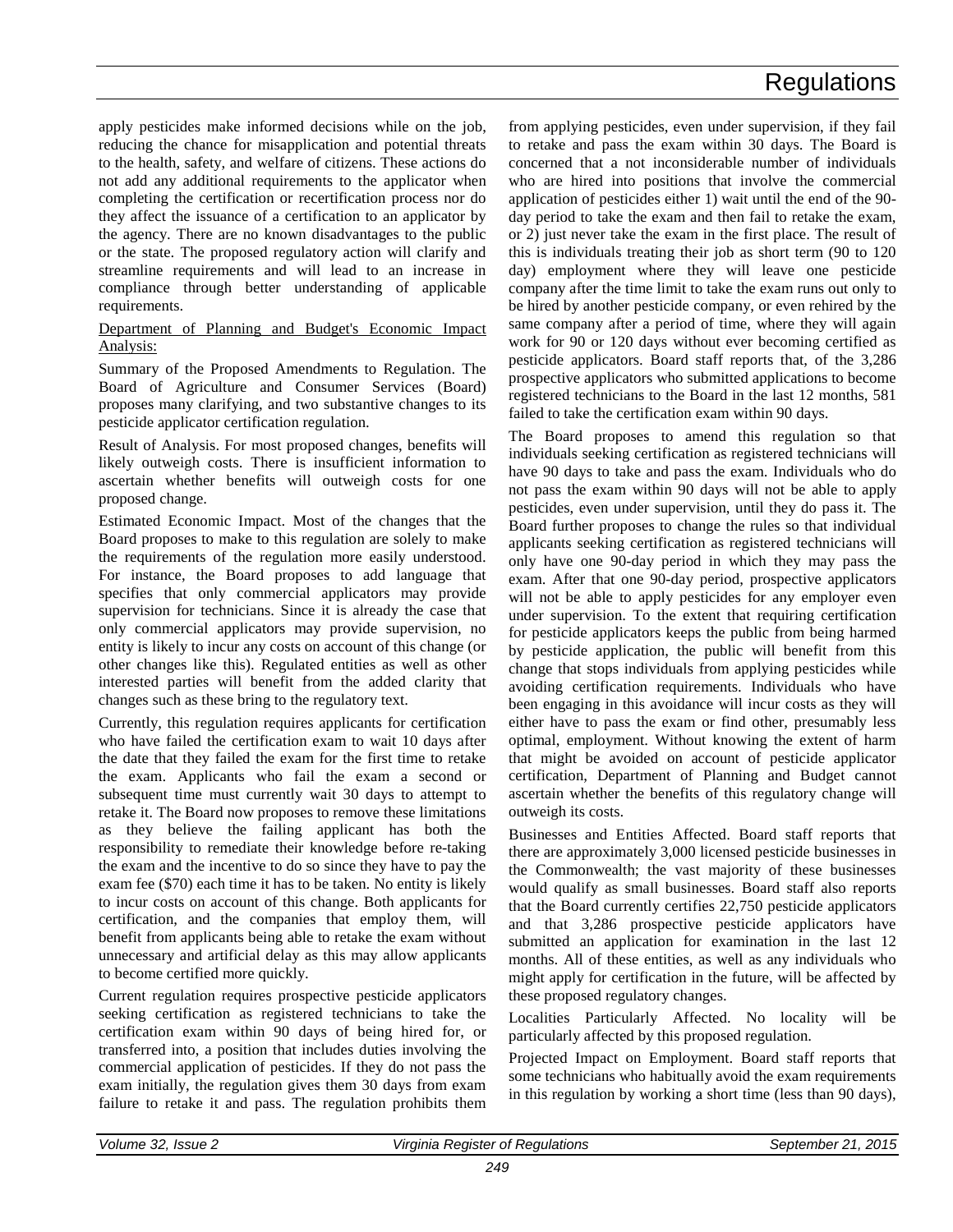and then quitting or switching employers, will not qualify for employment with pesticide applicators if they continue this behavior pattern under the proposed regulation. The new rules for exam time limits are, however, unlikely to change total employment in this field.

Effects on the Use and Value of Private Property. These proposed regulatory changes are unlikely to have any impact on the use or value of private property in the Commonwealth.

Small Businesses: Costs and Other Effects. Small business pesticide applicator companies will likely have to hire employees from a smaller pool of applicants once these regulatory changes become effective. If applicant pools end up significantly smaller, small business employers may incur costs for higher wages needed to attract and keep qualifying employees.

Small Businesses: Alternative Method that Minimizes Adverse Impact. There are likely no alternative rules that the Board could have adopted that would both meet their goal of enforcing certification and result in lower costs for small businesses.

Real Estate Development Costs. Real estate development costs are unlikely to be affected by this proposed regulation.

Legal Mandate. General: The Department of Planning and Budget (DPB) has analyzed the economic impact of this proposed regulation in accordance with § 2.2-4007.04 of the Code of Virginia and Executive Order Number 17 (2014). Section 2.2-4007.04 requires that such economic impact analyses determine the public benefits and costs of the proposed amendments. Further the report should include but not be limited to:

• the projected number of businesses or other entities to whom the proposed regulation would apply,

• the identity of any localities and types of businesses or other entities particularly affected,

• the projected number of persons and employment positions to be affected,

• the projected costs to affected businesses or entities to implement or comply with the regulation, and

• the impact on the use and value of private property.

Small Businesses: If the proposed regulation will have an adverse effect on small businesses, § 2.2-4007.04 requires that such economic impact analyses include:

• an identification and estimate of the number of small businesses subject to the proposed regulation,

• the projected reporting, recordkeeping, and other administrative costs required for small businesses to comply with the proposed regulation, including the type of professional skills necessary for preparing required reports and other documents,

• a statement of the probable effect of the proposed regulation on affected small businesses, and

• a description of any less intrusive or less costly alternative methods of achieving the purpose of the proposed regulation.

Additionally, pursuant to § 2.2-4007.1, if there is a finding that a proposed regulation may have an adverse impact on small business, the Joint Commission on Administrative Rules is notified at the time the proposed regulation is submitted to the Virginia Register of Regulations for publication. This analysis shall represent DPB's best estimate for the purposes of public review and comment on the proposed regulation.

Agency's Response to Economic Impact Analysis: The agency concurs with the analysis of the Department of Planning and Budget.

# Summary:

*The proposed amendments update the regulation and align it with current agency practices by (i) amending certain definitions; (ii) deleting the requirement that individuals who fail the certification examination must wait a prescribed number of days before retaking the examination; (iii) revising the process by which persons who cannot read pesticide labels can be certified to apply restricted use pesticides on their own property; (iv) clarifying the on-the-job training requirements for prospective applicators; (v) establishing numeric identifiers for the existing categories of private applicator certification; (vi) prescribing the minimum educational requirements for certified commercial applicators and registered technicians taking board-approved recertification training programs; and (vii) clarifying the requirements for the issuance of a certificate pursuant to a reciprocal agreement with another state.* 

# Part I

# **Definitions**

# **2VAC5-685-10. Definitions.**

The following words and terms when used in this chapter shall have the following meanings, unless the context clearly indicates otherwise. An asterisk or double asterisk following a definition indicates that the definition has been taken from the Virginia Pesticide Control Act, Article 1 (§ 3.2-3900 et seq.) or Article 4 (§ 3.2-3935 et seq.), respectively, of Chapter 39 of Title 3.2 of the Code of Virginia.

"Accident" means an unexpected, undesirable event, involving the use or presence of a pesticide, that adversely affects man or the environment.

"Act" means the Virginia Pesticide Control Act (§ 3.2-3900 et seq. of the Code of Virginia).

"Agricultural commodity" means any plant or part thereof, or animal, or animal product, produced by a person, including farmers, ranchers, vineyardists, plant propagators, Christmas tree growers, aquaculturists, floriculturists, orchardists, foresters, nurserymen, wood treaters not for hire, or other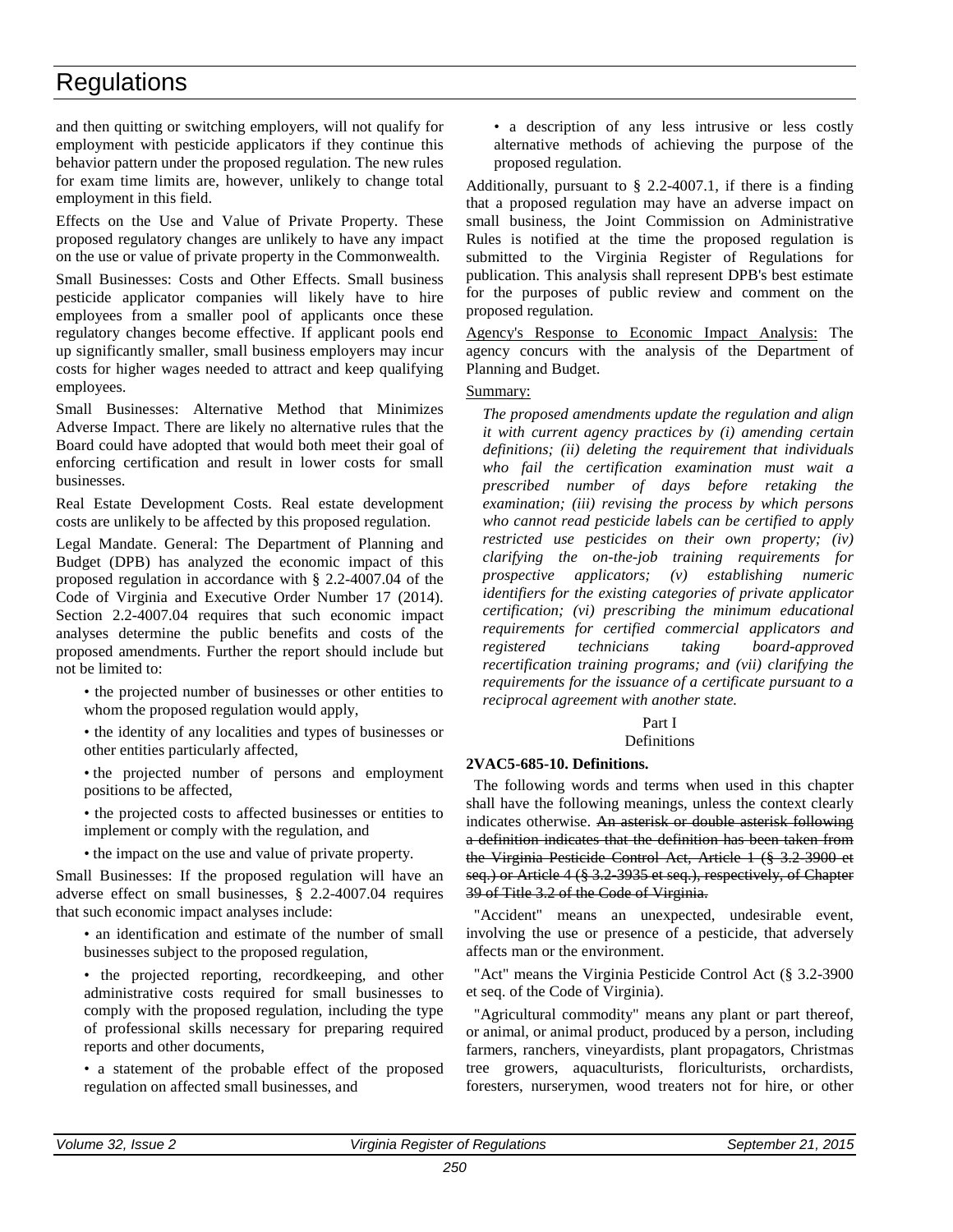comparable persons, primarily for sale, consumption, propagation, or other use by man or animals.\*

"Board" means the Board of Agriculture and Consumer Services.

"Board-approved training" means a course which includes, at a minimum, study and review of all the material contained in an edition used in Virginia of (i) a basic pesticide applicator certification training core manual and (ii) a certification training manual for each specific category pertaining to the type of pesticide application to be done.

"Certificate" means the document issued to a certified applicator or registered technician who has completed all the requirements of Article 3 (§ 3.2-3929 et seq.) of Chapter 39 of Title 3.2 of the Code of Virginia.

"Certification" or "certified" means the recognition granted by the Board of Agriculture and Consumer Services to an applicator upon satisfactory completion of board-approved requirements.\*

"Chemigation" means the application of any pesticide through an irrigation system.

"Commercial applicator" means any applicator who has completed the requirements as determined by the board, including appropriate training and time in service, to apply for a certification, and who uses or supervises the use of any pesticide for any purpose or on any property, other than as provided in the definition of private applicator.\*

"Commercial applicator not for hire" means any commercial applicator who uses or supervises the use of pesticides as part of his job duties only on property owned or leased by him or his employer. It also applies to governmental employees who use or supervise the use of pesticides, whether on property owned or leased by them or their employers or not, in the performance of their official duties.

"Commissioner" means the Commissioner of Agriculture and Consumer Services.

"Competent person" means a person having the demonstrated ability to perform the task to which he is assigned.

"Department" means the Department of Agriculture and Consumer Services.

"Drift" means the physical movement of pesticide through the air at the time of pesticide application or soon thereafter from the target site to any nontarget or off-target site. Pesticide drift will not include movement of pesticides to nontarget or off-target sites caused by erosion, migration, volatility, or windblown soil particles that occurs after application unless specifically addressed on the pesticide product label with respect to drift control requirements.

"EPA" means the United States Environmental Protection Agency.

"Fumigant" means any substance which that by itself or in combination with any other substance emits or liberates a gas or gases, fumes, or vapors that will destroy vermin, rodents, insects, and other pests, and are is usually lethal, poisonous, noxious, or dangerous to human life.

"Fungicide" means any substance or mixture of substances intended for preventing, destroying, repelling, or mitigating any fungi or plant disease.\*

"Herbicide" means any substance or mixture of substances intended for preventing, destroying, repelling, or mitigating any weed.\*

"Incident" means a definite and separate occurrence or event, involving the use or presence of a pesticide, that adversely affects man or the environment.

"Insecticide" means any substance or mixture of substances intended for preventing, destroying, repelling, or mitigating any insects which that may be present in any environment whatsoever.\*

"Knowledge" means the possession and comprehension of pertinent facts, together with the ability to use them in dealing with specific problems and situations within the pesticide context.

"Label" means the written, printed, or graphic matter on, or attached to, the pesticide or device, or the immediate container thereof, and the outside container or wrapper of the retail package, if any, of the pesticide or device.\*

"Labeling" means all labels and other written, printed, or graphic matter (i) upon the pesticide or device or any of its containers or wrappers, (ii) accompanying the pesticide or device at any time, or (iii) to which reference is made on the label or in literature accompanying the pesticide or device, except when accurate, nonmisleading reference is made to current official publications of the agricultural experiment station, the Virginia Polytechnic Institute and State University, the Department of Agriculture and Consumer Services, the State Board of Health, or similar federal institutions or other official agencies of the Commonwealth or other states when such states are authorized by law to conduct research in the field of pesticides.\*

"Licensed" or "licensee" means those businesses which, when meeting the requirements established by the Board of Agriculture and Consumer Services, are issued a license to engage in the sale, storage, distribution, recommend the use, or application of pesticides in Virginia in exchange for compensation.\*

"Marine antifoulant paint" means any compound, coating, paint or treatment applied or used for the purpose of controlling freshwater or marine fouling organisms on vessels. \*\*

"Pesticide" means (i) any substance or mixture of substances intended for preventing, destroying, repelling, or mitigating any insects, rodents, fungi, bacteria, weeds, or other forms of plant or animal life or viruses, except viruses on or in living man or other animals, which the commissioner shall declare to be a pest; (ii) any substance or mixture of substances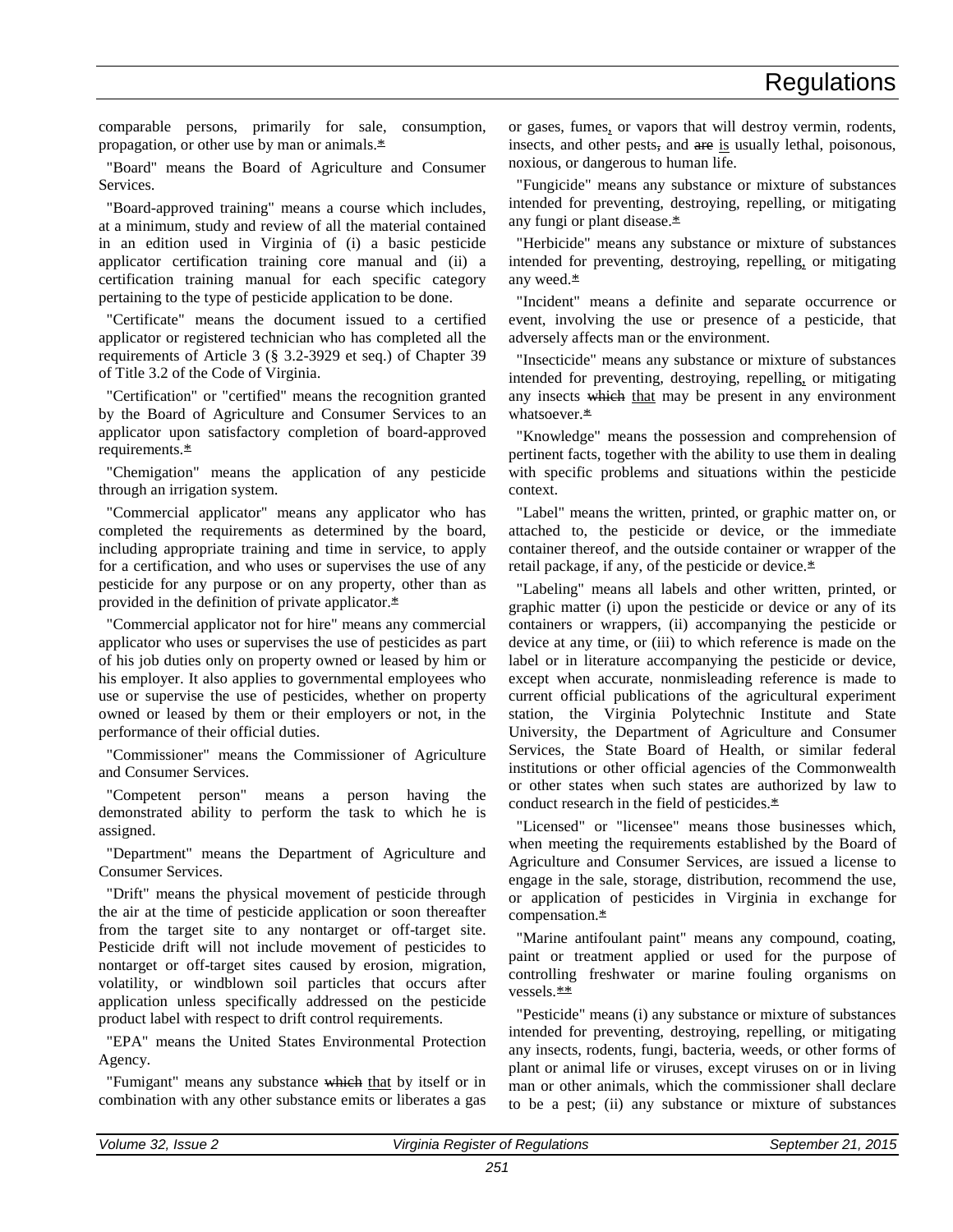intended for use as a plant regulator, defoliant, or desiccant; and (iii) any substance which is intended to become an active ingredient thereof.\*

"Pesticide business" means any person engaged in the business of: distributing, applying or recommending the use of a product; or storing, selling, or offering for sale pesticides directly to the user. The term "pesticide business" does not include (i) wood treaters not for hire; (ii) seed treaters not for hire; (iii) operations which that produce agricultural products unless the owners or operators of such operations described in clauses (i), (ii), and (iii) are engaged in the business of selling or offering for sale pesticides, or distributing pesticides to persons outside of that agricultural producing operation in connection with commercial transactions; or (iv) businesses exempted by regulations adopted by the board.\*

"Private applicator" means an applicator who uses or supervises the use of any pesticide which that is classified for restricted use for purposes of producing any agricultural commodity on property owned or rented by him or his employer or, if applied without compensation other than trading of personal services between producers of agricultural commodities, on the property of another person.\*

"Registered technician" means an individual who renders services similar to those of a certified commercial applicator, but who has not completed all the training or time in service requirements to be eligible for examination for certification as a commercial applicator and is limited to application of general use pesticides. However, if he applies restricted use pesticides he shall do so only under the direct supervision of a certified commercial applicator.\* Every registered technician is certified in Category 60 regardless of the category or subcategory in which he is trained and applies pesticides.

"Registered technician not for hire" means any registered technician who uses or supervises the use of pesticides as part of his job duties only on property owned or leased by him or his employer. It also applies to governmental employees who use or supervise the use of pesticides, whether on property owned or leased by them or their employers or not, in the performance of their official duties.

"Repeat violation" means another violation following the first violation of the same provision of the Virginia Pesticide Control Act or the federal Insecticide, Fungicide, and Rodenticide Act (7 USC § 136 et seq.), or regulations adopted pursuant thereto, committed within a three-year period commencing with the date of official notification of the first violation of the provision.

"Restricted entry interval" means the time after the end of a pesticide application during which entry into the treated area is restricted.

"Restricted use pesticide" or "pesticide classified for restricted use" means any pesticide classified for restricted use by the administrator of the EPA under the provisions of 1947 (7 USC  $\S 3(d)(1)(c)$ ) of the federal Insecticide, Fungicide, and Rodenticide Act (as amended).

"Rodenticide" means any substance or mixture of substances intended for preventing, destroying, repelling, or mitigating rodents or any other vertebrate animal which the commissioner shall declare to be a pest.\*

"Tributyltin compounds" means any compound having three normal butyl groups attached to a tin atom and with or without an anion such as chloride, fluoride, or oxide.<sup>\*\*</sup>

"Under the direct supervision of" means the act or process whereby the application of a pesticide is made by a competent person acting under the instructions and control of a certified commercial applicator who is responsible for the actions of that person. $*$ 

"Under the direct on-site supervision of" means the act or process whereby the application of a pesticide is made by a competent person acting under the instructions and control of a certified commercial applicator who is responsible for the actions of that person and is physically present on the property upon which the pesticide is being applied, and is in constant visual contact with the person applying the pesticide.

"Use" means the employment of a pesticide for the purposes of (i) preventing, destroying, repelling, or mitigating any pest or (ii) regulating plant growth, causing defoliation or desiccation of plants. The term "use" shall include application or mixing, and shall include handling or transfer of a pesticide after the manufacturer's original seal is broken. The term "use" shall also include any act with respect to a particular pesticide which is consistent with the label directions for that particular pesticide.\*

"Vessel" means every description of watercraft, other than a seaplane, used or capable of being used as a means of transportation on the water, whether self-propelled or otherwise, and includes barges and tugs. $*$ 

# **2VAC5-685-20. General requirements for certification.**

A. The following persons must be certified as pesticide applicators:

- 1. Commercial applicators;
- 2. Registered technicians; and
- 3. Private applicators.

B. Commercial applicators not for hire must be certified only when using any pesticide in the following areas except as noted in subsection C of this section:

1. Areas open to the general public at daycare facilities, educational institutions, health care facilities, and convalescent facilities;

2. Areas where open food is stored, processed, or sold; and

3. Recreational lands over five acres in size.

C. Employees of local, state, and federal governmental agencies who use or supervise the use of any pesticide on any area in the performance of their official duties must be certified as either commercial applicators not for hire or registered technicians, but they are exempt from any certification fees.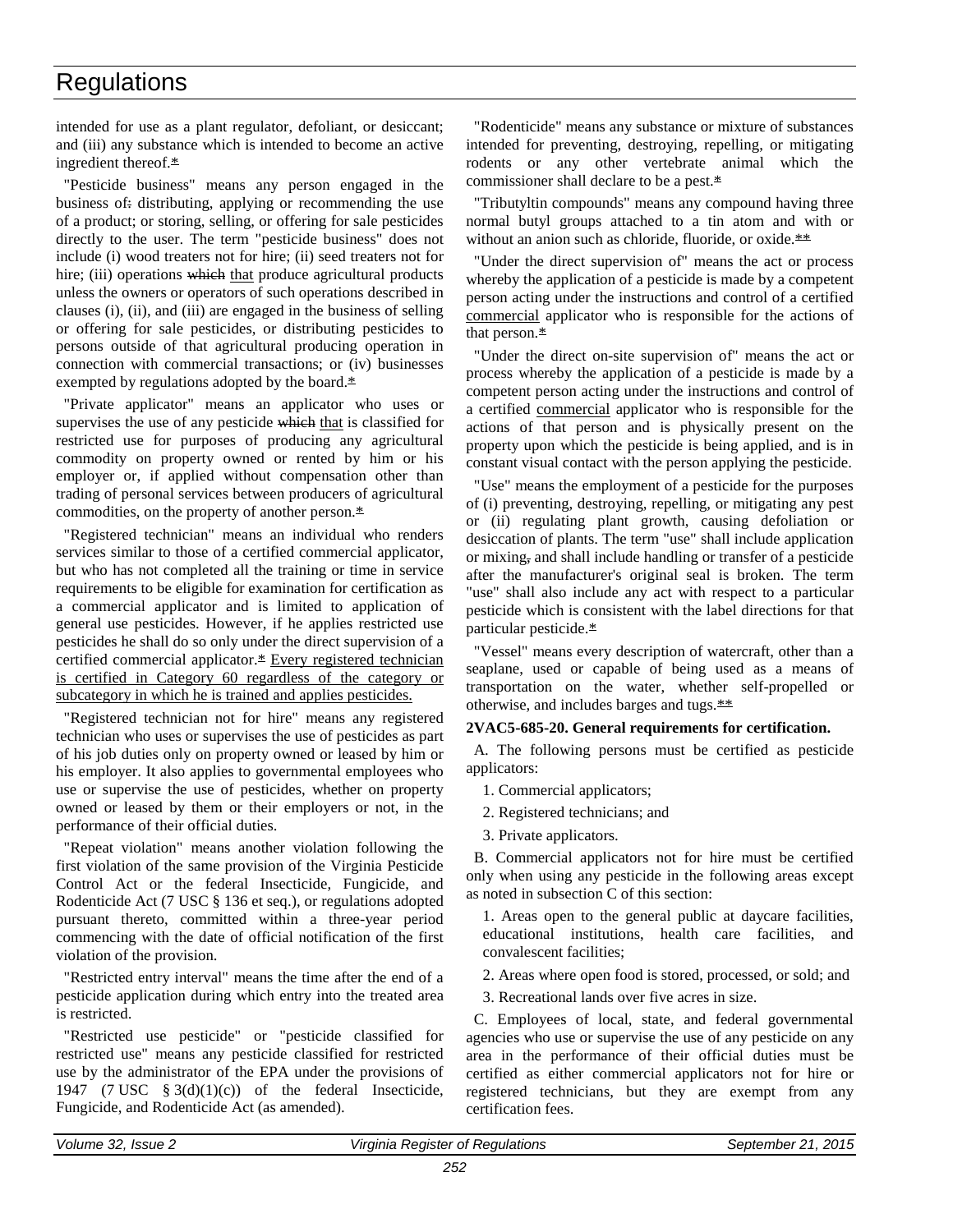D. All persons desiring certification as pesticide applicators must:

1. Complete board-approved training appropriate for the desired classification;

2. Submit a completed application to the commissioner; and

3. Pass required examination(s) examination or examinations. a. Applicants who do not pass the examination on their first attempt are eligible to be reexamined for the same category 10 days from the date of the first examination.

b. Applicants who fail on the second or subsequent attempts must wait 30 days from the date of the last examination before being reexamined in the same category.

c. Applicants requesting and who request reexamination must resubmit a completed application to the commissioner or his duly authorized agent and pay the nonrefundable applicator certification fee as determined by 2VAC5-675, Rules and Regulations Governing the Pesticide Fees Charged by the Department of Agriculture and Consumer Services Under the Virginia Pesticide Control Act.

E. Persons with a history of repeat violations of federal or state pesticide laws or whose certification or pesticide business license has been revoked within the two-year period immediately prior to application are not eligible for certification. Such persons may appear before the board to show why they should be granted certification as outlined under provisions of § 3.2-3940 E of the Code of Virginia.

F. Applicants for certification cannot engage in the activity for which they are requesting certification, unless participating in supervised direct on-site training, until certification has been issued by the commissioner. Commercial applicators may not apply pesticides in any category or subcategory activity until they have passed the category-specific examination and obtained the appropriate certification.

G. A commercial or private applicator or registered technician may request a duplicate of the certification card if the applicator's or technician's card has been lost, stolen, mutilated or destroyed. The department shall issue a duplicate card to the applicator or technician upon payment of the costs of duplication.

**2VAC5-685-30. Specific certification requirements for commercial applicators.** 

A. In addition to the general requirements listed in 2VAC5- 685-20, applicants for commercial applicator certification shall meet the following requirements:

1. Certification as a registered technician, as well as employment as a registered technician for at least a year; or 2. One year of education, training, or experience in a pesticide related field which provides the equivalent practical knowledge of proper pesticide use required of a registered technician.

B. The application process for commercial applicators is as follows:

1. The application must be in writing to the commissioner; and

2. The application must contain:

a. Name;

b. Principal business address in the Commonwealth and elsewhere;

c. Qualifications and proposed operations; and

d. Classification(s) Classification or classifications desired.

Individuals seeking certification as commercial applicators must pay a fee as determined by 2VAC5-675, Rules and Regulations Governing the Pesticide Fees Charged by the Department of Agriculture and Consumer Services Under the Virginia Pesticide Control Act.

C. Applicants shall, within 90 days after submitting the application and paying the fee, report to an authorized testing location and take the required examinations.

D. Applicants who do not complete the certification process within two years of the date of passing the examinations must be reexamined.

E. Aerial pesticide application applicants must meet the requirements of the Federal Aviation Agency, the Virginia Department of Aviation of the Commonwealth, and any other applicable federal or state laws or regulations to operate aerial equipment.

# **2VAC5-685-40. Specific certification requirements for private applicators.**

A. Each applicant for a private applicator's certificate shall apply to the commissioner and then report to an authorized testing location within 90 days and take an examination for each certification category, specified in 2VAC5-685-80, applicable to his operation. The application shall contain the applicant's name, address and classification desired for certification.

B. Persons who cannot read or understand labels shall not be certified as private applicators unless they demonstrate competence to apply restricted use pesticides on their own properties. After consulting the appropriate Virginia Cooperative Extension agent, a department pesticide investigator may recommend that the board grant a waiver of the literacy requirement. Persons seeking a waiver of the literacy requirements shall petition the board. Persons certified under this waiver shall obtain certification in the categories of limited certificate or single product certification as described in 2VAC5-685-80.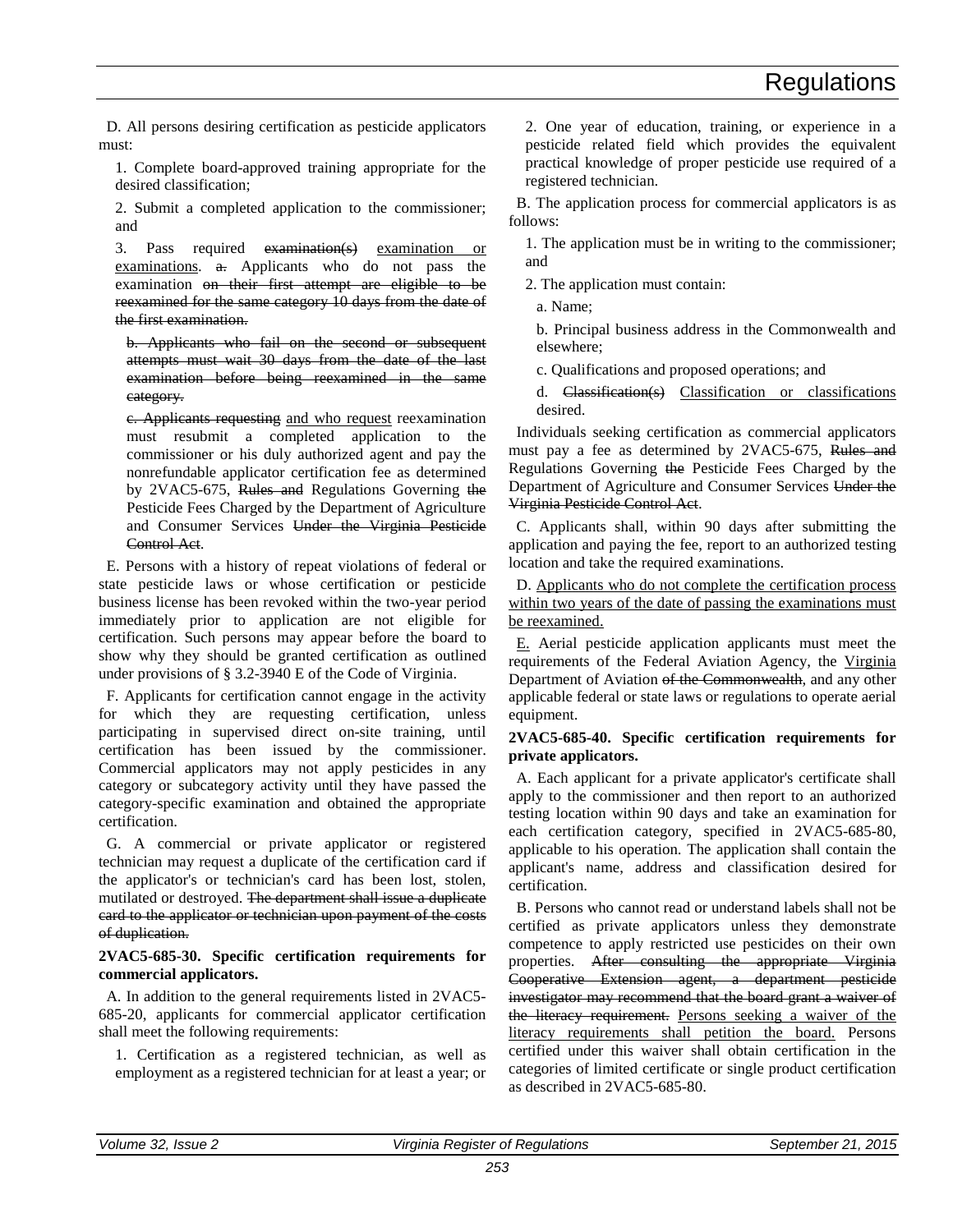# **2VAC5-685-50. Certification procedures for registered technicians.**

A. In addition to the general requirements listed in 2VAC5- 685-20, individuals seeking certification as registered technicians must:

1. Receive on-the-job training in the proper application of pesticides under the direct on-site supervision of a certified commercial applicator for at least 20 hours during the sixmonth period prior to applying for certification;

2. Complete at least 20 hours of board-approved training;

3. Submit an application form with the fee established by regulations of the Board of Agriculture and Consumer Services; and

4. Take the examination within 90 days after an individual is hired or transferred into a position where duties and functions involve the commercial use of pesticides. Individuals not passing the examination on the first attempt must reapply, following the procedures outlined in 2VAC5-685-20 D 3, and retake the examination within 30 days after the first attempt. Individuals failing to take and pass the exam within 30 days of the initial exam may not apply pesticides commercially, even under direct on-site supervision, until they pass the examination.

Individuals who have previously submitted an application form and either did not take the examination within 90 days or did not pass the examination may not apply pesticides commercially, even under direct on-site supervision, until they reapply, following the procedures outlined in 2VAC5- 685-20 and pass the examination.

Applicants who do not complete the certification process within two years of the date of passing the examination must be reexamined.

B. Before registered technicians begin working in any application category or subcategory that is different from the category in which they received their original training, they shall receive additional training from a commercial applicator in the following aspects of pesticide application as it relates to the proposed category or subcategory of work:

- 1. Pesticides to be used, including reading and understanding the label;
- 2. Application equipment and techniques;
- 3. Pests to be controlled;
- 4. Personal protective equipment and clothing; and
- 5. Environmental concerns, including storage and disposal of pesticides applied.

The commercial applicator providing training to a registered technician shall be certified in the category or subcategory for which he is providing the training and shall provide proof to the department of such training on forms provided by the department. Such forms must be received by the department within 10 calendar days of the completion of such training.

# **2VAC5-685-60. Persons exempt from certification.**

The following persons are exempt from certification:

1. Persons conducting laboratory research involving restricted use pesticides;

2. Doctors of medicine or doctors of veterinary medicine applying pesticides as drugs or medication during the course of their practice, or to control pests in corpses;

3. Persons who use or supervise the use of nonrestricted use pesticides as part of their duties only on properties owned or leased by their employers, except those persons identified in 2VAC5-685-20 B;

4. Persons who provide janitorial or cleaning services using nonrestricted use sanitizers, disinfectants, and germicides;

5. Painters who apply restricted use marine antifoulant paint under the direct supervision of a certified commercial applicator. One certified commercial applicator shall be present for every eight painters;

6. Forestry applicators standing on the ground who apply general use herbicides for forest vegetation control and tree thinning under the direct on-site supervision of a certified commercial applicator. One certified commercial applicator shall be present for every eight forestry applicators and be within voice contact of and no more than 200 feet from such applicators;

7. Individuals engaged in the training required for certification while under the direct on-site supervision of a certified commercial applicator;

8. Employees of local, state, or federal governmental agencies who from time to time make incidental use of ready-to-use pesticides that are properly registered in Virginia. For purposes of this section, "incidental use" means the use of a pesticide on an occasional, isolated, site-specific basis in order to avoid immediate personal harm from stinging or biting insects. This exemption does not include regular, routine, or maintenance applications of pesticides or any use of restricted-use pesticides;

9. Individuals who apply pesticides for the survey for gypsy moth under the authority of the department; and

10. Individuals who apply pesticides for the survey for cotton boll weevil under the authority of the department.

### **2VAC5-685-80. Categories for private applicator certification.**

Private applicators who apply or supervise the application of restricted use pesticides shall be certified in one or more of the following categories:

1. Food, fiber, forestry products, and commodity production. Includes private applicators who use or supervise the use of restricted use pesticides: in the production of agricultural crops, including fumigation and chemigation; forestry products; on animals; in places where animals are confined; for the control of vertebrate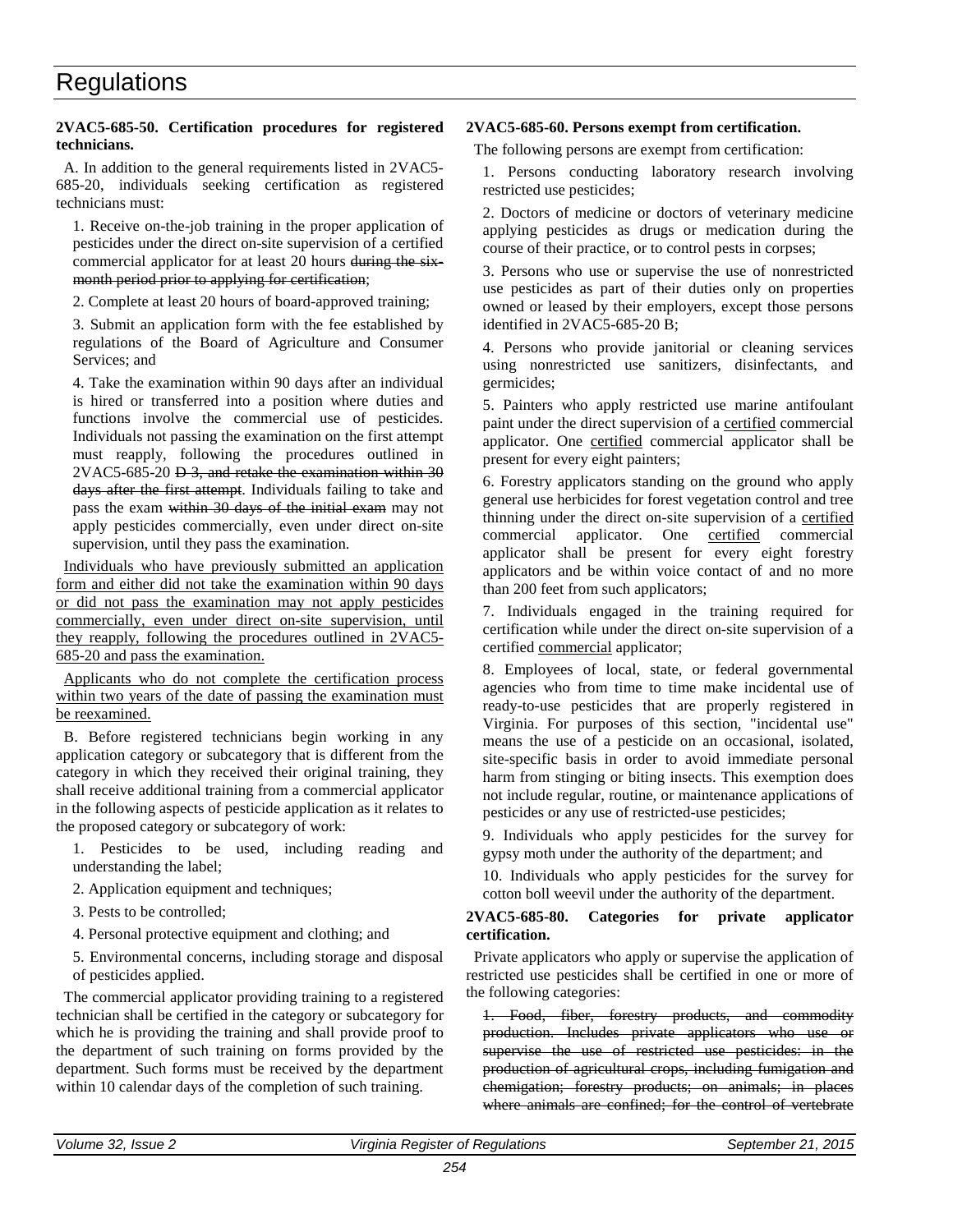pests of agricultural crops and livestock animals; in the production of agricultural commodities; and for the fumigation of agricultural products.

2. Ornamental production. Includes private applicators who use or supervise the use of restricted use pesticides to control pests: in tree nurseries; shrub nurseries; ornamental plant nurseries; flower nurseries; in greenhouses used for breeding and growing ornamental plants; in irrigation systems; and in ornamental production using fumigants.

3. Limited certificate single product/single use. Includes private applicator applicants who are seeking authorization to apply a single restricted use pesticide for a single identified purpose. This category is intended for limited use under special or emergency circumstances as identified by the board on a case-by-case basis.

4. Single product certification. Includes private applicator applicants who are seeking authorization to apply a single identified restricted use product, or related restricted use products with the same active ingredient and with a similar formulation and use. This category is intended for limited use under special or emergency circumstances as identified by the board.

1. Category 86: Single product certification. Includes private applicator applicants who are seeking authorization to apply a single identified restricted use product or related restricted use products with the same active ingredient and with a similar formulation and use. This category is intended for limited use under special or emergency circumstances as identified by the board.

2. Category 87: Limited certificate - single product or single use. Includes private applicator applicants who are seeking authorization to apply a single restricted use pesticide for a single identified purpose. This category is intended for limited use under special or emergency circumstances as identified by the board on a case-by-case basis.

3. Category 90: Agricultural commodity production - food, fiber, and forestry products, and commodity production. Includes private applicators who use or supervise the use of restricted use pesticides (i) in the production of agricultural crops, including fumigation and chemigation; (ii) on forestry products; (iii) on animals; (iv) in places where animals are confined; (v) for the control of vertebrate pests of agricultural crops and livestock animals; (vi) in the production of agricultural commodities; and (vii) for the fumigation of agricultural products.

4. Category 91: Ornamental production. Includes private applicators who use or supervise the use of restricted use pesticides to control pests in (i) tree nurseries, (ii) shrub nurseries, (iii) ornamental plant nurseries, (iv) flower nurseries, (v) greenhouses used for breeding and growing ornamental plants, (vi) irrigation systems, and (vii) ornamental production using fumigants.

#### Part IV Knowledge Required for Certification of Pesticide Applicators

### **2VAC5-685-90. Determination of general knowledge and qualifications for private and commercial applicators and registered technicians.**

A. Applicants shall be tested on their knowledge and qualifications concerning the use and handling of pesticides. The examination will test the applicants' general knowledge required for all categories, and the additional knowledge specifically required for each category or subcategory in which an applicator desires to be certified.

B. All applicants for certification as private or commercial applicators or registered technicians shall demonstrate practical knowledge of the principles and practices of pest control and the safe use of pesticides, as contained in a basic pesticide applicator certification training core manual. Testing will be based on problems and situations in the following areas:

1. Federal and Commonwealth of Virginia pesticide laws and regulations;

2. Understanding and interpreting pesticide labels;

3. Handling of accidents and incidents;

4. Proper methods of storing, mixing/loading mixing, loading, transporting, handling, applying, and disposing of pesticides;

5. Safety and health, including proper use of personal protective equipment;

6. Potential adverse effects caused by the application of pesticides under various climatic or environmental conditions, such as drift from the target area, pesticide runoff, ground water groundwater and drinking water contamination, and hazard to endangered species; and

7. Recognizing common pests and general pest biology.

# Part V

# Renewal of Certification and Certificates

# **2VAC5-685-130. Renewal of certification.**

A. Any certified pesticide private or commercial applicator or registered technician who desires to renew his certification shall do so biennially for the category or subcategory for which he is certified. All applicators A certified private or commercial applicator or registered technician must first attend board-approved recertification course(s) courses and submit proof of attendance at such courses, or be reexamined in basic pesticide safety and the categories desired for recertification. In addition to the above requirement in this subsection, commercial applicators and registered technicians shall also pay the biennial certificate fee and submit an application for renewal before the commissioner will renew their certification.

B. Certified applicators A certified commercial applicator or registered technician must complete a board-approved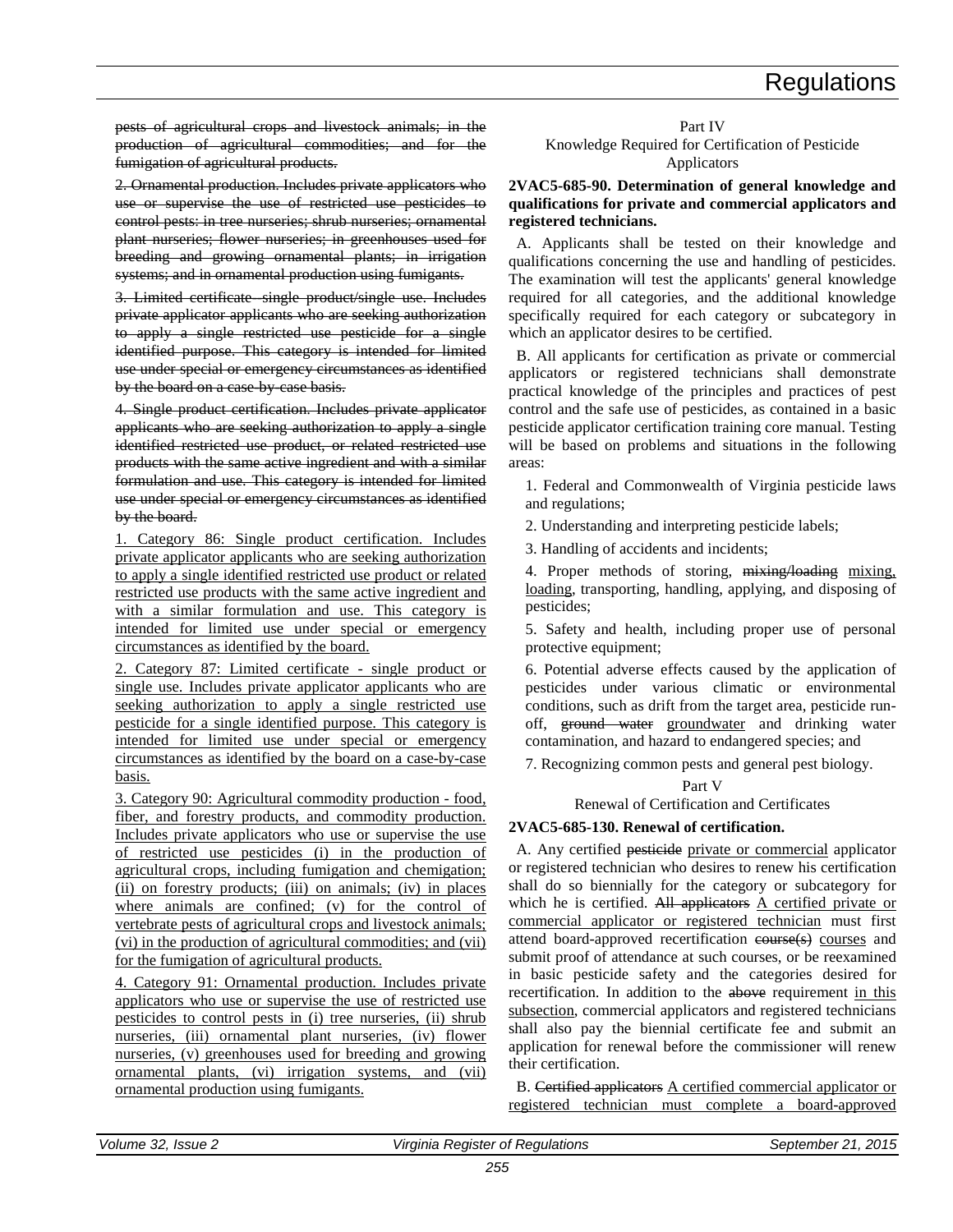recertification course that, at a minimum, addresses the following topics:

1. Legal aspects including:

a. A reminder to follow label directions including those on use, storage, disposal, and transportation;

b. A review of possible consequences of violating the law;

c. A reminder that restricted use pesticides purchased under an applicator's certificate number must be for use by certified commercial applicators only;

d. A review of a certified commercial applicator's responsibilities in supervising the use of restricted use pesticides by noncertified applicators; and

e. A review of recordkeeping responsibilities of certified commercial applicators for restricted use pesticide applications; and

2. Category-related training including:

a. A review of general safety for the applicator, coworkers, and the public;

b. A review of the environmental aspects of pesticide use, including impact on nontarget organisms, wildlife, domestic animals, groundwater, etc;

c. A review of application techniques, including equipment, calibration, and maintenance;

d. A review of hazards, both personal safety and environmental, unique to that specific category;

e. A review of pertinent information regarding new chemistry or new formulations available that would be of use to applicators certified in the category;

f. A review of integrated pest management programs applicable to the category; and

g. A review of pests specific to category, including indepth training on identification and control of selected specific pests. This section may be tailored to local needs.

C. A certified private applicator must complete a boardapproved recertification course that, at a minimum, addresses the following topics:

1. General safety;

2. Legal update; and

3. Pest management and application technology including:

a. A review of category-specific pest management and pesticide use patterns; and

b. A review of category-specific pesticide application and handling technology.

D. A certified private or commercial applicator or registered technician may accumulate up to four years of credit by attending board-approved recertification courses.

C. E. Upon expiration of certification, the applicator's certificate of a private applicator, commercial applicator, or registered technician shall become invalid. Any pesticide private applicator, commercial applicator, or registered technician who desires to renew his certification, but fails to do so within 60 days after its expiration, shall be reexamined.

### Part VII

Reporting of Pesticide Accidents, Incidents, or Loss

**2VAC5-685-170. Reporting of pesticide accidents and incidents.** 

A. Commercial Certified commercial or private applicators or registered technicians shall report any pesticide accident or incident in which they are involved that constitutes a threat to any person, to public health or safety, or to the environment, as a result of the use or presence of any pesticide. The accident or incident shall be reported whether or not a restricted use pesticide is involved.

B. When the accident or incident involves a discharge or spillage of a pesticide, the applicator certified commercial or private applicator or registered technician shall contact the department for guidance to determine whether the discharged or spilled amount is a reportable quantity.

C. The applicator certified commercial or private applicator or registered technician shall make the initial notification to the department's Office of Pesticide Services by telephone within a reasonable time, not to exceed 48 hours after the accident or incident occurrence, should circumstances prevent immediate notification. The applicator certified commercial or private applicator or registered technician shall prepare and submit a written report of the accident or incident to the Office of Pesticide Services within 10 working days after the initial notification. The report shall include the following:

1. Name of individuals involved in accident or incident;

2. Name of pesticide involved;

3. Quantity of pesticide spilled, and containment procedures;

4. Time, date, and location of accident or incident;

5. Mitigating actions taken; and

6. Name, (or description if unnamed), and location of bodies of water nearby where contamination of such bodies of water could reasonably be expected to occur due to natural or manmade actions.

# Part VIII

# Reciprocal Agreement

### **2VAC5-685-180. Issuance of a certificate on a reciprocal basis.**

A. A person who is currently certified by another state or by a federal agency may make written application to the commissioner, or his duly authorized agent, for issuance of a certificate on a reciprocal basis without examination, in accordance with § 3.2-3934 of the Code of Virginia. Along with his written application, an applicant shall either (i) present an original certificate issued by the state of origin or issued by a federal agency or (ii) request that the state of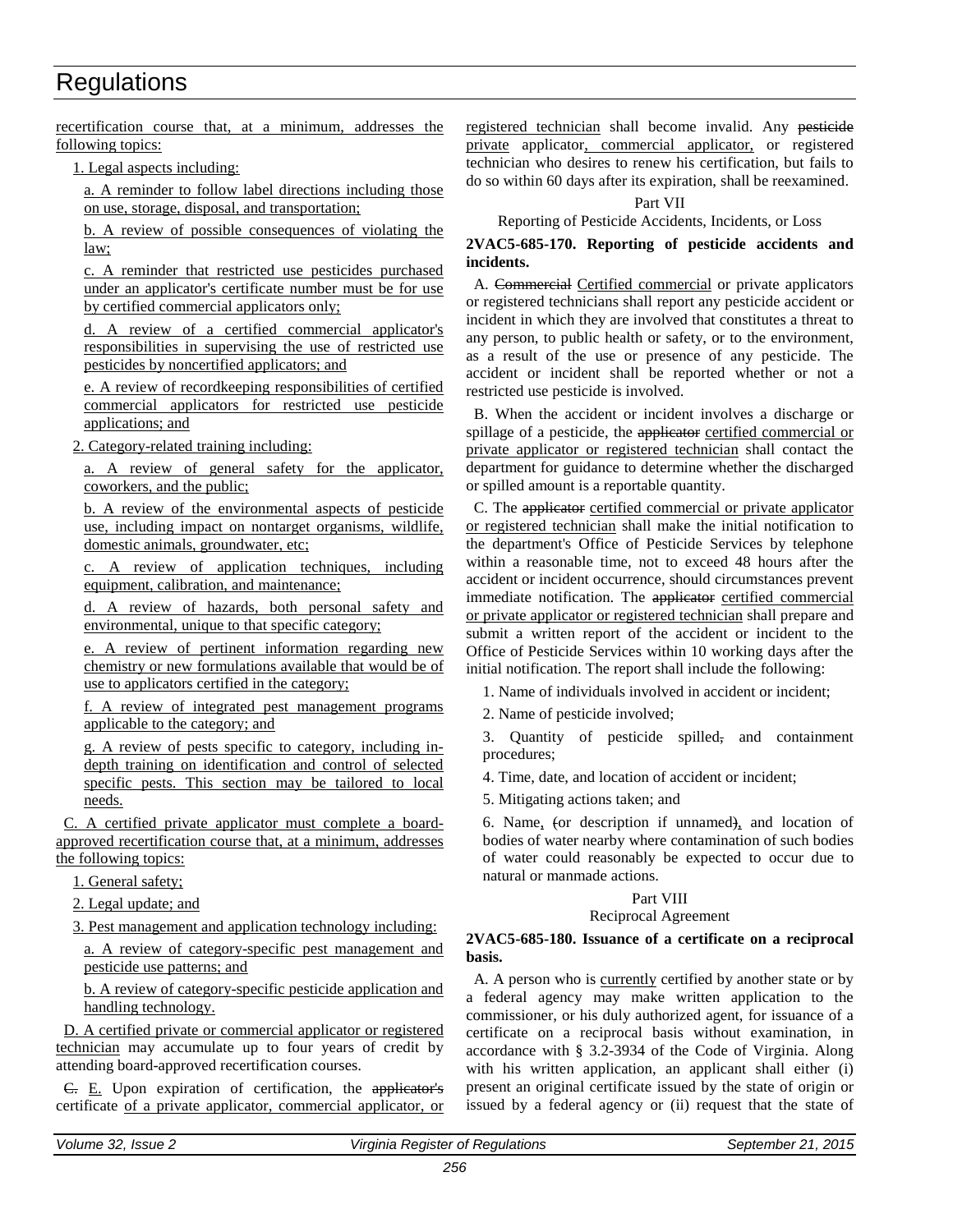<span id="page-16-1"></span>origin or federal agency send an attested copy of the applicant's certification directly to the commissioner or his duly authorized agent.

The applicant shall either include a document granting power of attorney to a resident of Virginia to receive process or provide proof that the applicant has appointed a registered agent under the laws of the Commonwealth. Reciprocal certification shall not be granted based on reciprocal certification issued in another state.

B. Any certificate issued on a reciprocal basis may be suspended in the same manner and on the same grounds as a Virginia certificate pursuant to the provisions of Chapter 39 (§ 3.2-3900 et seq.) of Title 3.2 of the Code of Virginia. A certificate issued on a reciprocal basis may also be suspended if the nonresident's original certificate or federal certification is suspended or revoked.

VA.R. Doc. No. R15-4126; Filed August 20, 2015, 3:50 p.m.

**––––––––––––––––––**

# **TITLE 4. CONSERVATION AND NATURAL RESOURCES**

# **BOARD OF GAME AND INLAND FISHERIES**

#### **Final Regulation**

REGISTRAR'S NOTICE: The Board of Game and Inland Fisheries is claiming an exemption from the Administrative Process Act pursuant to § 2.2-4002 A 3 of the Code of Virginia when promulgating regulations regarding the management of wildlife.

#### Title of Regulation: **4VAC15-50. Game: Bear (amending 4VAC15-50-120).**

Statutory Authority: §§ 29.1-103, 29.1-501, and 29.1-502 of the Code of Virginia.

Effective Date: September 4, 2015.

Agency Contact: Ryan Brown, Legislative and Policy Manager, Department of Game and Inland Fisheries, 7870 Villa Park Drive, Suite 400, Henrico, VA 23228, telephone (804) 263-3258, or email ryan.brown@dgif.virginia.gov.

#### Summary:

*The amendment establishes a bear hound training season in Charlotte County that is open from the first Saturday in September through the last Saturday in September, both dates inclusive.*

# **4VAC15-50-120. Bear hound training season.**

A. It shall be lawful to chase black bear with dogs, without capturing or taking, from the second Saturday in August through the last Saturday in September, both dates inclusive, in all counties and cities or in the portions in which bear hunting is permitted except in the counties of Accomack, Amelia, Appomattox, Brunswick, Buckingham, Campbell, Caroline, Charles City, Charlotte, Chesterfield, Clarke, Cumberland, Dinwiddie, Essex, Fairfax, Fauquier, Fluvanna, Frederick, Gloucester, Goochland, Grayson (west of Route 16), Greensville, Halifax, Hanover, Henrico, Henry, Isle of Wight, James City, King and Queen, King George, King William, Lancaster, Loudoun, Louisa, Lunenburg, Mathews, Mecklenburg, Middlesex, New Kent, Northampton, Northumberland, Nottoway, Orange, Patrick, Pittsylvania, Powhatan, Prince Edward, Prince George, Prince William, Richmond, Roanoke (south of Interstate 81), Smyth (that part south of Interstate 81 and west of Route 16), Southampton, Spotsylvania, Stafford, Surry, Sussex, Westmoreland, and York, and in the cities of Hampton, Newport News and Norfolk.

B. It shall be lawful to chase black bear with dogs, without capturing or taking, from the Saturday prior to the third Monday in November and for 14 days following, both dates inclusive, in the counties of Amelia, Appomattox, Buckingham, Brunswick, Campbell (east of the Norfolk Southern Railroad), Charles City, Charlotte, Cumberland, Essex, Gloucester, Greensville, Halifax, Isle of Wight, James City, King and Queen, King George, King William, Lancaster, Lunenburg, Mathews, Mecklenburg, Middlesex, New Kent, Northumberland, Nottoway, Pittsylvania (east of the Norfolk Southern Railroad), Prince Edward, Prince George, Richmond, Southampton, Surry, Sussex, Westmoreland, and York.

C. It shall be lawful to chase black bears with dogs, without capturing or taking, in the counties of Brunswick, Charlotte, Greensville, Lunenburg, and Mecklenburg from the first Saturday in September through the last Saturday in September, both dates inclusive.

<span id="page-16-0"></span>D. It shall be unlawful to have in possession a firearm, bow, crossbow or any weapon capable of taking a black bear while participating in the bear hound training season. The meaning of "possession" for the purpose of this section shall include, but not be limited to, having a firearm, bow, crossbow or any weapon capable of taking a black bear in or on one's person, vehicle, or conveyance.

VA.R. Doc. No. R15-4470; Filed August 21, 2015, 3:18 p.m.

**––––––––––––––––––**

# **TITLE 8. EDUCATION**

# **GEORGE MASON UNIVERSITY**

# **Final Regulation**

REGISTRAR'S NOTICE: George Mason University is claiming an exemption from the Administrative Process Act in accordance with § 2.2-4002 A 6 of the Code of Virginia, which exempts educational institutions operated by the Commonwealth.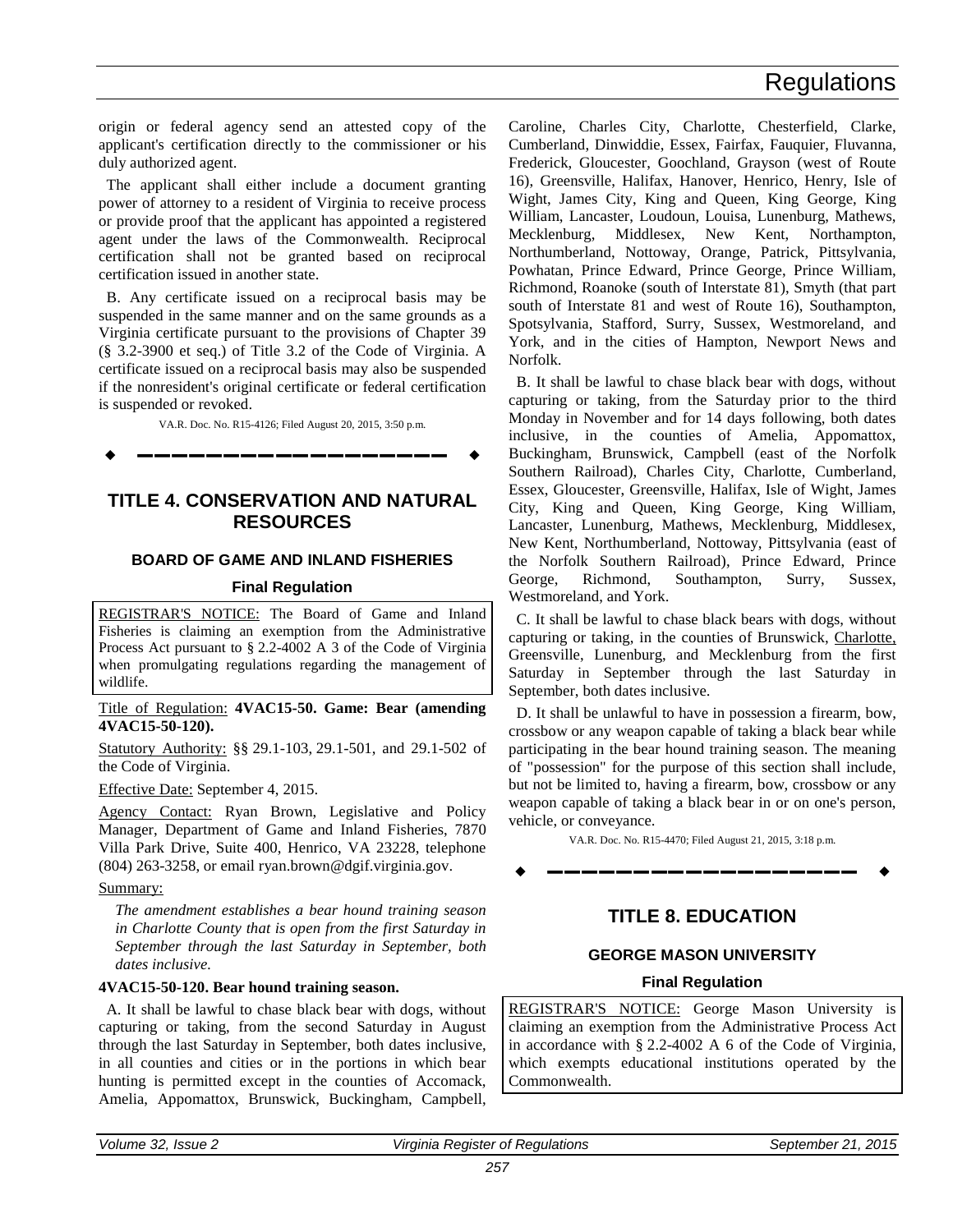### <span id="page-17-2"></span><span id="page-17-0"></span>Title of Regulation: **8VAC35-80. Unclaimed Personal Property (adding 8VAC35-80-10, 8VAC35-80-20, 8VAC35-80-30).**

Statutory Authority: §§ 23-4.2 and 23-91.29 of the Code of Virginia.

Effective Date: September 11, 2015.

Agency Contact: Elizabeth Woodley, Agency Regulatory Coordinator, 4400 University Drive, Fairfax, VA 22030, telephone (703) 993-5115 or email ewoodley@gmu.edu.

# Summary:

*The regulatory action establishes the requirements regarding unclaimed personal property in the possession of George Mason University.*

# CHAPTER 80 UNCLAIMED PERSONAL PROPERTY

# **8VAC35-80-10. Scope.**

This chapter applies to (i) all George Mason University faculty, staff, students, and university contractors and (ii) the general public.

# **8VAC35-80-20. Definitions.**

The following word and term when used in this chapter shall have the following meaning unless the context clearly indicates otherwise:

"Unclaimed personal property" refers to tangible or intangible personal property, whether lost or abandoned, in the possession of George Mason University.

#### **8VAC35-80-30. Requirements.**

The care, restitution, sale, destruction, and disposal of unclaimed personal property in the possession of George Mason University shall be in accordance with § 23-4.2 of the Code of Virginia and with George Mason University Policy 1136, Unclaimed Personal Property, approved April 27, 2015.

DOCUMENTS INCORPORATED BY REFERENCE (8VAC35-80)

[Policy 1136: Unclaimed Personal Property, George Mason](http://leg5.state.va.us/reg_agent/frmView.aspx?Viewid=7cc32004160~1&typ=40&actno=004160&mime=application/pdf)  [University, April 27, 2015](http://leg5.state.va.us/reg_agent/frmView.aspx?Viewid=7cc32004160~1&typ=40&actno=004160&mime=application/pdf)

VA.R. Doc. No. R15-4160; Filed September 8, 2015, 9:23 a.m.

# **STATE COUNCIL OF HIGHER EDUCATION FOR VIRGINIA**

# **Final Regulation**

REGISTRAR'S NOTICE: The State Council of Higher Education for Virginia is claiming an exemption from Article 2 of the Administrative Process Act in accordance with § 2.2-4006 A 4 a of the Code of Virginia, which excludes regulations that are necessary to conform to changes in Virginia statutory law where no agency discretion is involved. The State Council of Higher Education for Virginia will receive, consider, and respond to petitions from any interested person at any time with respect to reconsideration or revision.

### <span id="page-17-1"></span>Title of Regulation: **8VAC40-20. Regulations for the Senior Citizen Higher Education Program (amending 8VAC40- 20-20).**

Statutory Authority: §§ 23-9.6:1 and 23-38.56 of the Code of Virginia.

Effective Date: September 21, 2015.

Agency Contact: Melissa Wyatt, Senior Associate for Financial Aid, State Council of Higher Education for Virginia, 101 North 14th Street, Ninth Floor, Richmond, VA 23219, telephone (804) 225-4113, FAX (804) 225-2604, or email melissacollumwyatt@schev.edu.

### Summary:

*The amendment conforms to Chapter 146 of the 2015 Acts of Assembly by increasing the maximum state taxable income a senior citizen may have, from no more than \$15,000 to no more than \$23,850, to be eligible to have tuition waived to take higher education courses for academic credit.*

# **8VAC40-20-20. Eligibility.**

A senior citizen may take courses without paying tuition or required fees, except for course materials, under certain conditions. If the senior citizen has taxable income of not more than \$15,000 \$23,850 in the preceding year, the individual may take a course for academic credit free of tuition or fees, except for fees established for the purpose of paying for course materials, such as laboratory fees. A senior citizen, regardless of income level, may audit a course that is given for academic credit or take a noncredit course free of tuition or fees, except for fees established for the purpose of paying for course materials, such as laboratory fees.

No limit is placed on the number of terms, quarters, or semesters in which a senior citizen who is not enrolled for academic credit may register for courses, but the individual can take no more than three noncredit courses in any one term, quarter, or semester. There will be no restriction on the number of courses that may be taken for credit in any term, semester, or quarter, or on the number of terms, semesters, or quarters in which an eligible senior citizen may take courses for credit.

The two additional conditions listed below shall be met before a senior citizen may take a course under the provisions of this program:

1. The senior citizen shall meet the appropriate admission requirements of the institution in which the student plans to enroll,; and

2. The senior citizen may be admitted to a course only on a space-available basis after all tuition-paying students have been accommodated. State institutions of higher education may make individual exceptions to this procedure when the senior citizen has completed 75% of the requirements for the degree.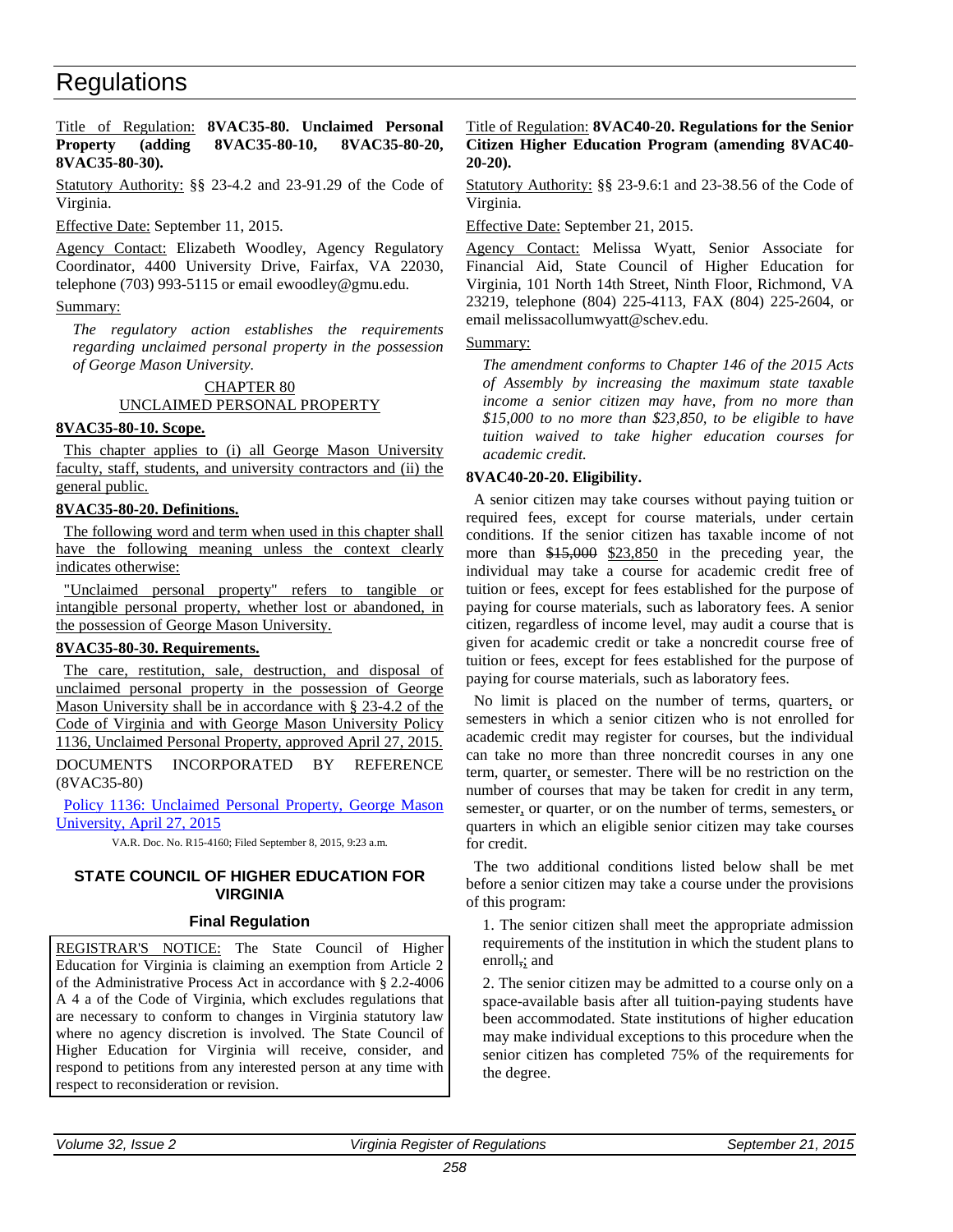<span id="page-18-1"></span>An institution has no special obligation to offer courses specifically to meet the needs of senior citizens or to continue to provide a particular course for a senior citizen who has registered for the course if the regular enrollment in the course is not adequate to justify the offering.

Nothing in this regulation exempts a senior citizen enrolled in a course from the requirements for attendance and completion of course assignments.

VA.R. Doc. No. R16-4477; Filed August 24, 2015, 3:09 p.m.

**––––––––––––––––––**

# **TITLE 12. HEALTH**

# **STATE BOARD OF HEALTH**

# **Final Regulation**

REGISTRAR'S NOTICE: The State Board of Health is claiming an exemption from Article 2 of the Administrative Process Act in accordance with § 2.2-4006 A 4 a of the Code of Virginia, which excludes regulations that are necessary to conform to changes in Virginia statutory law where no agency discretion is involved. The State Board of Health will receive, consider, and respond to petitions from any interested person at any time with respect to reconsideration or revision.

<span id="page-18-0"></span>Title of Regulation: **12VAC5-31. Virginia Emergency Medical Services Regulations (amending 12VAC5-31-10).** 

Statutory Authority: §§ 32.1-12 and 32.1-111.4 of the Code of Virginia.

Effective Date: October 22, 2015.

Agency Contact: Michael Berg, Regulatory and Compliance Manager, Department of Health, 1041 Technology Park Drive, Glen Allen, VA 23059-4500, telephone (804) 888- 9131, or email michael.berg@vdh.virginia.gov.

#### Summary:

*This action revises the definitions of "emergency medical services," "emergency medical services agency," "emergency medical services personnel," "emergency medical services provider," and "emergency medical services system" to conform to changes in the Code of Virginia enacted by Chapters 502 and 503 of the 2015 Acts of Assembly.* 

# Part I General Provisions

#### Article 1 **Definitions**

# **12VAC5-31-10. Definitions.**

The following words and terms when used in this chapter shall have the following meanings unless the context clearly indicates otherwise.

"Abandonment" means the termination of a health care provider-patient relationship without assurance that an equal or higher level of care meeting the assessed needs of the patient's condition is present and available.

"Accreditation" means approval granted to an entity by the Office of Emergency Medical Services (EMS) after the institution has met specific requirements enabling the institution to conduct basic or advanced life support training and education programs. There are four levels of accreditation: interim, provisional, full, and probationary.

"Accreditation cycle" means the term or cycle at the conclusion of which accreditation expires unless a full selfstudy is performed. Accreditation cycles are typically quinquennial (five-year) but these terms may be shorter, triennial (three-year) or biennial (two-year), if the Office of EMS deems it necessary.

"Accreditation date" means the date of the accreditation decision that is awarded to an entity following its full site visit and review.

"Accreditation decision" means the conclusion reached about an entity status after evaluation of the results of the onsite survey, recommendations of the site review team, and any other relevant information such as documentation of compliance with standards, documentation of plans to correct deficiencies, or evidence of recent improvements.

"Accreditation denied" means an accreditation decision that results when an entity has been denied accreditation. This accreditation decision becomes effective only when all available appeal procedures have been exhausted.

"Acute" means a medical condition having a rapid onset and a short duration.

"Acute care hospital" means any hospital that provides emergency medical services on a 24-hour basis.

"Administrative Process Act" or "APA" means Chapter 40 (§ 2.2-4000 et seq.) of Title 2.2 of the Code of Virginia.

"Advanced life support" or "ALS" means the provision of care by EMS personnel who are certified as an Emergency Medical Technician (EMT)-Enhanced, Advanced EMT, Intermediate, or Paramedic or equivalent as approved by the Board of Health.

Advanced life support in the air medical environment is a mission generally defined as the transport of a patient who receives care during a transport that includes an invasive medical procedure or the administration of medications, including IV infusions, in addition to any noninvasive care that is authorized by the Office of EMS.

"Advanced life support certification course" means a training program that allows a student to become eligible for a new ALS certification level. Programs must meet the educational requirements established by the Office of EMS as defined by the respective advanced life support curriculum. Initial certification courses include:

1. Emergency Medical Technician-Enhanced;

2. Advanced EMT;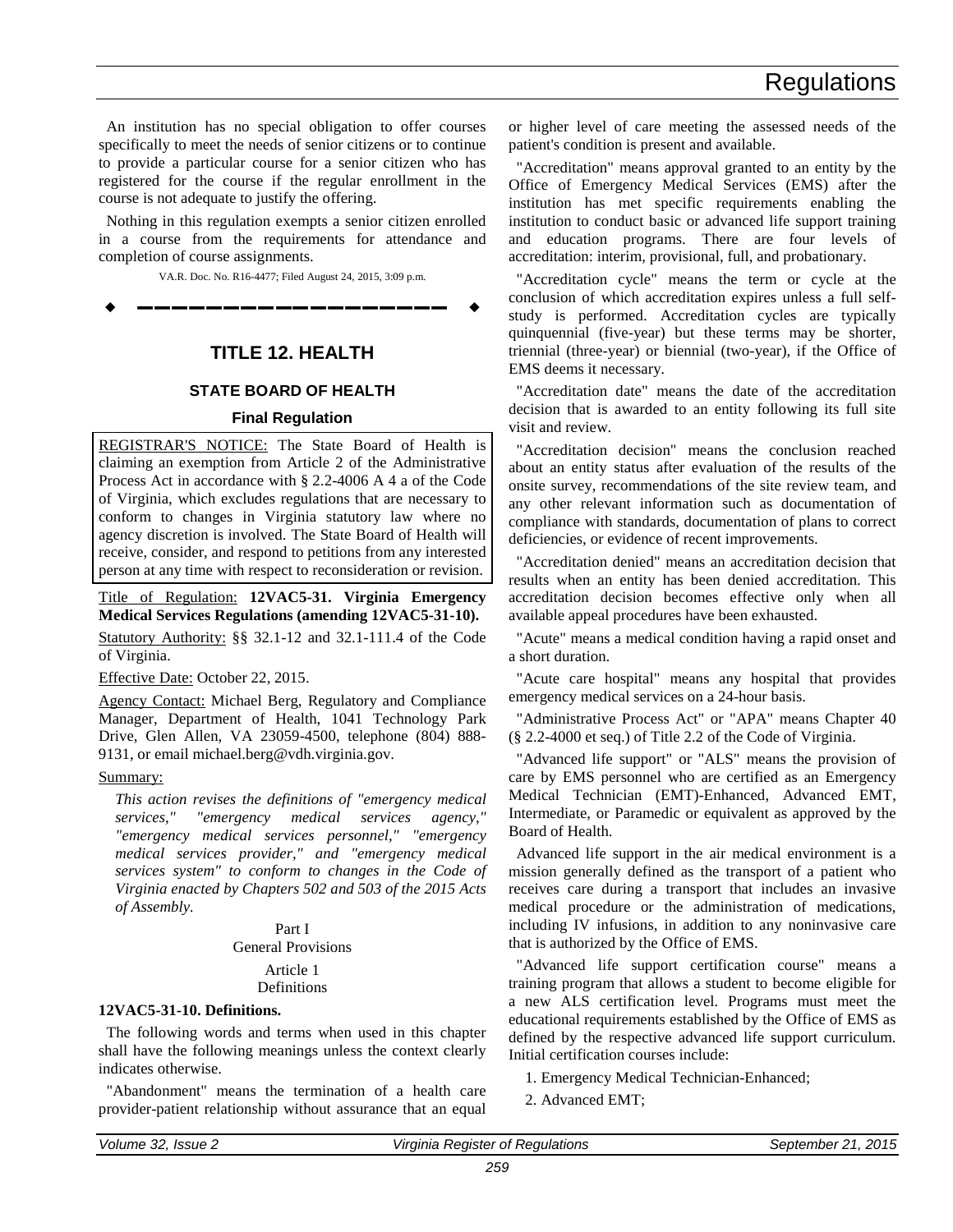3. Advanced EMT to Intermediate Bridge;

4. EMT-Enhanced to Intermediate Bridge;

5. Intermediate;

6. Intermediate to Paramedic Bridge;

7. Paramedic;

8. Registered Nurse to Paramedic Bridge; and

9. Other programs approved by the Office of EMS.

"Advanced life support (ALS) coordinator" means a person who has met the criteria established by the Office of EMS to assume responsibility for conducting ALS training programs.

"Advanced life support transport" means the transportation of a patient who is receiving ALS level care.

"Affiliated" means a person who is employed by or a member of an EMS agency.

"Air medical specialist" means a person trained in the concept of flight physiology and the effects of flight on patients through documented completion of a program approved by the Office of EMS. This training must include but is not limited to aerodynamics, weather, communications, safety around aircraft/ambulances, scene safety, landing zone operations, flight physiology, equipment/aircraft familiarization, basic flight navigation, flight documentation, and survival training specific to service area.

"Ambulance" means, as defined by § 32.1-111.1 of the Code of Virginia, any vehicle, vessel or craft that holds a valid permit issued by the Office of EMS and that is specially constructed, equipped, maintained and operated, and intended to be used for emergency medical care and the transportation of patients who are sick, injured, wounded, or otherwise incapacitated or helpless. The word "ambulance" may not appear on any vehicle, vessel or aircraft that does not hold a valid EMS vehicle permit.

"Approved locking device" means a mechanism that prevents removal or opening of a drug kit by means other than securing the drug kit by the handle only.

"Assistant director" means the Assistant Director of the Office of Emergency Medical Services.

"Attendant-in-charge" or "AIC" means the certified or licensed person who is qualified and designated to be primarily responsible for the provision of emergency medical care.

"Attendant" means a certified or licensed person qualified to assist in the provision of emergency medical care.

"Basic life support" or "BLS" means the provision of care by EMS personnel who are certified as First Responder, Emergency Medical Responder (EMR), or Emergency Medical Technician or equivalent as approved by the Board of Health.

Basic life support in the air medical environment means a mission generally defined as the transport of a patient who receives care during a transport that is commensurate with the

scope of practice of an EMT. In the Commonwealth of Virginia care that is provided in the air medical environment must be assumed at a minimum by a Virginia certified Paramedic who is a part of the regular air medical crew. (fixed wing excluded)

"BLS certification course" means a training program that allows a student to become eligible for a new BLS certification level. Programs must meet the educational requirements established by the Office of EMS as defined by the respective basic life support curriculum. Initial certification courses include:

1. EMS First Responder;

2. EMS First Responder Bridge to EMT;

3. Emergency Medical Responder;

4. Emergency Medical Responder Bridge to EMT;

5. Emergency Medical Technician; and

6. Other programs approved by the Office of EMS.

"Board" or "state board" means the State Board of Health.

"Candidate" means any person who is enrolled in or is taking a course leading toward initial certification.

"Candidate status" means the status awarded to a program that has made application to the Office of EMS for accreditation but that is not yet accredited.

"CDC" means the United States Centers for Disease Control and Prevention.

"Certification" means a credential issued by the Office of EMS for a specified period of time to a person who has successfully completed an approved training program.

"Certification candidate" means a person seeking EMS certification from the Office of EMS.

"Certification candidate status" means any candidate or provider who becomes eligible for certification testing but who has not yet taken the certification test using that eligibility.

"Certification examiner" means an individual designated by the Office of EMS to administer a state certification examination.

"Certification transfer" means the issuance of certification through reciprocity, legal recognition, challenge or equivalency based on prior training, certification or licensure.

"Chief executive officer" means the person authorized or designated by the agency or service as the highest in administrative rank or authority.

"Commercial mobile radio service" or "CMRS" means the same as that term is defined in §§ 3 (27) and 332 (d) of the Federal Telecommunications Act of 1996, (47 USC § 151 et seq.), and the Omnibus Budget Reconciliation Act of 1993, (Public Law 103-66, 107 USC § 312. It 312) and includes the term "wireless" and service provided by any wireless real time two-way voice communication device, including radiotelephone communications used in cellular telephone service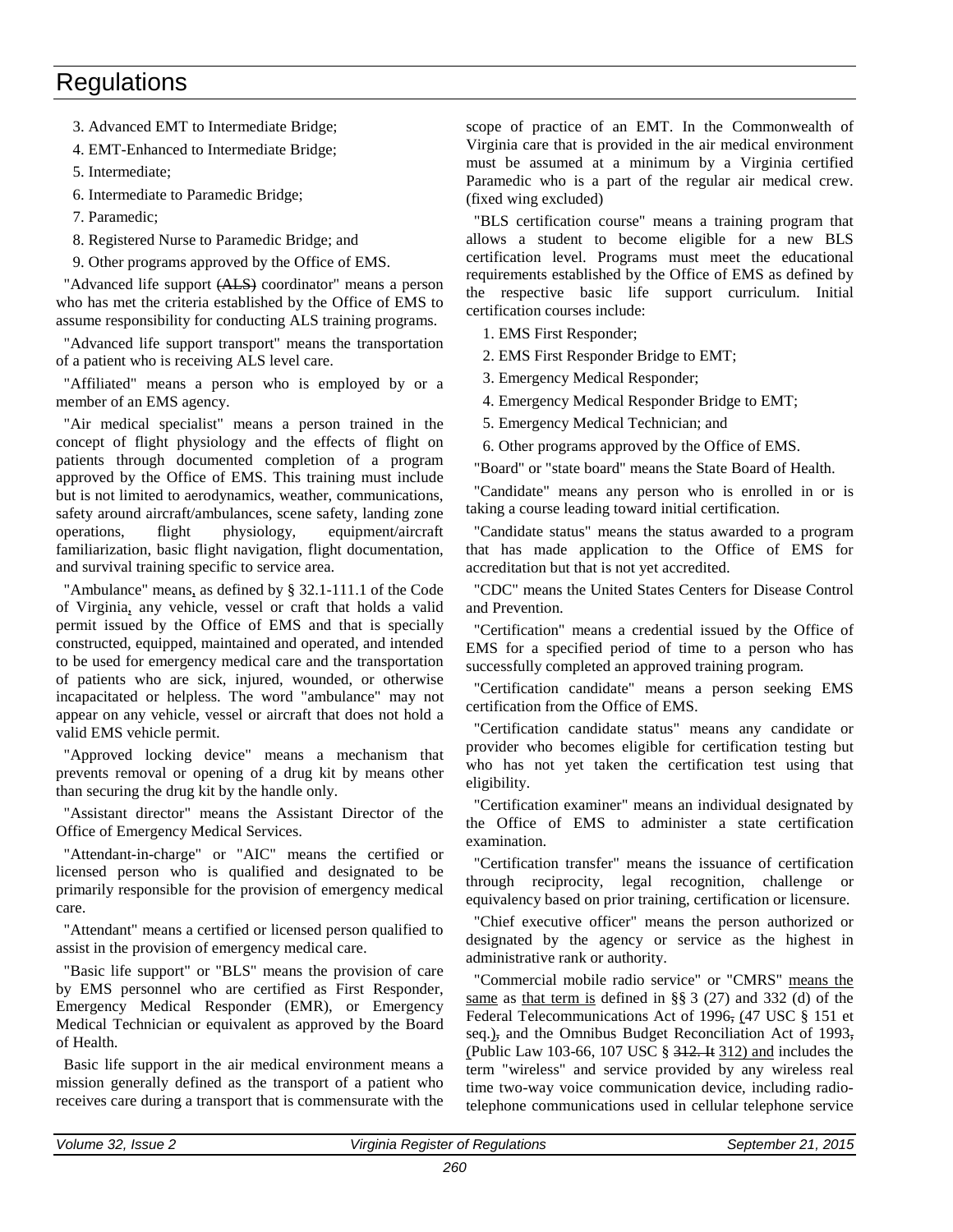or personal communications service (e.g., cellular telephone, 800/900 MHz Specialized Mobile Radio, Personal Communications Service, etc.).

"Commissioner" means the State Health Commissioner, the commissioner's duly authorized representative, or in the event of the commissioner's absence or a vacancy in the office of State Health Commissioner, the Acting Commissioner or Deputy Commissioner.

"Continuing education" or "CE" means an instructional program that enhances a particular area of knowledge or skills beyond compulsory or required initial training.

"Course" means a basic or advanced life support training program leading to certification or award of continuing education credit hours.

"Course coordinator" means the person identified on the course approval request as the coordinator who is responsible with the physician course director for all aspects of the program including but not limited to assuring adherence to the rules and regulations, office polices, and any contract components.

"Critical care" or "CC" in the air medical environment is a mission defined as an interfacility transport of a critically ill or injured patient whose condition warrants care commensurate with the scope of practice of a physician or registered nurse.

"Critical criteria" means an identified essential element of a state practical certification examination that must be properly performed to successfully pass the station.

"Defibrillation" means the discharge of an electrical current through a patient's heart for the purpose of restoring a perfusing cardiac rhythm. For the purpose of these regulations, defibrillation includes cardioversion.

"Defibrillator -- automated external" or "AED" means an automatic or semi-automatic device, or both, capable of rhythm analysis and defibrillation after electronically detecting the presence of ventricular fibrillation and ventricular tachycardia, approved by the United States U.S. Food and Drug Administration.

"Defibrillator -- manual" means a monitor/defibrillator that has no capability for rhythm analysis and will charge and deliver a shock only at the command of the operator. For the purpose of compliance with these regulations, a manual defibrillator must be capable of synchronized cardioversion and noninvasive external pacing. A manual defibrillator must be approved by the United States U.S. Food and Drug Administration.

"Designated infection control officer" means a liaison between the medical facility treating the source patient and the exposed employee. This person has been formally trained for this position and is knowledgeable in proper post exposure medical follow up procedures and current regulations and laws governing disease transmission.

"Designated emergency response agency" means an EMS agency recognized by an ordinance or a resolution of the governing body of any county, city or town as an integral part of the official public safety program of the county, city or town with a responsibility for providing emergency medical response.

"Designated infection control officer" means a liaison between the medical facility treating the source patient and the exposed employee. This person has been formally trained for this position and is knowledgeable in proper post exposure medical follow up procedures and current regulations and laws governing disease transmission.

"Director" means the Director of the Office of Emergency Medical Services.

"Diversion" means a change in the normal or established pattern of patient transport at the direction of a medical care facility.

"Emergency medical services" or "EMS" means the health care, public health, and public safety services used in responding to an individual's the medical response to the real or perceived needs need for immediate medical assessment, care, or transportation and preventive care or transportation in order to prevent loss of life or aggravation of physiological or psychological illness or injury including any or all of the services that could be described as first response, basic life support, advanced life support, neonatal life support, communications, training and medical control.

"EMS Advisory Board" means the Emergency Medical Services Advisory Board as appointed by the Governor.

"EMS agency status report" means a report submitted on forms specified by the Office of EMS that documents the operational capabilities of an EMS agency including data on personnel, vehicles and other related resources.

"EMS education coordinator" means any EMS provider, registered nurse, physician assistant, doctor of osteopathic medicine, or doctor of medicine who possesses Virginia certification as an EMS education coordinator. Such certification does not confer authorization to practice EMS.

"Emergency medical services agency" or "EMS agency" means a any person licensed by the Office of EMS to engage engaged in the business, service, or regular activity, whether or not for profit, of transporting or rendering immediate medical care and providing transportation to persons who are sick, injured, or otherwise incapacitated or helpless and that holds a valid license as an emergency medical services agency issued by the commissioner in accordance with § 32.1-111.6 of the Code of Virginia.

"EMS agency status report" means a report submitted on forms specified by the Office of EMS that documents the operational capabilities of an EMS agency including data on personnel, vehicles and other related resources.

"Emergency medical services personnel" or "EMS personnel" means a person, affiliated with an EMS agency,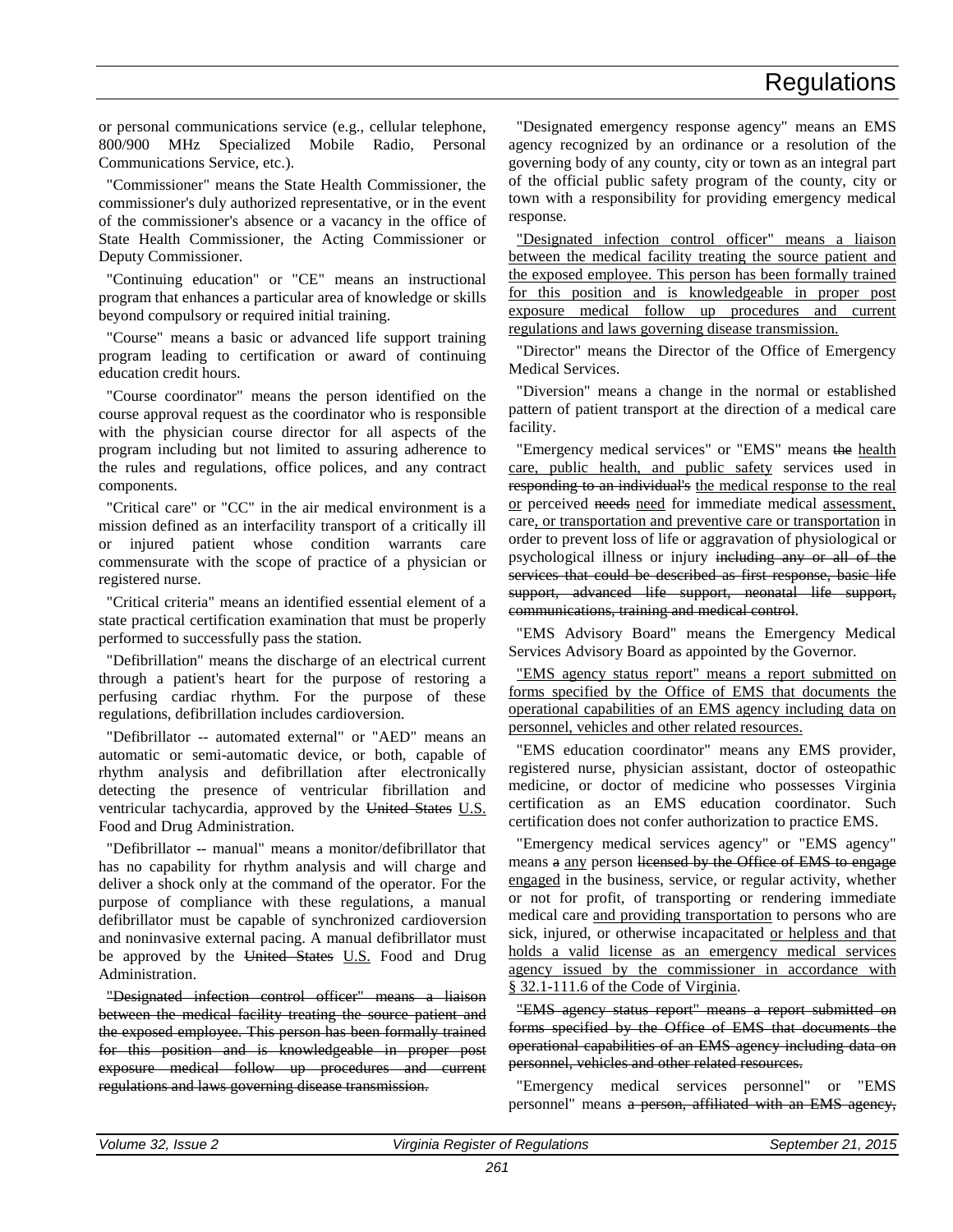responsible for the provision of individuals who are employed by or members of an emergency medical services agency and who provide emergency medical services including any or all persons who could be described as an attendant, attendant incharge, operator or pursuant to an emergency medical services agency license issued to that agency by the commissioner and in accordance with the authorization of that agency's operational medical director.

"Emergency medical services physician" or "EMS physician" means a physician who holds current endorsement from the Office of EMS and may serve as an EMS agency operational medical director or training program physician course director.

"Emergency medical services provider" or "EMS provider" means a any person who holds a valid evertification certificate as an emergency medical services provider issued by the Office of EMS commissioner.

"Emergency medical services system" or "EMS system" means a the system that provides for the arrangement of personnel, facilities, equipment, and other system components for the effective and coordinated of emergency medical services agencies, vehicles, equipment, and personnel; health care facilities; other health care and emergency services providers; and other components engaged in the planning, coordination, and delivery of emergency medical services in an appropriate geographical area that may be local, regional, state or national the Commonwealth, including individuals and facilities providing communications and other services necessary to facilitate the delivery of emergency medical services in the Commonwealth.

"Emergency medical services vehicle" or "EMS vehicle" means any vehicle, vessel, aircraft, or ambulance that holds a valid emergency medical services vehicle permit issued by the Office of EMS that is equipped, maintained or operated to provide emergency medical care or transportation of patients who are sick, injured, wounded, or otherwise incapacitated or helpless.

"Emergency medical services vehicle permit" means an authorization issued by the Office of EMS for any vehicle, vessel or aircraft meeting the standards and criteria established by regulation for emergency medical services vehicles.

"Emergency medical technician instructor" means an EMS provider who holds a valid certification issued by the Office of EMS to announce and coordinate BLS programs.

"Emergency vehicle operator's course" or "EVOC" means an approved course of instruction for EMS vehicle operators that includes safe driving skills, knowledge of the state motor vehicle code affecting emergency vehicles, and driving skills necessary for operation of emergency vehicles during response to an incident or transport of a patient to a health care facility. This course must include classroom and driving range skill instruction. An approved course of instruction includes the course objectives as identified within the U.S. Department of Transportation Emergency Vehicle Operator curriculum or as approved by OEMS the Office of EMS.

"Exam series" means a sequence of opportunities to complete a certification examination with any allowed retest.

"FAA" means the U.S. Federal Aviation Administration.

"FAR" means Federal Aviation Regulations.

"FCC" means the U.S. Federal Communications Commission.

"Financial Assistance Review Committee" or "FARC" means the committee appointed by the EMS Advisory Board to administer the Rescue Squad Assistance Fund.

"Full accreditation" means an accreditation decision awarded to an entity that demonstrates satisfactory compliance with applicable Virginia standards in all performance areas.

"Fund" means the Virginia Rescue Squad Assistance Fund.

"Institutional self study" means a document whereby training programs seeking accreditation answer questions about their program for the purpose of determining their level of preparation to conduct initial EMS training programs.

"Instructor" means the teacher for a specific class or lesson of an EMS training program.

"Instructor aide" means providers certified at or above the level of instruction.

"Interfacility transport" in the air medical environment means as a mission for whom an admitted patient (or patients) was were transported from a hospital or care giving facility (clinic, nursing home, etc.) to a receiving facility or airport.

"Interim accreditation" means an accreditation decision that results when a previously unaccredited EMS entity has been granted approval to operate one training program, for a period not to exceed 120 days, during which its application is being considered and before a provisional or full accreditation is issued, providing the following conditions are satisfied: (i) a complete application for accreditation is received by the Office of EMS and (ii) a complete institutional self study is submitted to the Office of EMS. Students attending a program with interim accreditation will not be eligible to sit for state testing until the entity achieves official notification of accreditation at the provisional or full level.

"Invasive procedure" means a medical procedure that involves entry into the living body, as by incision or by insertion of an instrument.

"License" means an authorization issued by the Office of EMS to provide emergency medical services in the state as an EMS agency.

"Local EMS resource" means a person recognized by the Office of EMS to perform specified functions for a designated geographic area. This person may be designated to perform one or more of the functions otherwise provided by regional EMS councils.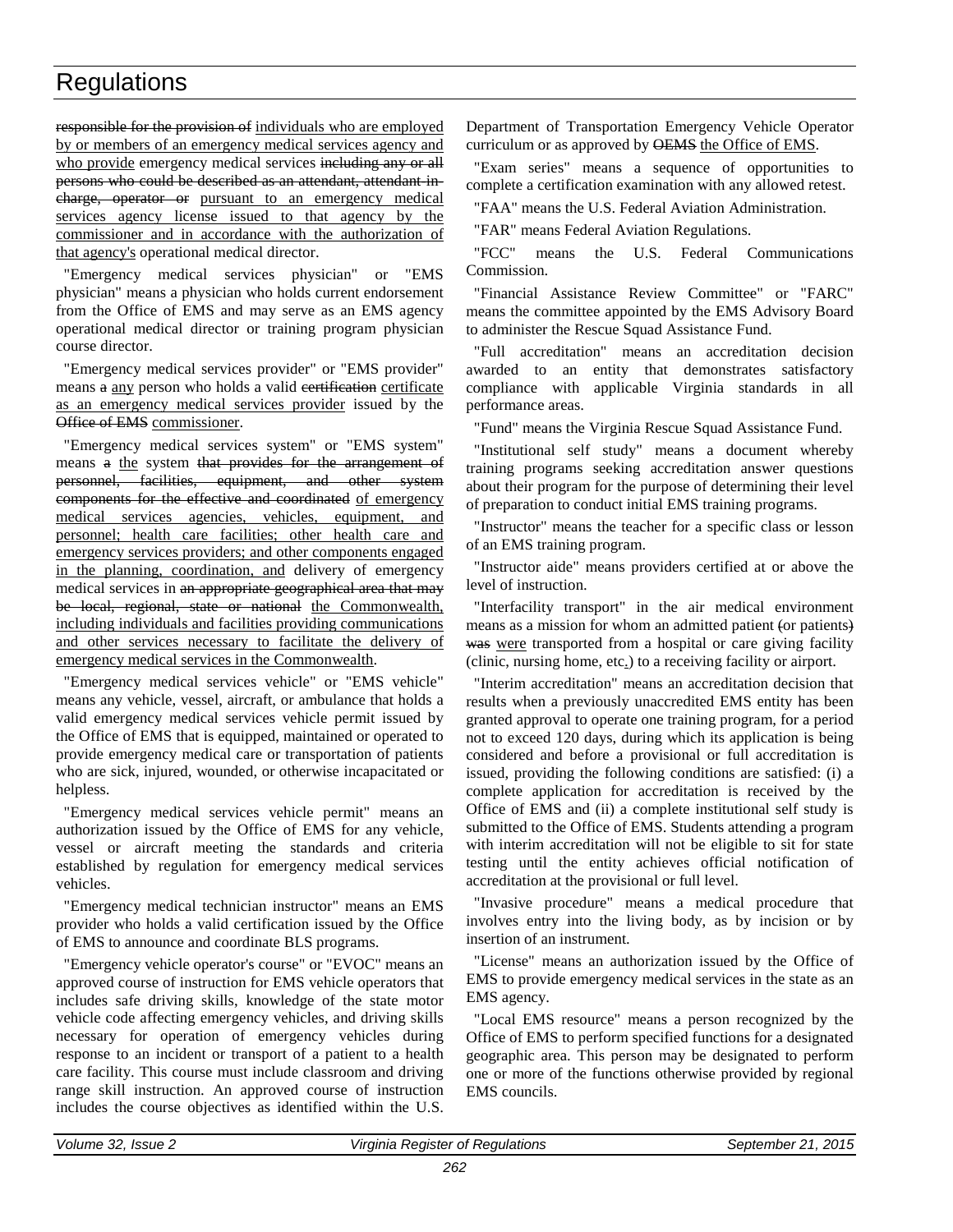"Local EMS response plan" means a written document that details the primary service area and responding interval standards as approved by the local government and the operational medical director.

"Local governing body" or "governing body" means members of the governing body of a city, county, or town in the Commonwealth who are elected to that position or their designee.

"Major medical emergency" means an emergency that cannot be managed through the use of locally available emergency medical resources and that requires implementation of special procedures to ensure the best outcome for the greatest number of patients as determined by the EMS provider in charge or incident commander on the scene. This event includes local emergencies declared by the locality's government and states of emergency declared by the Governor.

"Medical care facility" means  $\frac{\text{a.s.}}{\text{a.s.}}$  as defined by § 32.1-102.1 of the Code of Virginia) Virginia, any institution, place, building or agency, whether licensed or required to be licensed by the board or the Department of Behavioral Health and Developmental Services, whether operated for profit or nonprofit and whether privately owned or privately operated or owned or operated by a local governmental unit, by or in which health services are furnished, conducted, operated or offered for the prevention, diagnosis or treatment of human disease, pain, injury, deformity or physical condition, whether medical or surgical.

"Medical control" means the direction and advice provided through a communications device (on-line) to on-site and intransit EMS personnel from a designated medical care facility staffed by appropriate personnel and operating under physician supervision.

"Medical direction" means the direction and supervision of EMS personnel by the Operational Medical Director of the EMS agency with which he is affiliated.

"Medical emergency" means the sudden onset of a medical condition that manifests itself by symptoms of sufficient severity, including severe pain, that the absence of immediate medical attention could reasonably be expected by a prudent layperson who possesses an average knowledge of health and medicine to result in (i) serious jeopardy to the mental or physical health of the individual, (ii) danger of serious impairment of the individual's bodily functions, (iii) serious dysfunction of any of the individual's bodily organs, or (iv) in the case of a pregnant woman, serious jeopardy to the health of the fetus.

"Medical practitioner" means a physician, dentist, podiatrist, licensed nurse practitioner, licensed physician's assistant, or other person licensed, registered or otherwise permitted to distribute, dispense, prescribe and administer, or conduct research with respect to, a controlled substance in the course of professional practice or research in this Commonwealth.

"Mutual aid agreement" means a written document specifying a formal understanding to lend aid to an EMS agency.

"Neonatal" or "neonate" means, for the purpose of interfacility transportation, any infant who is deemed a newborn within a hospital, has not been discharged since the birthing process, and is currently receiving medical care under a physician.

"Nonprofit" means without the intention of financial gain, advantage, or benefit as defined by federal tax law.

"OSHA" means the U.S. Occupational Safety and Health Administration or Virginia Occupational Safety and Health, the state agency designated to perform its functions in Virginia.

"Office of EMS" means the Office of Emergency Medical Services within the Virginia Department of Health.

"Operational medical director" or "OMD" means an EMS physician, currently licensed to practice medicine or osteopathic medicine in the Commonwealth, who is formally recognized and responsible for providing medical direction, oversight and quality improvement to an EMS agency and personnel.

"Operator" means a person qualified and designated to drive or pilot a specified class of permitted EMS vehicle.

"Patient" means a person who needs immediate medical attention or transport, or both, whose physical or mental condition is such that he is in danger of loss of life or health impairment, or who may be incapacitated or helpless as a result of physical or mental condition or a person who requires medical attention during transport from one medical care facility to another.

"Person" means (as, as defined in the Code of Virginia) Virginia, any person, firm, partnership, association, corporation, company, or group of individuals acting together for a common purpose or organization of any kind, including any government agency other than an agency of the United States government.

"Physician" means an individual who holds a valid, unrestricted license to practice medicine or osteopathy in the Commonwealth.

"Physician assistant" means an individual who holds a valid, unrestricted license to practice as a physician assistant in the Commonwealth.

"Physician course director" or "PCD" means an EMS physician who is responsible for the clinical aspects of emergency medical care training programs, including the clinical and field actions of enrolled students.

"Prehospital patient care report" or "PPCR" means a document used to summarize the facts and events of an EMS incident and includes, but is not limited to, the type of medical emergency or nature of the call, the response time, the treatment provided and other minimum data items as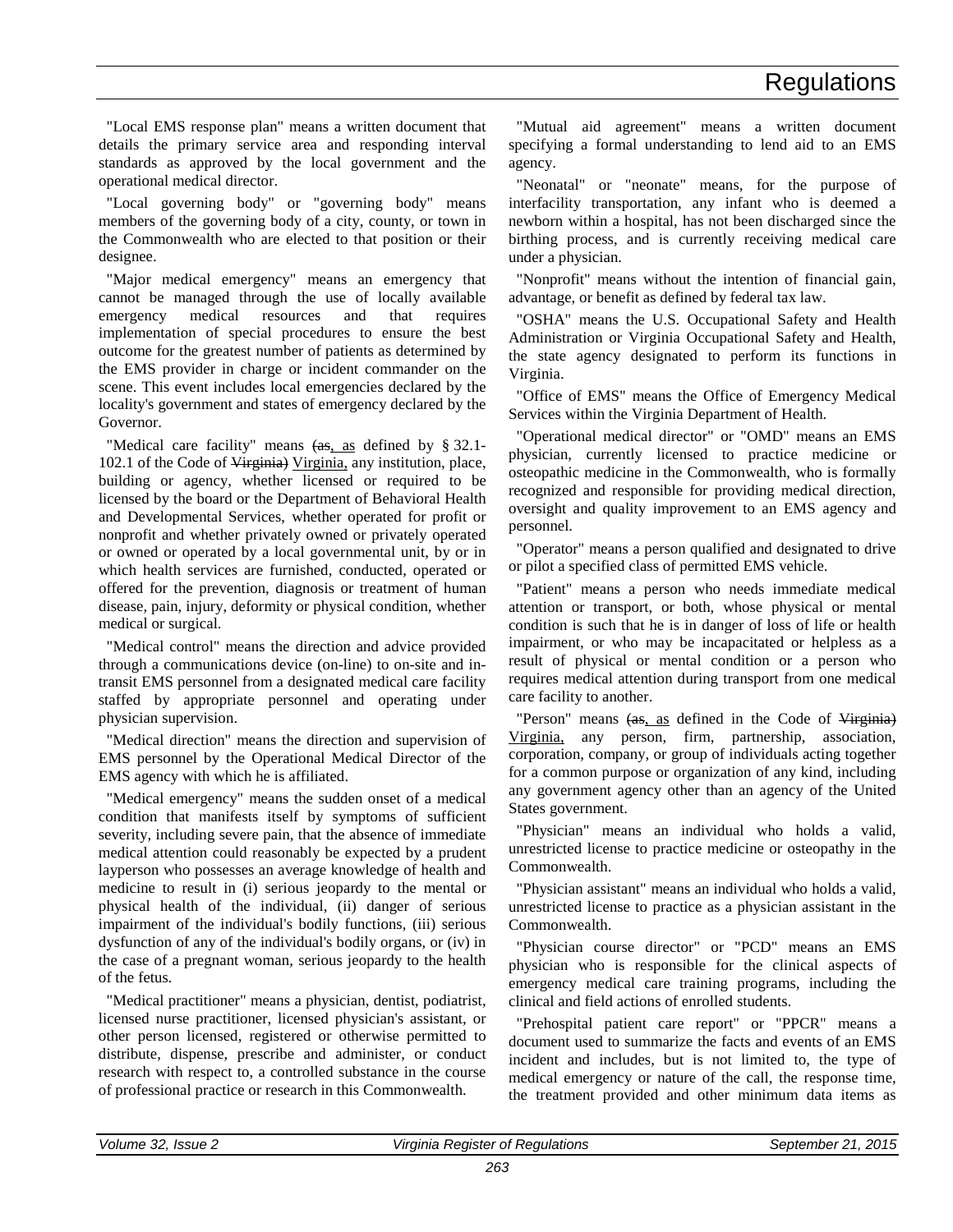prescribed by the board. "PPCR" includes any supplements, addenda, or other related attachments that document patient information or care provided.

"Prehospital scene" means, in the air medical environment, the direct response to the scene of incident or injury, such as a roadway, etc.

"Prescriber" means a practitioner who is authorized pursuant to §§ 54.1-3303 and 54.1-3408 of the Code of Virginia to issue a prescription.

"Primary retest status" means any candidate or provider who failed his primary certification attempt. Primary retest status expires 90 days after the primary test date.

"Primary service area" means the specific geographic area designated or prescribed by a locality (county, city or town) in which an EMS agency provides prehospital emergency medical care or transportation. This designated or prescribed geographic area served must include all locations for which the EMS agency is principally dispatched (i.e., first due response agency).

"Private Mobile Radio Service" or "PMRS" means the same as that term is defined in § 20.3 of the Federal Communications Commission's Rules, 47 CFR 20.3. (For purposes of this definition, PMRS includes "industrial" and "public safety" radio services authorized under Part 90 of the Federal Communications Commission's Rules, 47 CFR 90.1 et seq., with the exception of certain for-profit commercial paging services and 800/900 MHz Specialized Mobile Radio Services that are interconnected to the public switched telephone network and are therefore classified as CMRS.)

"Probationary status" means the Office of EMS will place an institution on publicly disclosed probation when it has not completed a timely, thorough, and credible root cause analysis and action plan of any sentinel event occurring there. When the entity completes an acceptable root cause analysis and develops an acceptable action plan, the Office of EMS will remove the probation designation from the entity's accreditation status.

"Provisional accreditation" means an accreditation decision that results when a previously unaccredited entity has demonstrated satisfactory compliance with a subset of standards during a preliminary on-site evaluation. This decision remains in effect for a period not to exceed 365 days, until one of the other official accreditation decision categories is assigned based upon an a follow-up site visit against all applicable standards.

"Public safety answering point" or "PSAP" means a facility equipped and staffed on a 24-hour basis to receive requests for emergency medical assistance for one or more EMS agencies.

"Quality management program" or "QM" means the continuous study of and improvement of an EMS agency or system including the collection of data, the identification of deficiencies through continuous evaluation, the education of

personnel and the establishment of goals, policies and programs that improve patient outcomes in EMS systems.

"Reaccreditation date" means the date of the reaccreditation decision that is awarded to an entity following a full site visit and review.

"Recertification" means the process used by certified EMS personnel to maintain their training certifications.

"Reentry" means the process by which EMS personnel may regain a training certification that has lapsed within the last two years.

"Reentry status" means any candidate or provider whose certification has lapsed within the last two years.

"Regional EMS council" means an organization designated by the board that is authorized to receive and disburse public funds in compliance with established performance standards and whose function is to plan, develop, maintain, expand and improve an efficient and effective regional emergency medical services system within a designated geographical area pursuant to  $\S 32.1 111.11 32.1 - 111.4.2$  of the Code of Virginia.

"Regional trauma triage plan" means a formal written plan developed by a regional EMS council or local EMS resource and approved by the commissioner that incorporates the region's geographic variations, trauma care capabilities and resources for the triage of trauma patients pursuant to § 32.1- 111.3 of the Code of Virginia.

"Registered nurse" means a person who is licensed or holds a multistate privilege under the provisions of Chapter 30 (§ 54.1-3000 et seq.) of Title 54.1 of the Code of Virginia to practice professional nursing.

"Regulated medical device" means equipment or other items that may only be purchased or possessed upon the approval of a physician and that the manufacture or sale of which is regulated by the U.S. Food and Drug Administration (FDA).

"Regulated waste" means liquid or semi-liquid blood or other potentially infectious materials; contaminated items that would release blood or other potentially infectious materials in a liquid or semi-liquid state if compressed; items that are caked with dried blood or potentially infectious materials and are capable of releasing these materials during handling; items dripping with liquid product; contaminated sharps; pathological and microbiological waste containing blood or other potentially infectious materials.

"Regulations" means (as, as defined in the Code of Virginia) Virginia, any statement of general application, having the force of law, affecting the rights or conduct of any person, promulgated by an authorized board or agency.

"Rescue" means a service that may include the search for lost persons, gaining access to persons trapped, extrication of persons from potentially dangerous situations and the rendering of other assistance to such persons.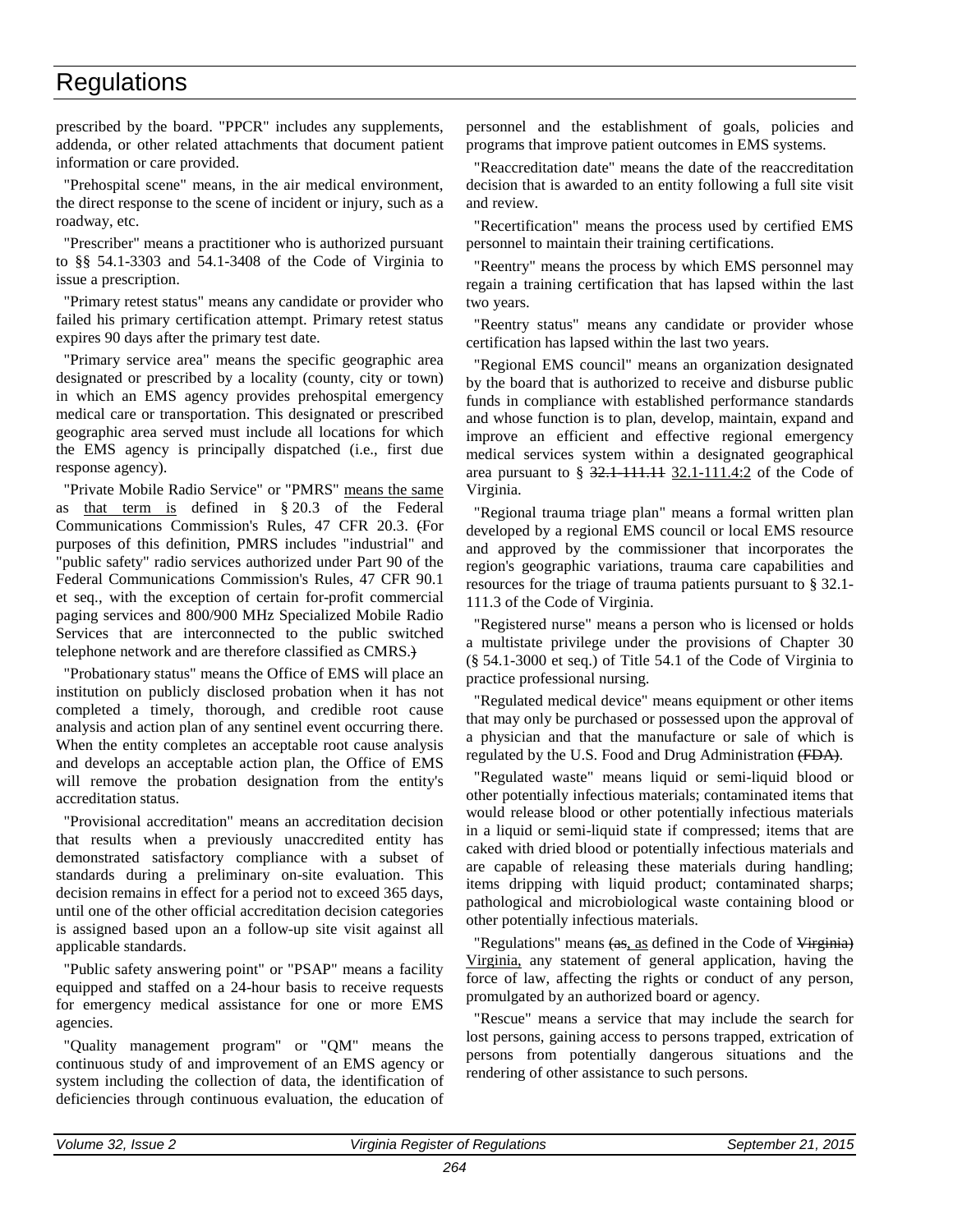"Rescue vehicle" means a vehicle, vessel or aircraft that is maintained and operated to assist with the location and removal of victims from a hazardous or life-threatening situation to areas of safety or treatment.

"Responding time" means the elapsed time in minutes between the time a call for emergency medical services is received by the PSAP until the appropriate emergency medical response unit arrives on the scene.

"Responding time standard" means a time standard in minutes, established by the EMS agency, the locality and OMD, in which the EMS agency will comply with 90% or greater reliability.

"Response obligation to locality" means a requirement of a designated emergency response agency to lend aid to all other designated emergency response agencies within the locality or localities in which the EMS agency is based.

"Revocation" means the permanent removal of an EMS agency license, vehicle permit, training certification, ALS coordinator endorsement, EMS education coordinator, EMS physician endorsement or any other designation issued by the Office of EMS.

"Safety apparel" means personal protective safety clothing that is intended to provide conspicuity during both daytime and nighttime usage and that meets the Performance Class 2 or 3 requirements of the ANSI/ISEA 107–2010 publication entitled "American National Standard for High-Visibility Safety Apparel and Headwear."

"Secondary certification status" means any candidate or provider who is no longer in primary retest status.

"Secondary retest status" means any candidate or provider who failed their secondary certification attempt. Secondary retest status expires 90 days after the secondary test date.

"Sentinel event" means any significant occurrence, action, or change in the operational status of the entity from the time when it either applied for candidate status or was accredited. The change in status can be based on but not limited to one or all of the events indicated below:

Entering into an agreement of sale of an accredited entity or an accreditation candidate.

Entering into an agreement to purchase or otherwise directly or indirectly acquire an accredited entity or accreditation candidate.

Financial impairment of an accredited entity or candidate for accreditation, which affects its operational performance or entity control.

Insolvency or bankruptcy filing.

Change in ownership or control greater than 25%.

Disruption of service to student body.

Discontinuance of classes or business operations.

Failure to report a change in program personnel, location, change in training level or Committee on Accreditation of Educational Programs for the Emergency Medical Services Professions (CoAEMSP) accreditation status.

Failure to meet minimum examination scores as established by the Office of EMS.

Loss of CoAEMSP or Commission on Accreditation of Allied Health Education Programs (CAAHEP) accreditation.

Company fine or fines of greater than \$100,000 for regulatory violation, marketing or advertising practices, antitrust, or tax disputes.

"Special conditions" means a notation placed upon an EMS agency or registration, variance or exemption documents that modifies or restricts specific requirements of these regulations.

"Specialized air medical training" means a course of instruction and continuing education in the concept of flight physiology and the effects of flight on patients that has been approved by the Office of EMS. This training must include but is not limited to aerodynamics, weather, communications, safety around aircraft/ambulances, scene safety, landing zone operations, flight physiology, equipment/aircraft familiarization, basic flight navigation, flight documentation, and survival training specific to service area.

"Specialty care mission" in the air medical environment means the transport of a patient requiring specialty patient care by one or more medical professionals who are added to the regularly scheduled medical transport team.

"Specialty care provider" in the air medical environment means a provider of specialized medical care, to include but not limited to neonatal, pediatric, and perinatal.

"Standard of care" means the established approach to the provision of basic and advanced medical care that is considered appropriate, prudent and in the best interests of patients within a geographic area as derived by consensus among the physicians responsible for the delivery and oversight of that care. The standard of care is dynamic with changes reflective of knowledge gained by research and practice.

"Standard operating procedure" or "SOP" means preestablished written agency authorized procedures and guidelines for activities performed by affiliated EMS agency.

"Supplemented transport" means an interfacility transport for which the sending physician has determined that the medically necessary care and equipment needs of a critically injured or ill patient is beyond the scope of practice of the available EMS personnel of the EMS agency.

"Suspension" means the temporary removal of an EMS agency license, vehicle permit, training certification, ALS coordinator endorsement, EMS education coordinator, EMS physician endorsement or any other designation issued by the Office of EMS.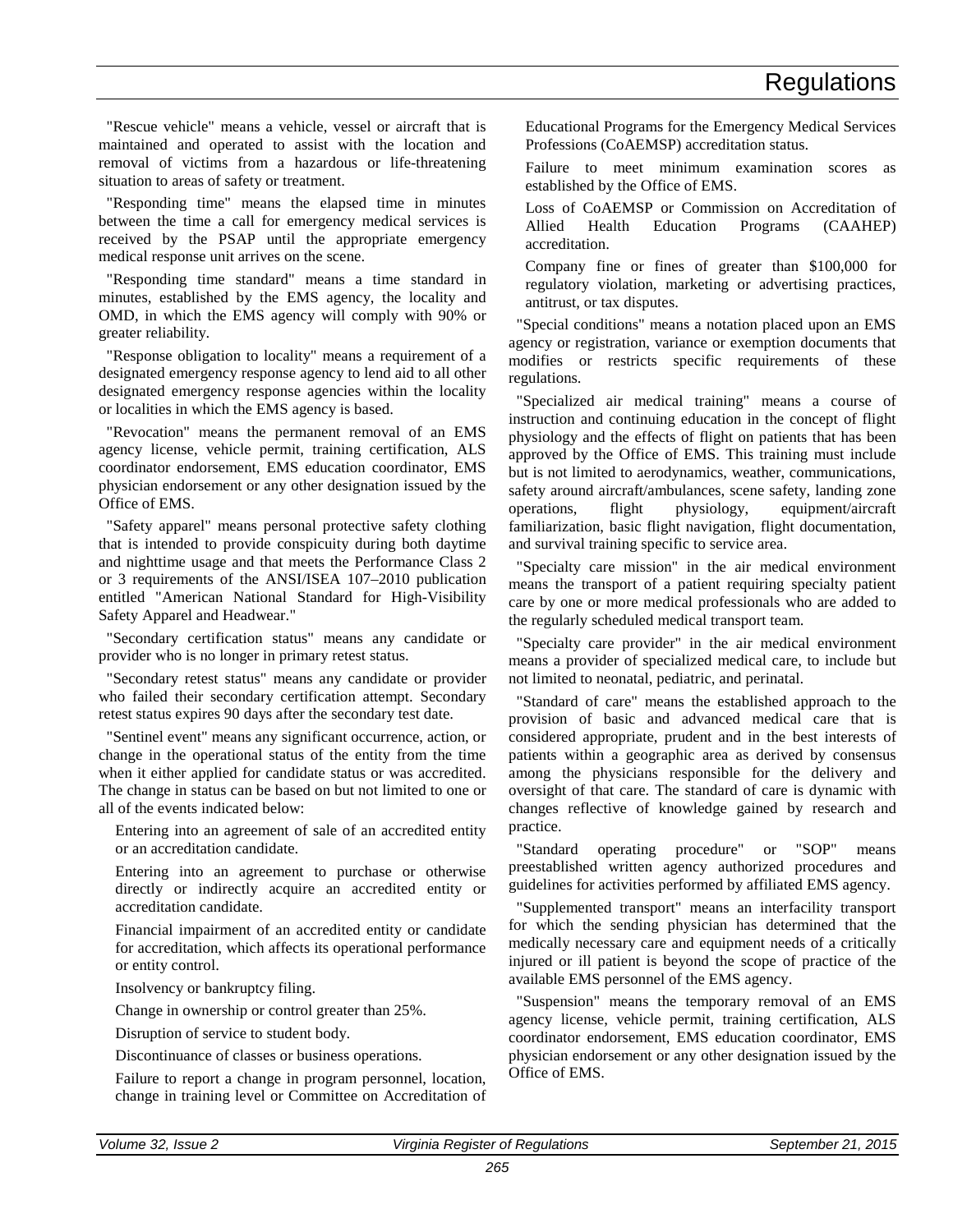<span id="page-25-1"></span>"Test site coordinator" means an individual designated by the Office of EMS to coordinate the logistics of a state certification examination site.

"Training officer" means an individual who is responsible for the maintenance and completion of agency personnel training records and who acts as a liaison between the agency, the operational medical director, and a participant in the agency and regional quality assurance process.

"Trauma center" means a specialized hospital facility distinguished by the immediate availability of specialized surgeons, physician specialists, anesthesiologists, nurses, and resuscitation and life support equipment on a 24-hour basis to care for severely injured patients or those at risk for severe injury. In Virginia, trauma centers are designated by the Virginia Department of Health as Level I, II or III.

"Trauma center designation" means the formal recognition by the board of a hospital as a provider of specialized services to meet the needs of the severely injured patient. This usually involves a contractual relationship based on adherence to standards.

"Triage" means the process of sorting patients to establish treatment and transportation priorities according to severity of injury and medical need.

"USDOT" means the United States U.S. Department of Transportation.

"Vehicle operating weight" means the combined weight of the vehicle, vessel or craft,; a full complement of fuel,; and all required and optional equipment and supplies.

"Virginia Statewide Trauma Registry" or "Trauma Registry" means a collection of data on patients who receive hospital care for certain types of injuries. The collection and analysis of such data is primarily intended to evaluate the quality of trauma care and outcomes in individual institutions and trauma systems. The secondary purpose is to provide useful information for the surveillance of injury morbidity and mortality.

VA.R. Doc. No. R16-4446; Filed August 31, 2015, 10:31 a.m.

**––––––––––––––––––**

# **TITLE 18. PROFESSIONAL AND OCCUPATIONAL LICENSING**

# **BOARD OF PSYCHOLOGY**

# **Final Regulation**

REGISTRAR'S NOTICE: The Board of Psychology is claiming an exemption from Article 2 of the Administrative Process Act in accordance with § 2.2-4006 A 4 a of the Code of Virginia, which excludes regulations that are necessary to conform to changes in Virginia statutory law where no agency discretion is involved. The Board of Psychology will receive, consider, and respond to petitions from any interested person at any time with respect to reconsideration or revision.

# Title of Regulation: **18VAC125-20. Regulations Governing the Practice of Psychology (amending 18VAC125-20-121).**

<span id="page-25-0"></span>Statutory Authority: §§ 54.1-2400 and 54.1-3606.1 of the Code of Virginia.

Effective Date: October 21, 2015.

Agency Contact: Jaime Hoyle, Acting Executive Director, Board of Psychology, 9960 Mayland Drive, Suite 300, Richmond, VA 23233, telephone (804) 367-4406, FAX (804) 327-4435, or email jaime.hoyle@dhp.virginia.gov.

### Summary:

*Pursuant to Chapter 359 of the 2015 Acts of Assembly, the amendment authorizes a psychologist who completes continuing education hours in excess of the required 14 hours to carry up to seven hours of continuing education credit forward to meet the requirements for the next annual renewal cycle.*

#### **18VAC125-20-121. Continuing education course requirements for renewal of an active license.**

A. Licensees shall be required to have completed a minimum of 14 hours of board-approved continuing education courses each year for annual licensure renewal. A minimum of 1.5 of these hours shall be in courses that emphasize the ethics, laws, and regulations governing the profession of psychology, including the standards of practice set out in 18VAC125-20-150. A licensee who completes continuing education hours in excess of the 14 hours may carry up to seven hours of continuing education credit forward to meet the requirements for the next annual renewal cycle*.*

B. For the purpose of this section, "course" means an organized program of study, classroom experience or similar educational experience that is directly related to the practice of psychology and is provided by a board-approved provider that meets the criteria specified in 18VAC125-20-122.

1. At least six of the required hours shall be earned in faceto-face or real-time interactive educational experiences. Real-time interactive shall include a course in which the learner has the opportunity to interact with the presenter and participants during the time of the presentation.

2. The board may approve up to four hours per renewal cycle for specific educational experiences to include:

a. Preparation for and presentation of a continuing education program, seminar, workshop or course offered by an approved provider and directly related to the practice of psychology. Hours may only be credited one time, regardless of the number of times the presentation is given, and may not be credited toward the face-to-face requirement.

b. Publication of an article or book in a recognized publication directly related to the practice of psychology. Hours may only be credited one time, regardless of the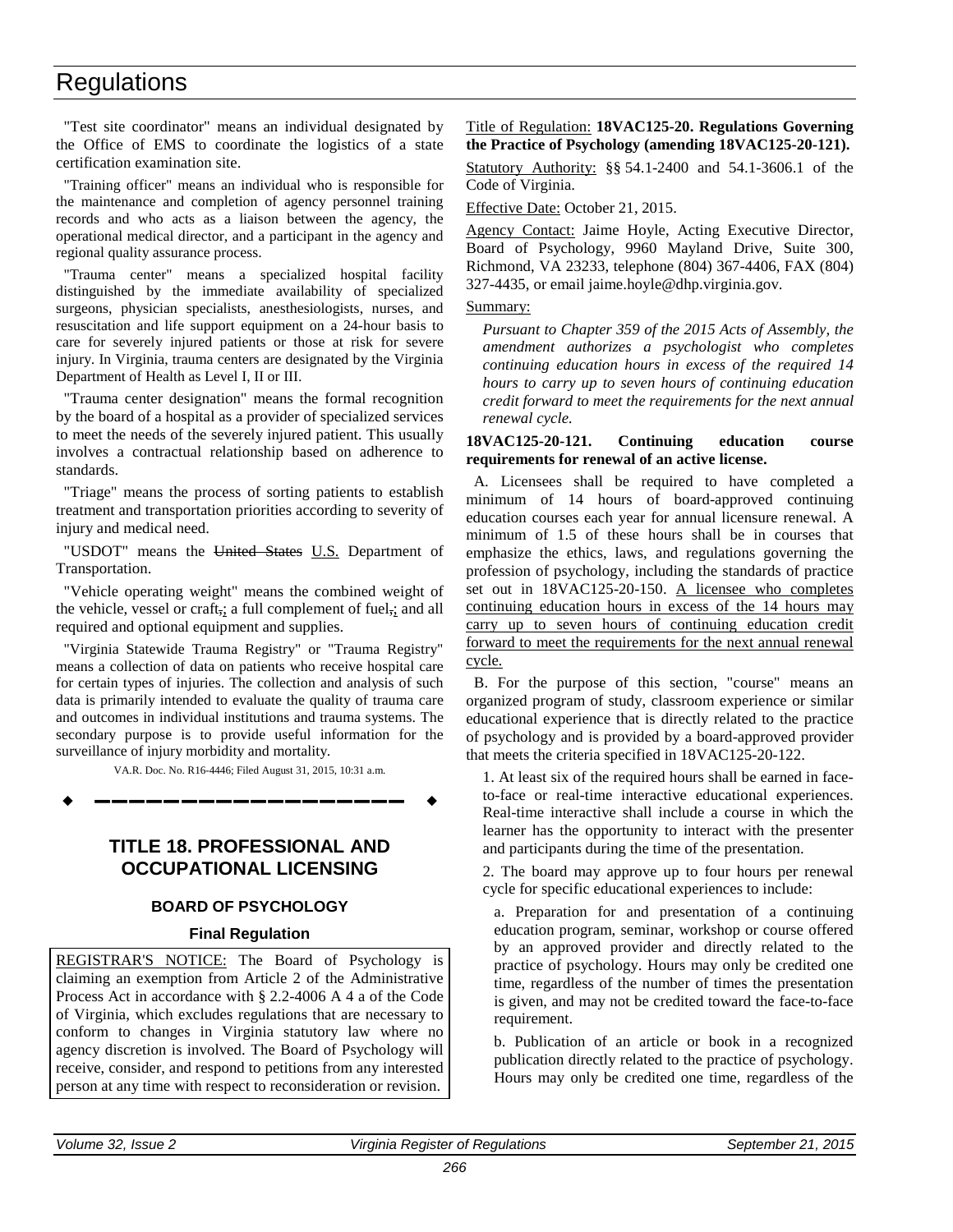<span id="page-26-1"></span>number of times the writing is published, and may not be credited toward the face-to-face requirement.

3. The board may approve up to two hours per renewal cycle for membership on a state licensing board in psychology.

C. Courses must be directly related to the scope of practice in the category of licensure held. Continuing education courses for clinical psychologists shall emphasize, but not be limited to, the diagnosis, treatment and care of patients with moderate and severe mental disorders.

D. The board may grant an extension for good cause of up to one year for the completion of continuing education requirements upon written request from the licensee prior to the renewal date. Such extension shall not relieve the licensee of the continuing education requirement.

E. The board may grant an exemption for all or part of the continuing education requirements for one renewal cycle due to circumstances determined by the board to be beyond the control of the licensee.

VA.R. Doc. No. R16-4295; Filed August 28, 2015, 3:26 p.m.

**––––––––––––––––––**

# **TITLE 24. TRANSPORTATION AND MOTOR VEHICLES**

# **COMMONWEALTH TRANSPORTATION BOARD**

# **Final Regulation**

REGISTRAR'S NOTICE: The Commonwealth Transportation Board is claiming an exemption from Article 2 of the Administrative Process Act in accordance with § 2.2- 4006 A 4 a of the Code of Virginia, which excludes regulations that are necessary to conform to changes in Virginia statutory law where no agency discretion is involved. The Commonwealth Transportation Board will receive, consider, and respond to petitions from any interested person at any time with respect to reconsideration or revision.

<span id="page-26-0"></span>Title of Regulation: **24VAC30-151. Land Use Permit Regulations (amending 24VAC30-151-670).** 

Statutory Authority: § 33.2-210 of the Code of Virginia.

Effective Date: October 21, 2015.

Agency Contact: Robert W. Hofrichter, Assistant Director for Land Use, Transportation and Mobility Planning Division, Department of Transportation, 1401 East Broad Street, Richmond, VA 23219, telephone (804) 786-0780, FAX (804) 786-0628, or email robert.hofrichter@vdot.virginia.gov.

# Summary:

*Pursuant to Chapter 466 of the 2015 Acts of Assembly, the amendments permit mobile food vending on state highway rights-of-way except limited access highways and allow localities to regulate the operation of such mobile food*  *vending businesses located on the state highway rights-ofway within the locality in a manner consistent with local ordinances and the board's regulations and policies.* 

# **24VAC30-151-670. Prohibited use of right-of-way.**

No permit shall be issued for the following uses of the rightof-way:

1. Signs. Signs not otherwise allowed in this chapter shall not be placed on the highway right-of-way or overhang the right-of-way.

2. Vendors on right-of-way. Permits will not be issued to vendors for operation of business within state rights-ofway, except as:

a. As may be allowed for waysides and rest areas under the Rules and Regulations for the Administration of Waysides and Rest Areas (see 24VAC30-151-760).

b. Vendors of newspapers and written materials enjoy constitutional protection under the First Amendment to place or operate their services within rights-of-way, provided they neither impede traffic nor impact the safety of the traveling public. Newspaper vending machine size, placement, and location shall be as directed by the district administrator's designee for that area.

c. To localities to administer mobile food vending on nonlimited access highways, where the vending operations are regulated by local ordinances, operated consistent with such ordinances, and in accordance with the Commonwealth Transportation Board's regulations and policies.

3. Dwellings. No private dwellings, garages, or similar structures shall be placed or constructed within the rightof-way, except as may be allowed under 24VAC30-151- 220 and 24VAC30-151-230.

NOTICE: The following forms used in administering the regulation were filed by the agency. The forms are not being published; however, online users of this issue of the Virginia Register of Regulations may click on the name of a form with a hyperlink to access it. The forms are also available from the agency contact or may be viewed at the Office of the Registrar of Regulations, General Assembly Building, 2nd Floor, Richmond, Virginia 23219.

# FORMS (24VAC30-151)

Land Use Permit, Application, LUP A (rev. 3/10).

Land Use Permit, Special Provisions, Notice of Permittee Liability, LUP SP (rev. 3/10).

Land Use Permit, House Movement Application, LUP-HM (rev. 3/10).

Land Use Permit, Corporate Surety Bond, LUP-CSB (rev.  $3/10$ .

Land Use Permit, Irrevocable Letter of Credit Bank Agreement, LUP LC (rev. 3/10).

Land Use Permit, Surety Bond, LUP SB (rev. 3/10).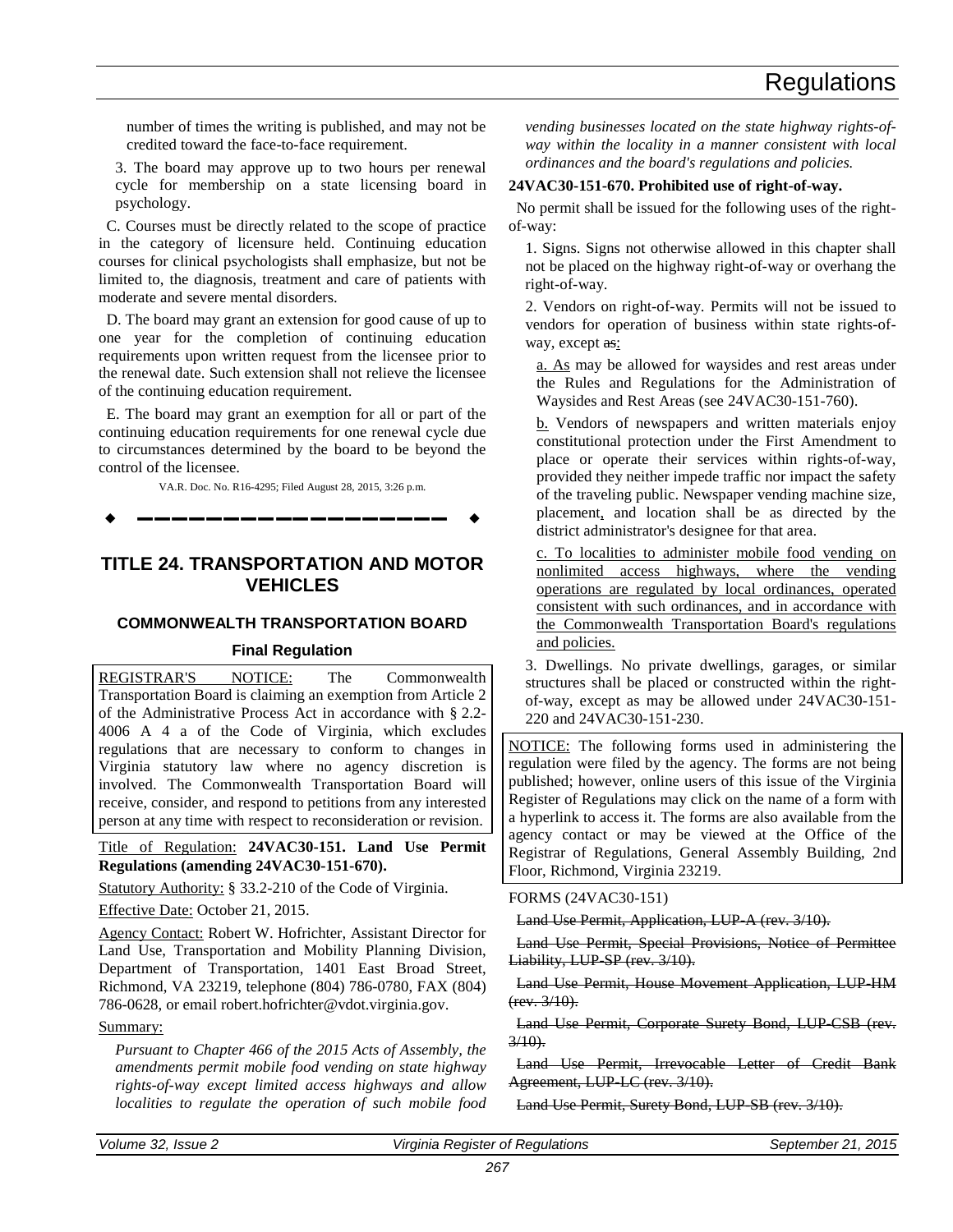<span id="page-27-1"></span>Land Use Permit, In-Place Permit for Subdivision Street Utility, LUP-IPP (rev. 1/10).

Land Use Permit, Prior-Rights Permit Application, LUP-PRP (rev. 9/09).

Land Use Permit, Special Provision, VDOT Erosion & Sediment Control Contractor Certification, LUP ESCC (rev.  $3/10$ .

Land Use Permit, Special Provision, VDOT Work Zone Traffic Control Certification Verification, LUP-WZTCV (rev.  $3/10$ .

[Land Use Permit LUP-A, Land Use Permit Application \(rev.](http://leg5.state.va.us/reg_agent/frmView.aspx?Viewid=793b7004498~2&typ=40&actno=004498&mime=application/pdf)  [9/2014\)](http://leg5.state.va.us/reg_agent/frmView.aspx?Viewid=793b7004498~2&typ=40&actno=004498&mime=application/pdf)

[Land Use Permit LUP-AUA, Agricultural Use Agreement](http://leg5.state.va.us/reg_agent/frmView.aspx?Viewid=05fcd004498~3&typ=40&actno=004498&mime=application/pdf)  [\(rev. 8/2014\)](http://leg5.state.va.us/reg_agent/frmView.aspx?Viewid=05fcd004498~3&typ=40&actno=004498&mime=application/pdf)

[Land Use Permit LUP-BMA, Land Use Permit Application -](http://leg5.state.va.us/reg_agent/frmView.aspx?Viewid=1a41d004498~4&typ=40&actno=004498&mime=application/pdf) [Building Movement \(rev. 8/2014\)](http://leg5.state.va.us/reg_agent/frmView.aspx?Viewid=1a41d004498~4&typ=40&actno=004498&mime=application/pdf)

[Land Use Permit LUP-BMI, Building Movement -](http://leg5.state.va.us/reg_agent/frmView.aspx?Viewid=9bb55004498~5&typ=40&actno=004498&mime=application/pdf) [Investigator's Report \(rev. 8/2014\)](http://leg5.state.va.us/reg_agent/frmView.aspx?Viewid=9bb55004498~5&typ=40&actno=004498&mime=application/pdf)

[Land Use Permit LUP-BMR, Building Movement -](http://leg5.state.va.us/reg_agent/frmView.aspx?Viewid=9bcfa004498~7&typ=40&actno=004498&mime=application/pdf) Route [Certification \(rev. 8/2014\)](http://leg5.state.va.us/reg_agent/frmView.aspx?Viewid=9bcfa004498~7&typ=40&actno=004498&mime=application/pdf)

[Land Use Permit LUP-BMQ, Building Movement -](http://leg5.state.va.us/reg_agent/frmView.aspx?Viewid=a0e82004498~6&typ=40&actno=004498&mime=application/pdf) [Prequalification Questionnaire \(rev. 8/2014\)](http://leg5.state.va.us/reg_agent/frmView.aspx?Viewid=a0e82004498~6&typ=40&actno=004498&mime=application/pdf)

[Land Use Permit LUP-BMV, Building Movement -](http://leg5.state.va.us/reg_agent/frmView.aspx?Viewid=b3ad6004498~8&typ=40&actno=004498&mime=application/pdf) VDOT [Recommendation \(rev. 8/2014\)](http://leg5.state.va.us/reg_agent/frmView.aspx?Viewid=b3ad6004498~8&typ=40&actno=004498&mime=application/pdf)

[Land Use Permit LUP-CCV,](http://leg5.state.va.us/reg_agent/frmView.aspx?Viewid=e4e08004498~9&typ=40&actno=004498&mime=application/pdf) Chemical Control of [Vegetation \(rev. 7/2015\)](http://leg5.state.va.us/reg_agent/frmView.aspx?Viewid=e4e08004498~9&typ=40&actno=004498&mime=application/pdf)

Land Use Permit LUP-CS, Cash Surety Affidavit (rev. [8/2014\)](http://leg5.state.va.us/reg_agent/frmView.aspx?Viewid=363b6004498~10&typ=40&actno=004498&mime=application/pdf)

[Land Use Permit LUP-CSB, Corporate Surety Bond \(rev.](http://leg5.state.va.us/reg_agent/frmView.aspx?Viewid=a597d004498~11&typ=40&actno=004498&mime=application/pdf)  [8/2014\)](http://leg5.state.va.us/reg_agent/frmView.aspx?Viewid=a597d004498~11&typ=40&actno=004498&mime=application/pdf)

[Land Use Permit LUP-CUA, Commercial Use Agreement](http://leg5.state.va.us/reg_agent/frmView.aspx?Viewid=20532004498~12&typ=40&actno=004498&mime=application/pdf)  [\(rev. 8/2014\)](http://leg5.state.va.us/reg_agent/frmView.aspx?Viewid=20532004498~12&typ=40&actno=004498&mime=application/pdf)

[Land Use Permit LUP-ESCCC, Erosion & Sediment Control](http://leg5.state.va.us/reg_agent/frmView.aspx?Viewid=6329c004498~13&typ=40&actno=004498&mime=application/pdf)  [Contractor Certification \(rev. 8/2014\)](http://leg5.state.va.us/reg_agent/frmView.aspx?Viewid=6329c004498~13&typ=40&actno=004498&mime=application/pdf)

[Land Use Permit LUP-IPP, Land Use Permit Application -](http://leg5.state.va.us/reg_agent/frmView.aspx?Viewid=1fb9a004498~14&typ=40&actno=004498&mime=application/pdf) [In Place Utility, New Street Acceptance \(rev. 8/2014\)](http://leg5.state.va.us/reg_agent/frmView.aspx?Viewid=1fb9a004498~14&typ=40&actno=004498&mime=application/pdf)

[Land Use Permit LUP-LC, Bank Irrevocable Letter of](http://leg5.state.va.us/reg_agent/frmView.aspx?Viewid=04277004498~15&typ=40&actno=004498&mime=application/pdf)  [Credit \(rev. 8/2014\)](http://leg5.state.va.us/reg_agent/frmView.aspx?Viewid=04277004498~15&typ=40&actno=004498&mime=application/pdf)

[Land Use Permit LUP-MFV, Local Program for the](http://leg5.state.va.us/reg_agent/frmView.aspx?Viewid=e9a54004498~1&typ=40&actno=004498&mime=application/pdf)  [Temporary Occupation of Right-of-Way by Mobile Food](http://leg5.state.va.us/reg_agent/frmView.aspx?Viewid=e9a54004498~1&typ=40&actno=004498&mime=application/pdf)  [Vendors, \(eff. 9/2015\)](http://leg5.state.va.us/reg_agent/frmView.aspx?Viewid=e9a54004498~1&typ=40&actno=004498&mime=application/pdf)

[Land Use Permit LUP-OC, Open-Cut Pavement Restoration](http://leg5.state.va.us/reg_agent/frmView.aspx?Viewid=452b5004498~16&typ=40&actno=004498&mime=application/pdf)  [Requirements \(rev. 8/2014\)](http://leg5.state.va.us/reg_agent/frmView.aspx?Viewid=452b5004498~16&typ=40&actno=004498&mime=application/pdf)

[Land Use Permit LUP-PA, Permit Agreement for](http://leg5.state.va.us/reg_agent/frmView.aspx?Viewid=4912c004498~17&typ=40&actno=004498&mime=application/pdf)  [Occupation of Right-of-Way \(rev. 8/2014\)](http://leg5.state.va.us/reg_agent/frmView.aspx?Viewid=4912c004498~17&typ=40&actno=004498&mime=application/pdf)

[Land Use Permit LUP-PRU, Land Use Permit Application -](http://leg5.state.va.us/reg_agent/frmView.aspx?Viewid=d7b37004498~18&typ=40&actno=004498&mime=application/pdf) [Prior Rights Utility \(rev. 8/2014\)](http://leg5.state.va.us/reg_agent/frmView.aspx?Viewid=d7b37004498~18&typ=40&actno=004498&mime=application/pdf)

[Land Use Permit LUP-SB, Surety Bond \(rev. 8/2014\)](http://leg5.state.va.us/reg_agent/frmView.aspx?Viewid=eadf1004498~19&typ=40&actno=004498&mime=application/pdf)

[Land Use Permit LUP-SEA, Special Events Approvals \(rev.](http://leg5.state.va.us/reg_agent/frmView.aspx?Viewid=585c3004498~20&typ=40&actno=004498&mime=application/pdf)  [8/2014\)](http://leg5.state.va.us/reg_agent/frmView.aspx?Viewid=585c3004498~20&typ=40&actno=004498&mime=application/pdf)

[Land Use Permit LUP-SEI, Special Event Information \(rev.](http://leg5.state.va.us/reg_agent/frmView.aspx?Viewid=5f03a004498~21&typ=40&actno=004498&mime=application/pdf)  [8/2014\)](http://leg5.state.va.us/reg_agent/frmView.aspx?Viewid=5f03a004498~21&typ=40&actno=004498&mime=application/pdf)

[Land Use Permit LUP-SPG, Special Provisions -](http://leg5.state.va.us/reg_agent/frmView.aspx?Viewid=02dd7004498~22&typ=40&actno=004498&mime=application/pdf) General [\(rev. 8/2014\)](http://leg5.state.va.us/reg_agent/frmView.aspx?Viewid=02dd7004498~22&typ=40&actno=004498&mime=application/pdf)

[Land Use Permit LUP-WZTCC, Work Zone Traffic Control](http://leg5.state.va.us/reg_agent/frmView.aspx?Viewid=54573004498~23&typ=40&actno=004498&mime=application/pdf)  [Certification \(rev. 8/2014\)](http://leg5.state.va.us/reg_agent/frmView.aspx?Viewid=54573004498~23&typ=40&actno=004498&mime=application/pdf)

[Land Use Permit Resolution \(rev. 8/2014\)](http://leg5.state.va.us/reg_agent/frmView.aspx?Viewid=8c99a004498~24&typ=40&actno=004498&mime=application/pdf)

VA.R. Doc. No. R16-4498; Filed September 1, 2015, 8:05 a.m.

# **COMMISSION ON THE VIRGINIA ALCOHOL SAFETY ACTION PROGRAM**

# <span id="page-27-0"></span>**Proposed Regulation**

Title of Regulation: **24VAC35-60. Ignition Interlock Program Regulations (amending 24VAC35-60-20 through 24VAC35-60-110; adding 24VAC35-60-120, 24VAC35-60- 130; repealing 24VAC35-60-10).** 

Statutory Authority: §§ 18.2-270.1 and 18.2-270.2 of the Code of Virginia.

Public Hearing Information:

November 5, 2015 - 10 a.m. - General Assembly Building, Senate Conference Room B, 201 North 9th Street, Richmond, Virginia 23219.

Public Comment Deadline: November 20, 2015.

Agency Contact: Richard Foy, Field Services Specialist, Commission on the Virginia Alcohol Safety Action Program, 701 East Franklin Street, Suite 1110, Richmond, VA 23219, telephone (804) 786-5895, FAX (804) 786-6286, or email rfoy.vasap@state.va.us.

Basis: Section 18.2-271.2 of the Code of Virginia establishes the Commission on the Virginia Alcohol Safety Action Program (VASAP) in the legislative branch of state government. Section 18.2-270.2 directs the Executive Director of the Commission on VASAP or his designee to certify ignition interlock systems in the Commonwealth and to adopt regulations and forms for the installation, maintenance, and certification of such ignition interlock devices.

Purpose: Driving under the influence (DUI) continues to be the proximate cause of many traffic fatalities in Virginia. Research over the past 20 years has validated the effectiveness of ignition interlocks in preventing impaired driving and reducing DUI recidivism, thereby protecting the health, safety, and welfare of the motoring public. As a probationary tool, data obtained from ignition interlocks is used to ensure offenders comply with court orders and receive the most appropriate education/treatment intervention. Ignition interlocks enable offenders to continue to drive to work, keep appointments, and meet responsibilities at home, minimizing disruption to families and eliminating the added cost and time of securing alternate transportation. Virginia's ignition interlock regulations have not been updated in several years. The purpose of the proposed regulations is to

*Volume 32, Issue 2 Virginia Register of Regulations September 21, 2015*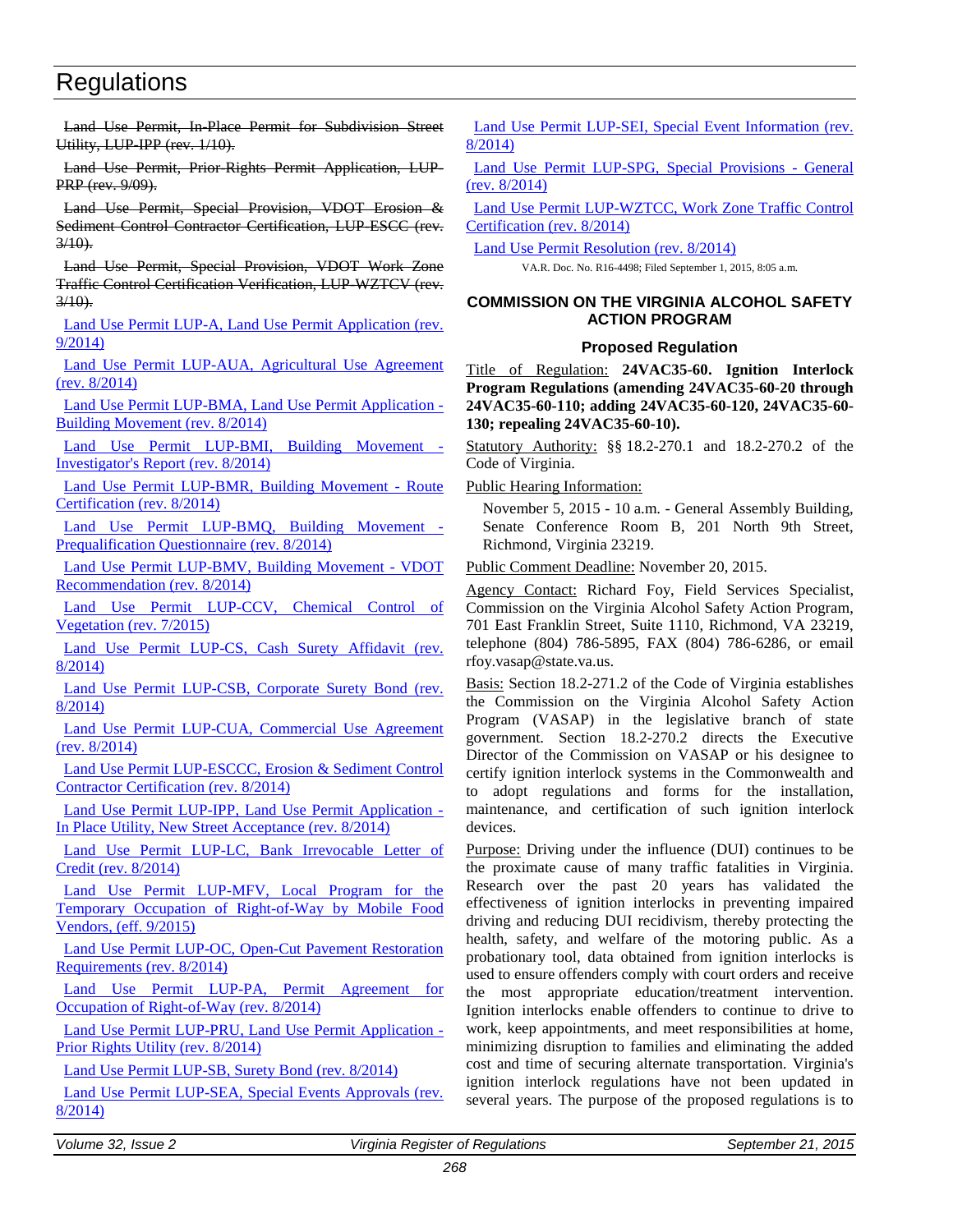ensure that offenders and the public are receiving maximum benefit from the ignition interlock program by incorporating "best practices" that have been learned as a result of new technology, recent research, and several years of experience administering the Virginia ignition interlock program.

Substance: A number of requirements have been added to the regulations to conform to the latest technology in the ignition interlock industry. Major changes in the regulations include:

• The requirement that all ignition interlocks be equipped with cameras.

• The requirement that state directors and service technicians for all ignition interlock vendors pass a written test to demonstrate their knowledge of applicable state laws and regulations prior to being permitted to install ignition interlock devices in Virginia.

• The inclusion of wet bath simulators for use in the calibration of ignition interlock devices.

• The alteration of the length of time for motorists to complete a "rolling retest" when prompted.

Issues: The proposed regulations specify ignition interlock functional capabilities and standardize procedures for the installation, calibration, and removal of the devices. Minimum training and certification standards for ignition interlock service provider technicians are included. The proposed regulations will improve safety for the motoring public and enhance the customer experience for offenders. The Commonwealth of Virginia will benefit from better performance by the ignition interlock vendors, thereby reducing the amount of staff time required to train and monitor service center employees and to respond to problems. No disadvantages to the public or the Commonwealth are anticipated.

# Department of Planning and Budget's Economic Impact Analysis:

Summary of the Proposed Amendments to Regulation. The Commission on Virginia Alcohol Safety Action Program (VASAP) proposes to: 1) require that all ignition interlocks be equipped with cameras, 2) require that all ignition interlock vendors' state directors and service technicians take a certification test to demonstrate their knowledge of applicable state laws and regulations prior to being permitted to install ignition interlock devices, 3) incorporate existing fees into the regulation, establish new fees, and amend certain existing fees, 4) allow wet bath simulators for use in the calibration of ignition interlock devices, and 5) require sooner but less frequent rolling tests and increase the length of time for motorists to complete the test when prompted.

Result of Analysis. The benefits likely exceed the costs for the proposed changes. However, the practice of subcontracting, which is currently prohibited by the regulation, appears to have the potential to be a viable alternative to reduce compliance costs.

Estimated Economic Impact. There are numerous proposed changes. Each substantive change is discussed below.

Cameras: One of the proposed changes will require ignition interlock service providers to install cameras with the interlock device on all vehicles except motorcycles and mopeds. All four of the interlock vendors currently serving Virginia are reported to have this capability. The camera will capture the image of the person providing the breath sample and will ensure that offenders are not circumventing legal requirements by having other persons provide breath samples to start their vehicles. Thus, new imaging capability will likely deter noncompliance.

Addition of the camera will increase the equipment cost of the overall interlock device. VASAP estimates the cost of the camera to be about \$250 and that there are approximately 9,000 interlock devices currently installed in the Commonwealth. A \$250 added cost per camera would amount to \$2,250,000 for 9,000 interlock devices. Even though ignition interlock devices are not required to be equipped with a camera by regulation currently, according to VASAP cameras are already being required by many courts in Virginia. Thus, the magnitude of total added equipment costs will likely be less than \$2,250,000.

Other costs to the providers include additional labor time for each device installation and downloading of images from the device, updating technician training, possible changes in provider computer systems to accommodate increases in required bandwidth, speed, and storage capacity due to additional image data.

The interlock device is owned by the service providers who lease the device to the offenders. If an offender is convicted of driving under the influence, he or she is required to have an ignition interlock installed in any vehicle he or she operates. Second and any subsequent offenses require an ignition interlock installed in all vehicles owned by or registered to the offender in whole or in part. Service providers are allowed to charge an installation fee and monthly monitoring fee, which are regulated. Currently, the installation fee is \$65 for a standard interlock device, and the monthly monitoring fee is \$80.<sup>1</sup> However, according to VASAP, in most cases, providers waive the installation fee to promote their services. Thus, providers that are currently waiving the installation fee may start charging for the installation fee to cover their additional costs and providers that are not currently waiving the installation fee may have to absorb the added costs since there is no change in installation and monitoring fees due to the proposed addition of cameras to the interlock device.

Certification: Another proposed change will require service provider state directors and technicians to be certified in order to perform ignition interlock services in the Commonwealth starting June 30, 2015. Existing state directors and technicians as of that day will be grandfathered in. However, VASAP may order a state director or a technician to retake the state certification exam if he or she demonstrates lack of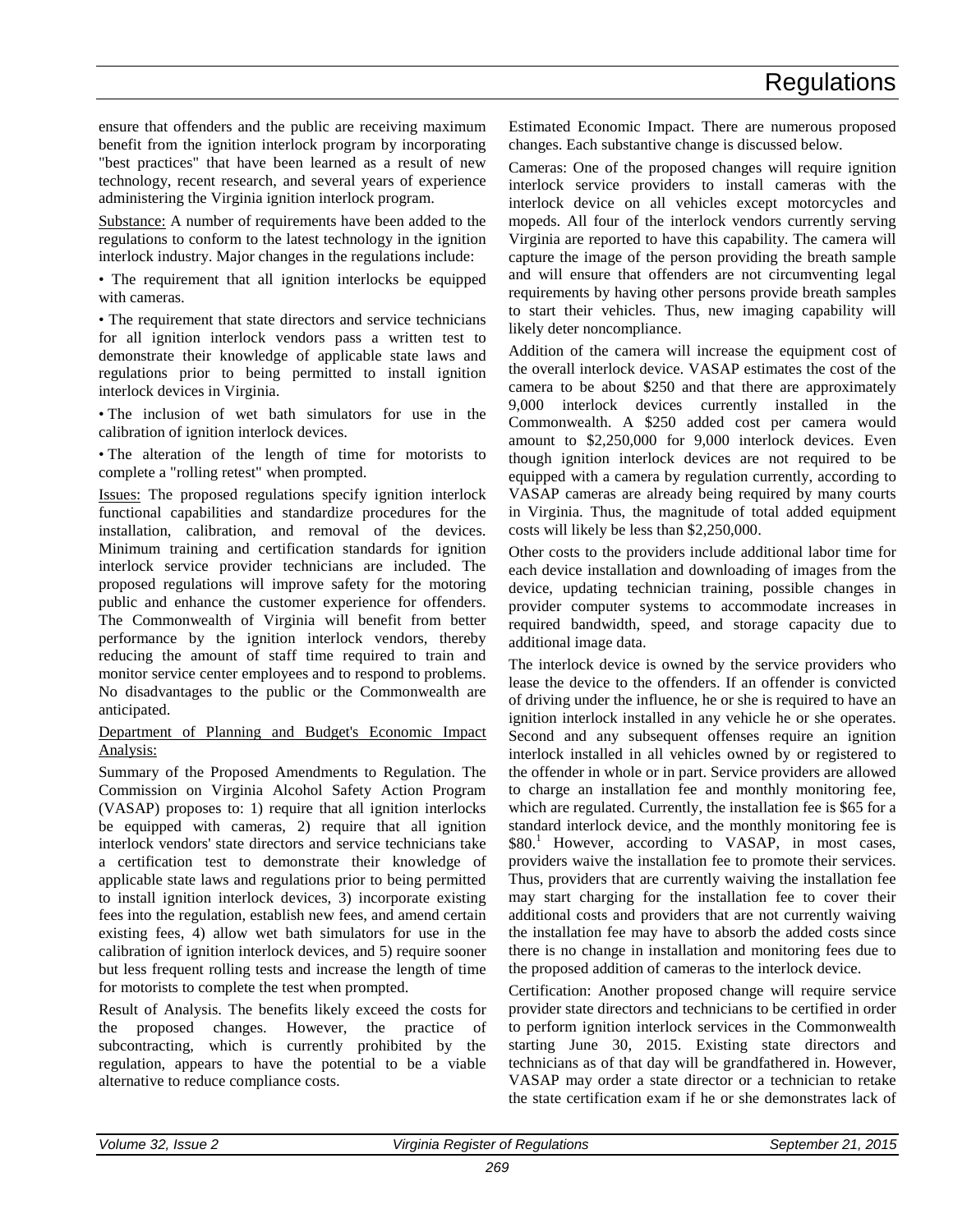knowledge or incompetence while performing services. The test will measure applicants' knowledge on technical issues, customer service, ethics, and Virginia interlock laws and regulations. VASAP anticipates this requirement will improve compliance with laws and regulations. It will also likely increase administrative costs of VASAP as it will take time to prepare the test, administer it, and evaluate the results.

Currently, there are approximately 60 state directors and technicians in the Commonwealth who will be grandfathered in. In the future, no more than 10 certification applications per year are expected. The initial test will be provided free of charge. However, if the applicant fails in his or her first try, any subsequent tests will be provided at a cost of \$250 each. Thus, depending on the outcome of the initial test, state directors and technicians may or may not incur test fees.

In addition to the test fee, applicants are likely to incur costs in terms of their time devoted to preparing for and taking the exam. VASAP estimates that it may take approximately 4 hours to study the curriculum and the test itself may take up to 2 hours to complete. Moreover, the test will be offered in Richmond. Since not all of the state directors and technicians perform their services in Richmond area, many applicants will likely incur travel and lodging expenses to obtain this certification. Furthermore, since the certification must be obtained prior to employment, it may introduce some delays and contingencies in the hiring process for providers.

Fees: The proposed changes will incorporate existing fees into the regulation. Currently, these fees are stated in the request for proposals for provider services but are not in regulations. Addition of the fees in the regulations will likely improve their visibility to the public and when they need to be amended in the future, afford the public an opportunity to review and provide input on such changes.

One of the unintended consequences of including fees in the regulations is the potential delay in adjusting the fees if market conditions dictate a change. A regulatory amendment may take a significant amount of time to go in effect and may introduce a delay in implementation of new fees. However, the proposed regulations address that concern by allowing VASAP to increase installation and monitoring fees up to 25% under certain conditions.

Additionally, the proposed fee changes will allow service providers to charge a higher fee for more complex interlock installations such as those on hybrid vehicles or on vehicles with a push button starter. The fee for more complex installations will be \$130. This will allow providers to charge an additional \$65 over the standard installations to cover additional technician labor and training associated with such installations. By allowing providers to charge a higher fee for more costly installations, this change is expected to better allocate cost responsibility for more costly installations.

The proposed fee changes will also allow a \$50 fee to undo a permanent lockout if the permanent lockout occurred due to the fault of the offender and a \$50 an hour fee, not to exceed four hours, for repairs and reinstallation of the interlock if the device is tampered with. These new fees will allow providers to recoup costs for installations and repairs necessitated by the fault of offenders. By holding offenders responsible for costs due to their actions, these two new fees are expected to align incentives with desired outcomes and allocate costs in an economically efficient manner.

The proposed changes will raise the maximum allowable charge for optional ignition interlock insurance from \$6 to \$8 per month to cover cameras. Since the overall cost of the equipment will increase due to inclusion of cameras, the insurance coverage and the premium to provide a higher coverage need to be adjusted. This change will make it possible for offenders to purchase insurance coverage commensurate with the coverage they need to protect themselves from financial liability in case the camera is damaged.

Finally, the proposed changes will allow providers to charge offenders no more than 10% over the replacement cost of ignition interlock device if it is damaged or lost and there is no insurance coverage. Currently, there is no limit on what the providers may charge for a replacement system. This change will prevent providers charging a fee significantly higher than the replacement cost while allowing an additional 10% to cover other potential costs such as shipping, handling, and postage.

Wet Bath Reference Sample: Currently, ignition interlocks must be calibrated using a dry gas reference sample. The proposed regulations will permit vendors to use either a dry gas or wet bath reference sample when calibrating ignition interlocks. This may reduce the cost of calibration for service providers as it will permit more ignition interlock models to be used in Virginia. Some interlock devices can only be calibrated using a wet bath simulator. On the other hand, inspection of different models may add to administrative costs of VASAP.

Rolling Test: Currently, a rolling retest is required within the first 10-20 minutes after the vehicle is started and then again at random intervals every 20 to 40 minutes. A rolling test is a test of offender's breath sample conducted at random intervals during the operation of the vehicle. Once the test is initiated, the offender has six minutes in which to submit a breath sample before the vehicle lights and horn activate.

The proposed regulations will require an initial rolling retest within five minutes of the vehicle starting, and the subsequent random rolling retests will now be less often (every 45-60 minutes). Also, the operator will be given 15 minutes instead of six minutes to provide a breath sample before the vehicle lights and horn activate. This change will deter the incentive an offender may have to drive under the influence when traveling short distances and arriving to their destination in less than 10-20 minutes and likely reduce the chances of distracted driving. Having fewer rolling retests and permitting extra time to complete the retest will give drivers additional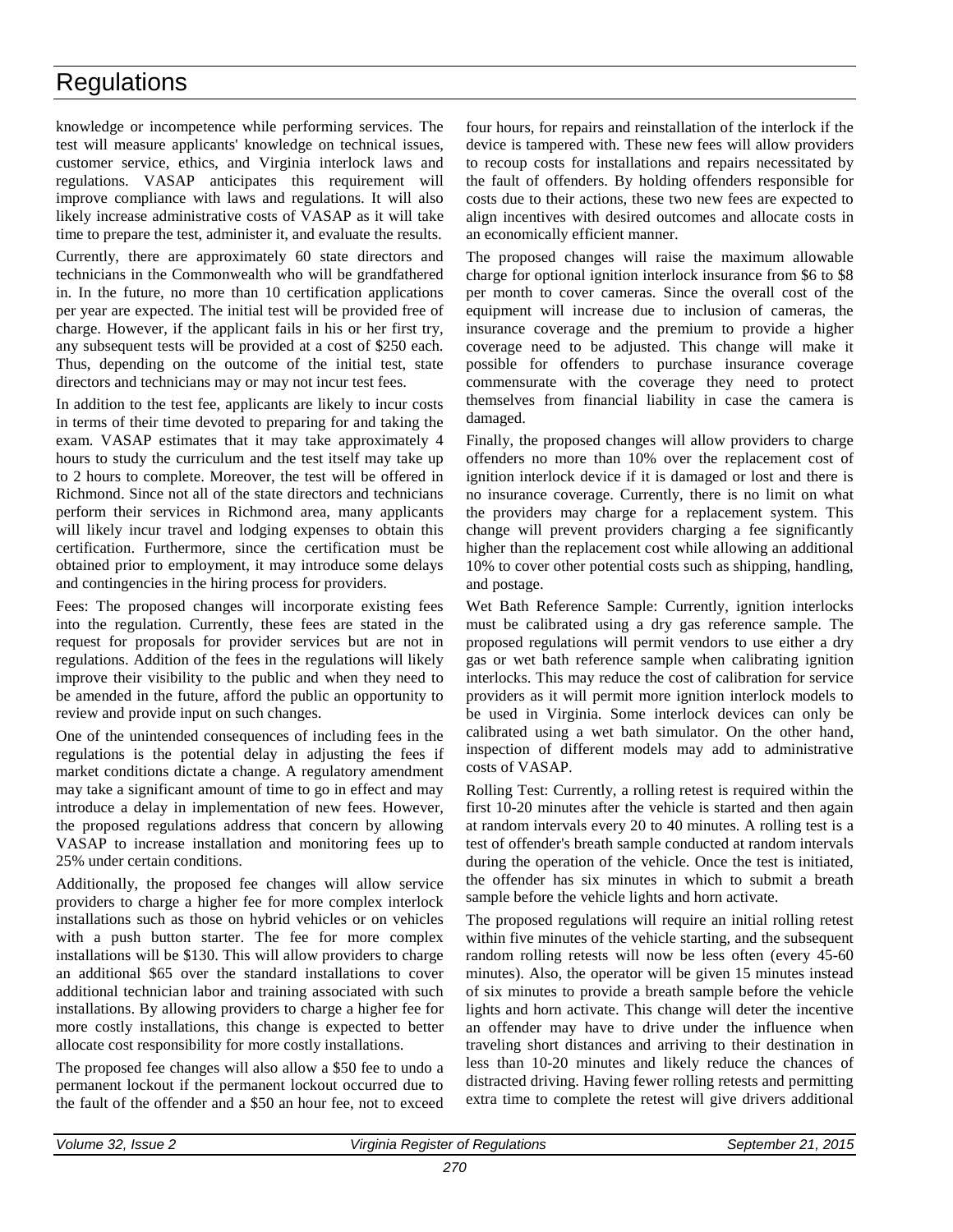time to pull to the roadside prior to submitting a breath sample.

Businesses and Entities Affected. These regulations primarily affect ignition interlock vendors, technicians, and offenders. There are currently four contracted vendors employing approximately 60 technicians in the Commonwealth. Also, there are approximately 9,000 offenders with interlock devices installed in their vehicles at the present time.

Localities Particularly Affected. The regulations apply throughout the Commonwealth.

Projected Impact on Employment. The proposal to require installation of cameras is expected to increase the demand for technician labor since installations will likely require more time. The proposed certification requirement may reduce the technician labor supply as they will be required to pass a certification test. The combined effect of these changes on employment is indeterminate.

Effects on the Use and Value of Private Property. Permission to charge for some services that were not allowed before, increased fees for more complex installations, and allowing wet bath technology will likely increase provider revenues and have a positive impact on their asset values. On the other hand, increase in the needed working capital and labor demand to install cameras and the proposed certification fee for second and subsequent tests will add to the overall compliance costs and may offset some of the expected positive impact.

Small Businesses: Costs and Other Effects. The main effect of the proposed changes will be on the four contracted ignition interlock providers. According to VASAP, all four providers are large corporations and have operations in other states or even in other countries. Thus, they may not be considered as small businesses.

Small Businesses: Alternative Method that Minimizes Adverse Impact. Under the current regulations and policy, VASAP does not allow service providers to subcontract with third parties. Every service provider is required to maintain direct control and ownership of service centers within a 50 mile radius of every residence in the Commonwealth. They are permitted to rent service bay space from existing gas stations, automobile repair shops, etc, but are required to employ their own personnel. According to one vendor, "this policy- the only one of two of its kind in the country- is unduly burdensome on the service providers, who bear the cost of directly leasing or owning space throughout the Commonwealth in order to provide this service."<sup>2</sup>

VASAP is concerned that subcontracting will compromise the integrity of the ignition interlock program. VASAP believes that protecting the chain of evidence for court testimony and evidentiary procedures would be at risk. Through consultation with interlock program administrators in other states, VASAP states that it is aware of many instances of problems associated with subcontracting. However, service providers operate under contract and have

an obligation to comply with regulatory requirements. Thus, the risks seem unlikely to increase under a contractual operation of service centers, as compared to the direct operation by the service providers.

While the hesitation of VASAP is understandable, its stand on this issue disregards provider cost concerns. Also, the fact that all fees are regulated by VASAP puts service providers at a very precarious situation because they do not have the ability to change their prices in response to changing costs.

It should be noted that subcontracting is a very common business practice across many industries including construction, manufacturing, health care, information technology, even defense, national security, and aerospace. In today's economy, very complex tasks are accomplished through subcontracting. Undoubtedly, in each case there are some concerns that need to be addressed in the subcontracting process. Given the spread of subcontracting in the nation and the fact that many complex and sensitive tasks in the presence of some serious concerns such as national security are regularly achieved by subcontracting, it is difficult to assume that the ignition interlock regulations cannot be effectively administered if service providers are allowed to subcontract.

In addition, with the proposed new certification requirement VASAP will ensure that the technicians and state directors are competent. The certification will directly measure the knowledge and skills of each technician. Upon a violation, VASAP can revoke, suspend, or terminate an individual's certification. So, there are safeguards in place to make sure the technicians are competent to provide the service and if they fail in performing their duties, a corrective action can be taken. Since the competency of individual technicians and their accountability are addressed in the regulations, it is difficult to reach the conclusion that allowing the service providers to subcontract with certified technicians will somehow compromise the integrity of the Virginia ignition interlock program.

If subcontracting is allowed in performance of interlock services, the providers will have much more flexibility and will likely have opportunities to reduce their costs and improve access to their services in a significant way. Some of the cost savings will likely be passed on to their customers in an effort to promote their products.

In short, there seems to be a potent opportunity to reduce regulatory compliance costs without compromising the integrity of the Virginia ignition interlock program by allowing providers to subcontract with third parties.

Real Estate Development Costs. The proposed amendments are unlikely to affect real estate development costs.

Legal Mandate.

General: The Department of Planning and Budget (DPB) has analyzed the economic impact of this proposed regulation in accordance with § 2.2-4007.04 of the Code of Virginia and Executive Order Number 17 (2014). Section 2.2-4007.04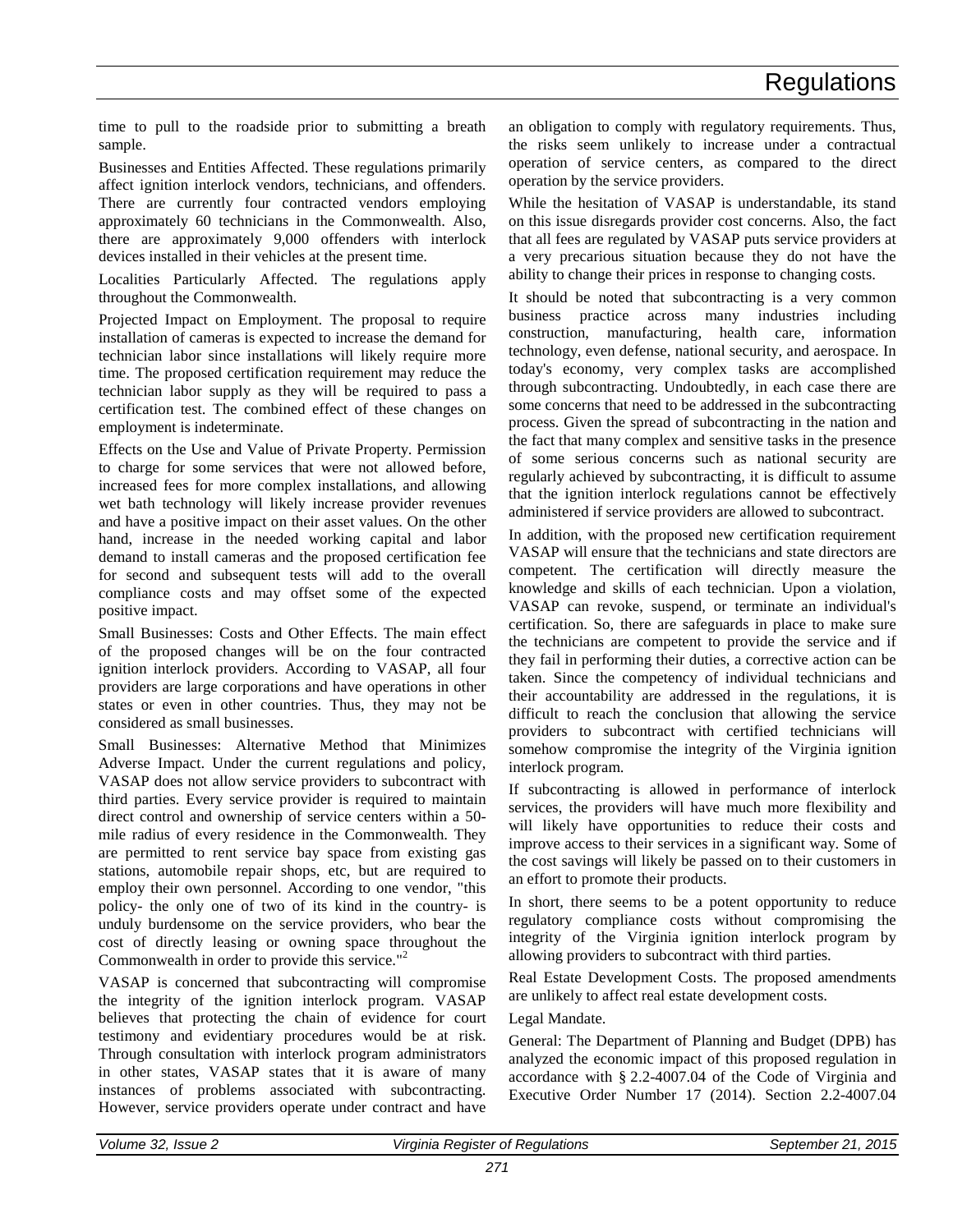requires that such economic impact analyses determine the public benefits and costs of the proposed amendments. Further the report should include but not be limited to:

- the projected number of businesses or other entities to whom the proposed regulation would apply,
- the identity of any localities and types of businesses or other entities particularly affected,
- the projected number of persons and employment positions to be affected,
- the projected costs to affected businesses or entities to implement or comply with the regulation, and
- the impact on the use and value of private property.

Small Businesses: If the proposed regulation will have an adverse effect on small businesses, § 2.2-4007.04 requires that such economic impact analyses include:

• an identification and estimate of the number of small businesses subject to the proposed regulation,

• the projected reporting, recordkeeping, and other administrative costs required for small businesses to comply with the proposed regulation, including the type of professional skills necessary for preparing required reports and other documents,

- a statement of the probable effect of the proposed regulation on affected small businesses, and
- a description of any less intrusive or less costly alternative methods of achieving the purpose of the proposed regulation.

Additionally, pursuant to § 2.2-4007.1, if there is a finding that a proposed regulation may have an adverse impact on small business, the Joint Commission on Administrative Rules is notified at the time the proposed regulation is submitted to the Virginia Register of Regulations for publication. This analysis shall represent DPB's best estimate for the purposes of public review and comment on the proposed regulation.

<sup>1</sup>Of the \$80 monitoring fee, \$20 goes to local and state ASAP offices. <sup>2</sup>See Agency Background Document, Form: TH-02, page 6.

\_\_\_\_\_\_\_\_\_\_\_\_\_\_\_\_\_\_\_\_\_\_\_\_\_\_\_\_\_\_\_\_\_\_\_\_\_\_\_\_\_\_\_\_\_\_\_\_\_

Agency's Response to Economic Impact Analysis: In response to the Department of Planning and Budget's suggestion that subcontracting ignition interlock services in Virginia would be a viable alternative to current practice, the Commission on VASAP maintains that subcontracting would create challenges that would adversely impact both the effectiveness and integrity of the ignition interlock program in the Commonwealth as well as potentially jeopardize public safety.

VASAP receives periodic requests from the operators of service stations, towing services, audio repair shops, etc. who are seeking to increase revenues by becoming ignition interlock installers. Since the installation of ignition interlock devices would likely represent a small fraction of a

subcontractor's business, there is concern that subcontractors would lack long-term investment in the program and would be less motivated to adhere to the strict legal and regulatory requirements of the program. Since subcontractors would not be directly accountable to the Commission on VASAP, correcting performance problems would take longer and be more complicated. For example, if a subcontractor commits an illegal or unethical act, who is liable: VASAP, the interlock vendor, the subcontractor business, or the employee?

While ignition interlock installations were simple in the past, and could arguably be performed by most any garage technician with proper training, modern vehicles have become very complex. It takes considerable experience (often months) to learn how to properly install ignition interlocks on hybrid vehicles and cars with push button starters in particular. Virginia's requirement that the ignition interlock be connected to activate the vehicle's lights and horn (a requirement not found in all states) also complicates the process. It is believed that subcontractors would typically lack the in-depth knowledge of the product and service to ensure quality work on a consistent basis. During the learning curve of the current vendors, several cars were damaged by installers who did not yet possess the knowledge to properly install the devices. This resulted in the vendors having to pay offenders for expensive repairs to their vehicles. Installing ignition interlock systems on modern vehicles requires a skill set that is best performed by employees who specialize in the service. It is believed that the number of improper installations would increase if there was a reliance on subcontractors to perform this work. Even though ignition interlock installers may be private businesses, offenders do not disassociate the interlock providers from the probationary process; thus, improper installations reflect unfavorably on VASAP and the Commonwealth of Virginia.

The Commonwealth of Virginia's ignition interlock program differs from those of many other states since probationary oversight, education, and treatment are tied to the interlock program. In some states, ignition interlocks are simply installed for a given period, and then no subsequent monitoring occurs. Research has shown that ignition interlocks work very well at preventing DUI offenses, but recidivism typically continues after the devices are removed, unless the interlock requirement is coupled with education and treatment. All interlocks in Virginia are calibrated every 30 days. The data that are downloaded during each calibration are carefully monitored by ASAP case managers to ensure there are no violations. The presence of violations may result in a return to court for noncompliance and increased treatment. Since many ASAP offenders are actively involved in treatment, federal confidentiality guidelines apply. Information about ASAP offenders may not be released without the written consent of the clients. Subcontracting would expose confidential information to a greater number of employees, especially since the turnover rate of employees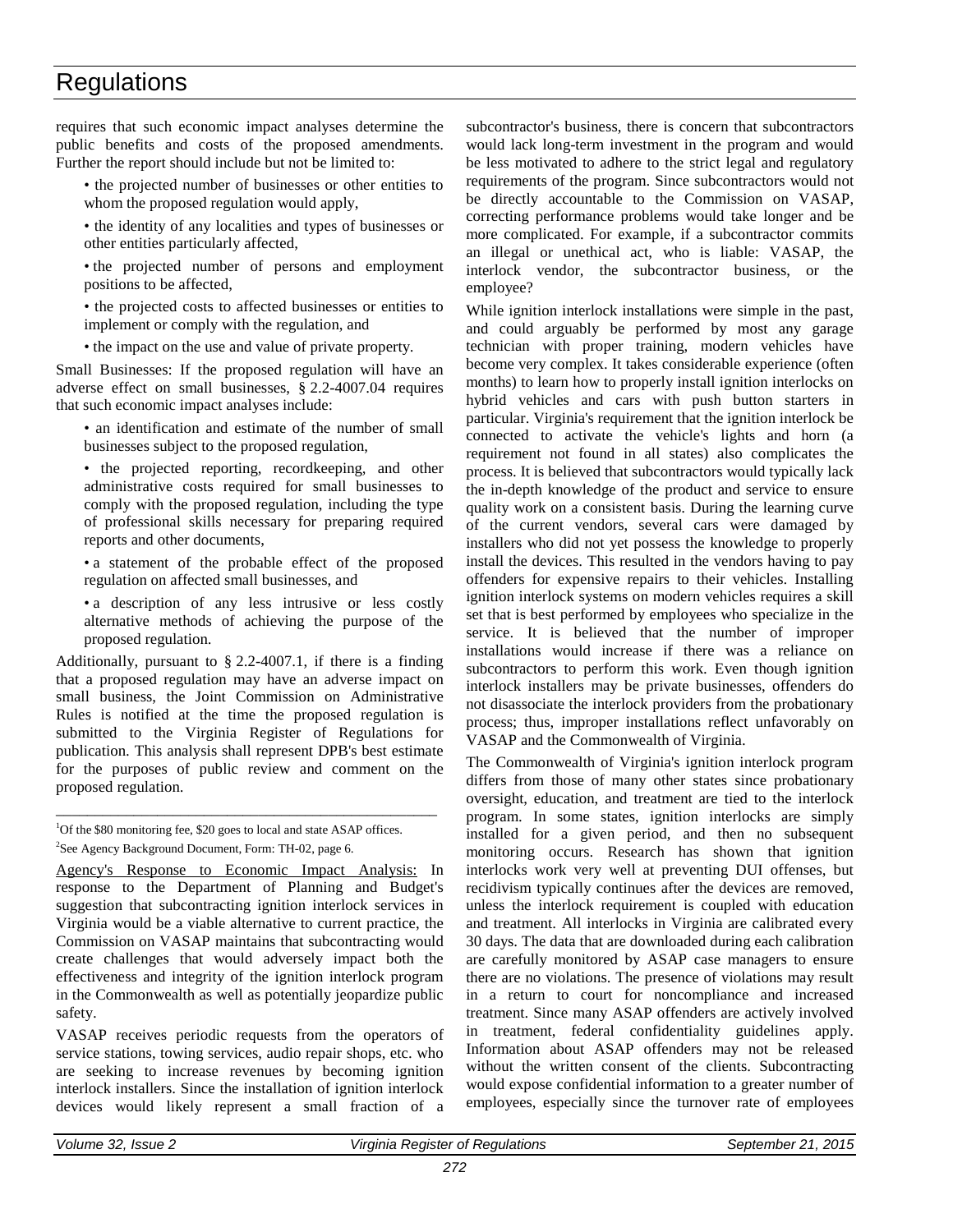may be higher at small businesses. The storing and security of confidential paperwork would be an issue as well. ASAP offenders would be comingled with customers receiving other services such as having stereos installed. Since ASAP offenders need to be trained on how to use the ignition interlock at the installation site, and have to watch an informational video, it would be difficult to protect the privacy of these probationers. Space for private viewing may be limited or nonexistent at many small subcontractor sites.

Subcontracting would also necessitate an increase of staff for the Commission on VASAP. VASAP regularly inspects all ignition interlock installation stations in the Commonwealth for compliance with state regulations. Subcontracting would likely result in more inspections and more discrepancies, since various subcontractors, as well as their employees, would be more likely to come and go. Prohibiting subcontracting provides stability to the state ignition interlock program.

Permitting subcontracting would result in the loss of employment for the current 60-70 ignition interlock employees in the Commonwealth. Since subcontractors would use existing employees at their businesses to perform ignition interlock work, the services of these 60-70, taxpaying residents would no longer be required.

The certification process for ignition interlock employees proposed by VASAP in the regulations would ensure that technicians possess only a basic understanding of the laws and regulations. It is anticipated that noncompliance with regulations would increase considerably if subcontracting were allowed. Even with the ability to revoke the certification of subcontractors, doing so would be a time consuming process, and it would reflect unfavorably on the ignition interlock program. Decertification or suspension of a subcontractor could leave a service provider void in a particular geographical area.

While VASAP recognizes that subcontracting is used effectively in many environments, there are some functions that are best performed by the government with proper regulatory oversight in place. The Commonwealth of Virginia presently has a very effective ignition interlock program that is recognized as one of the model programs in the country that other states seek to emulate. It is our belief that the significant policy change of permitting the subcontracting of ignition interlock services would compromise the integrity of the interlock program as well as public safety in Virginia.

# Summary:

*The proposed amendments (i) require all ignition interlocks to be equipped with cameras; (ii) require state directors and service technicians of all ignition interlock vendors to pass a written test regarding applicable state laws and regulations prior to being permitted to install ignition interlock devices; (iii) incorporate existing fees, with certain amendments, and establish new fees; (iv) allow the use of wet bath simulators in the calibration of*  *ignition interlock devices; and (v) require sooner but less frequent rolling tests and increase the length of time for motorists to complete a rolling retest when prompted.*

# **24VAC35-60-10. Purpose. (Repealed.)**

The purpose of these regulations is to establish a set of standards for the Commonwealth of Virginia's ignition interlock program. Authority to issue these regulations is granted to the Executive Director of the Commission on Virginia Alcohol Safety Action Program (VASAP) or authorized designee by § 18.2-270.2 of the Code of Virginia.

# **24VAC35-60-20. Definitions.**

The following words and terms when used in this chapter shall have the following meanings unless the context clearly indicates otherwise:

"Alcohol" means ethyl alcohol, also called ethanol  $(C<sub>2</sub>H<sub>5</sub>OH)$ .

"Applicant" means a service provider technician or state director who applies for a Virginia Ignition Interlock Certification Letter from the commission.

"ASAP" means a local alcohol safety action program.

"BAC" or "blood alcohol concentration" means the amount of alcohol in an offender's blood or breath, as determined by chemical analysis, which shall be that is measured by the number of grams of alcohol per 100 milliliters of blood, or 210 liters of breath.

"Breath test" means an analysis of the breath alcohol concentration of a deep lung breath sample.

"Calibration" means the process that ensures an accurate alcohol concentration reading is being obtained on the ignition interlock device.

"Commission" means the Commission on Virginia Alcohol Safety Action Program (VASAP) or its designee.

"Deep lung breath sample," also known as "alveolar breath sample," means an air sample that is the last portion of a prolonged, uninterrupted exhalation and that gives a quantitative measurement of alcohol concentration from which breath alcohol concentrations can be determined. "Alveolar" refers to the aveoli, which that are the smallest air passages in the lungs, surrounded by capillary blood vessels and through which an interchange of gases occurs during respiration.

"Device" means a breath alcohol ignition interlock device.

"Device certification" means the testing and approval process required by the Commission on Virginia Alcohol Safety Action Program (VASAP).

"DMV" means the Virginia Department of Motor Vehicles.

"Executive Finance Committee" means the advisory subcommittee of the commission composed of the Executive Director of the Commission on Virginia Alcohol Safety Program, two commission members, and such other person as the commission designates.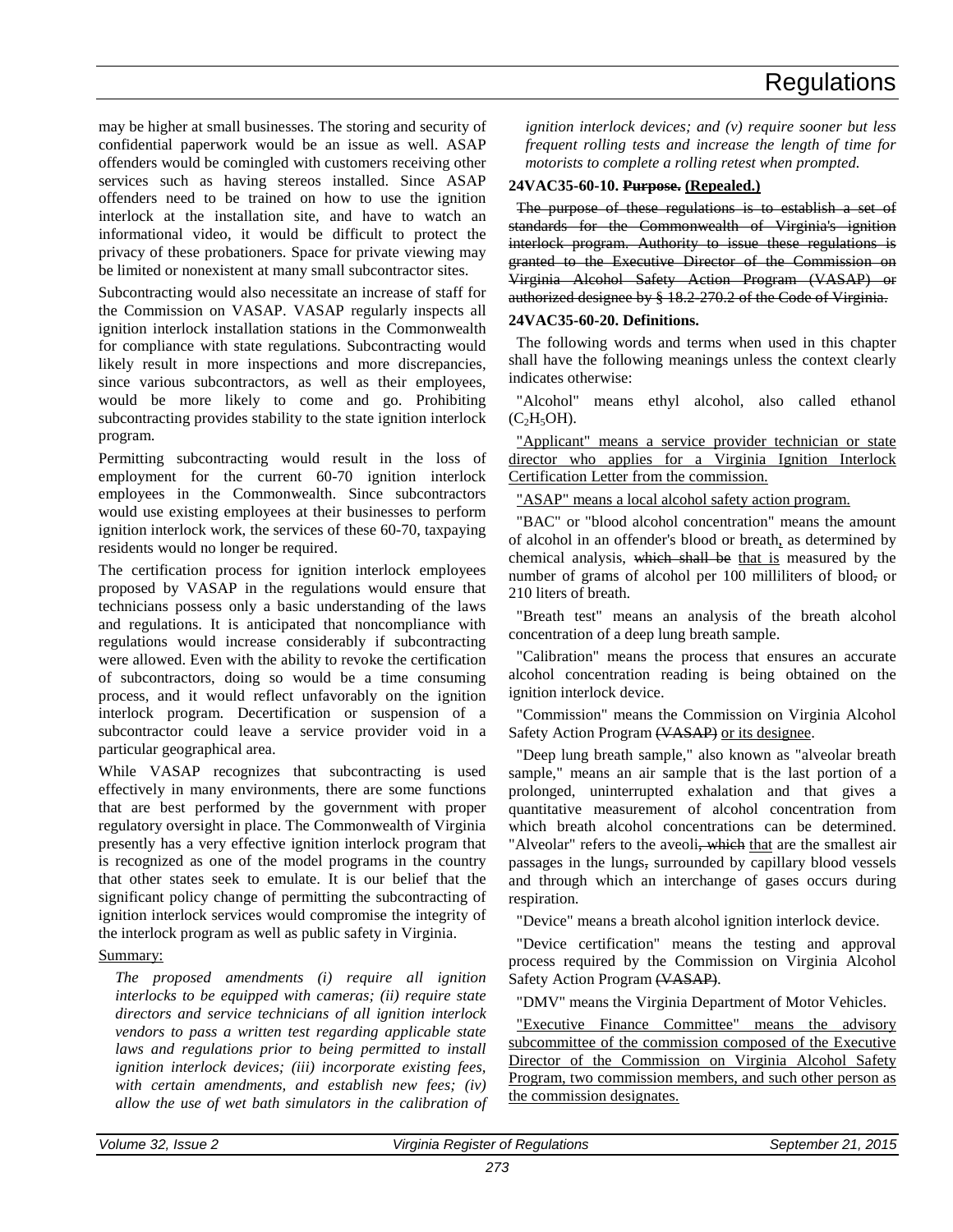"Fail point" means the point level at which the breath alcohol level of 0.02% is met concentration, as established in § 18.2-270.1 of the Code of Virginia, is sufficient to prevent a motor vehicle equipped with an ignition interlock device from starting.

"Free restart" means the ability to start the engine again within a preset two-minute period of time without completion of another breath test, when the condition exists where a breath test is successfully completed and the motor vehicle is started, but then the engine stops for any reason, (including stalling).

"Ignition interlock system" means a device that (i) connects a motor vehicle ignition system to an analyzer that measures an offender's blood alcohol concentration; (ii) prevents a motor vehicle ignition from starting if the offender's blood alcohol concentration is at or above reaches the fail point; and (iii) is equipped with the ability to perform a rolling retest and to electronically log the blood alcohol concentration during ignition, attempted ignition, and rolling retest.

"Interlock event" means vehicle operator activity that is recorded by the ignition interlock to include, but not be limited to, vehicle starts and attempted starts, rolling retests, breath tests, lockouts, ignition shutoffs, power outages, and interlock tampering.

"Licensing" means the process of determining that a service center meets the requirements set by the Commission on VASAP.

"Lockout" means the ability of the ignition interlock device to prevent a motor vehicle's engine from starting.

"Manufacturer" means the actual maker of the ignition interlock device who that assembles the product and distributes it to service providers.

"Motor vehicle" means every a motor vehicle as defined in §§ 18.2-266 and 46.2-100 of the Code of Virginia, that is selfpropelled, or designed for self-propulsion, to exclude bicycles, electric power-assisted mobility devices, electric powered-assisted bicycles, and mopeds.

"Offender" means the individual required by the court or the Department of Motor Vehicles to drive only motor vehicles that have certified ignition interlock devices installed.

"Permanent lockout" means a feature of the ignition interlock device in which that prevents a motor vehicle will not start from starting until the ignition interlock device is reset by a service provider.

"Retest" means an additional opportunity to provide a deep lung breath sample below the alcohol fail point.

"Rolling retest" means a test of the offender's blood alcohol concentration required at random intervals during operation of the motor vehicle, which that triggers the sounding of the horn and flashing of lights if (i) the test indicates that the offender has a blood alcohol concentration that is at or above reaches the fail point or (ii) the offender fails to take the test.

"Service center" means the physical location where the service provider installs, calibrates, and removes the ignition interlock device on the offender's vehicle.

"Service provider" means an authorized supplier and installer of the approved ignition interlock devices. In some cases, the service provider may also be a manufacturer of an ignition interlock device.

"State director" means a service provider employee who provides oversight of the service provider's ignition interlock operations in the Commonwealth of Virginia.

"Tampering" means an unlawful act or attempt to disable or circumvent the legal operation of the ignition interlock device to include providing samples other than the natural breath of the offender, starting the motor vehicle without using the ignition switch, any other an act intended to start the motor vehicle without first taking and passing a breath test, or physically tampering with the device to disable or otherwise disconnect the device from its power source.

"Technician" means a service provider employee who installs, calibrates, or removes interlock devices in the Commonwealth of Virginia.

"Temporary lockout" means a feature of the ignition interlock device that will not allow the motor vehicle to start for a preset time period after a breath test result indicates a BAC at or above that reaches the fail point.

"Vendor certification" means the process of determining that a vendor has been approved to provide ignition interlock services in the Commonwealth of Virginia.

"Violation" means an event, such as a breath test indicating a BAC at or above reaching the fail point upon initial startup,; a refusal to provide a rolling retest deep lung breath sample,; a rolling retest with a BAC at or above reaching the fail point, altering, concealing, hiding, or attempting to hide one's identity from the ignition interlock system's camera while providing a breath sample; or tampering, which tampering, that breaches the guidelines for use of the interlock device.

"Violation reset" means a feature of the ignition interlock device in which that activates a service reminder is activated due to a violation or failure to report for calibration within 35 days of the installation or previous calibration.

"Virginia Ignition Interlock Certification Exam" means an exam administered by the commission to service provider state directors and technicians that must be successfully completed and submitted as a component of an application for a "Virginia Ignition Interlock Certification Letter."

"Virginia Ignition Interlock Certification Letter" means a letter issued by the commission to a service provider technician or state director authorizing the technician or state director to perform ignition interlock services in the Commonwealth of Virginia.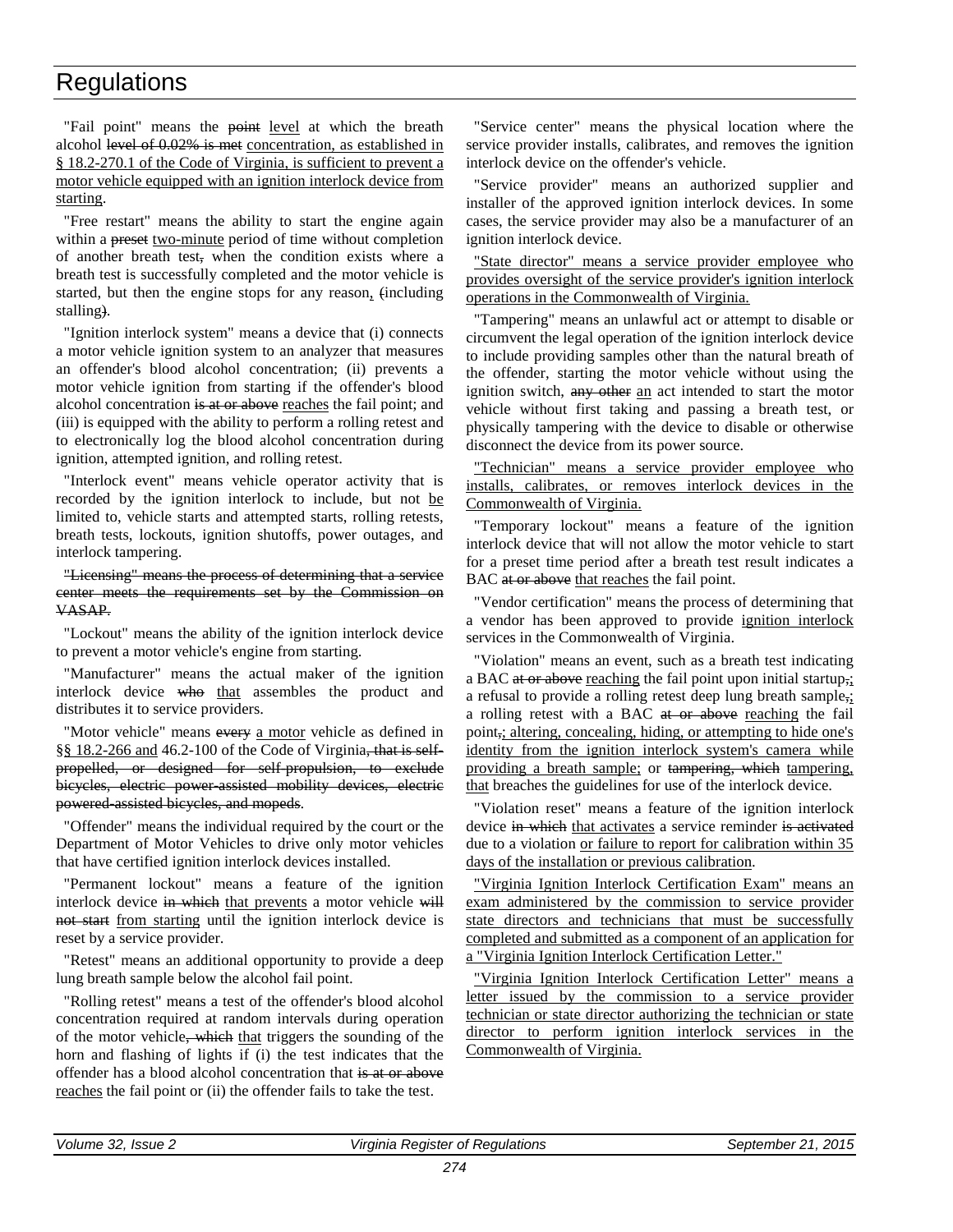# **24VAC35-60-40. Approval of manufacturers and service providers.**

A. The commission shall issue a request for proposals (RFPs) (RFP) in compliance with the state Commonwealth of Virginia procurement procedures to contract with ignition interlock service providers for the services and commodities required for the implementation and maintenance of the Commonwealth's ignition interlock program. Contracts will be for three years with an optional two year renewal a length of time established by the commission.

B. Integrity of the Ignition Interlock Program shall be upheld by restricting the delivery of interlock elient service to the actual provider of the product (i.e., authorized service provider), thereby effectively preventing the extension of subcontracts to other persons or businesses who lack longterm investment, long-term experience, or in-depth knowledge of product and service, potentially resulting in a higher likelihood of neglect of duty or illegal exchange of funds. Denial of subcontracting of the interlock service to the consumer is an integral part of protecting the chain of evidence for court testimony and evidentiary procedures.

C. Each A service provider seeking to contract with the commission shall submit:

1. Evidence of a strong background Submit evidence demonstrating successful experience in the development and maintenance of a statewide an ignition interlock service program and evidence of operational programs in Virginia, other states, or other countries. The service provider must shall be dedicated to the installation and maintenance of ignition interlock devices and must supply.

2. Supply and train staff and service center supervisors to assure ensure good customer service and compliance with all contract requirements. Personnel hired to install, calibrate, or inspect ignition interlock devices may not have ever been convicted of any felony or a crime substantially related to the qualifications, functions, and duties associated with the installation and inspection of the devices; or within a five year period prior to hiring, been convicted of a misdemeanor potentially punishable by confinement.

a. Personnel seeking to perform ignition interlock services or administrative duties in the Commonwealth of Virginia shall not necessarily be barred from employment due to a criminal record; however, a criminal record may be considered in conjunction with other information to determine the overall suitability of applicants for employment.

b. The authorized service provider must be able to ensure that technicians are trained and available to testify in court if required for noncompliance hearings. shall provide expert or other required testimony in any civil, criminal, or administrative proceedings as to the method of manufacturing the device, ignition interlock

functionality, and the testing protocol by which the device is calibrated and serviced.

c. The service provider shall provide a completed application for state certification to the commission to perform ignition interlock services for all technicians and state directors seeking to work in the Commonwealth of Virginia. The application shall be submitted at least 10 days prior to the employee performing any ignition interlock services in the Commonwealth of Virginia.

d. The service provider shall identify all key personnel who will be providing ignition interlock services for the Commonwealth of Virginia with a means of identifying these personnel and furnish the commission with credentials on these personnel.

e. The service provider shall notify the commission at least five business days in advance of a reduction in staffing levels of key personnel at the local or district offices serving the Commonwealth of Virginia.

f. The service provider shall ensure that technicians and the state director are trained and available to testify in court if required by a court or Commonwealth's Attorney or upon a 10-business-day notice by the ASAP in that court's jurisdiction, regardless of whether a subpoena is issued.

2. A 3. Submit a description of the service provider's present or planned provisions plan to be approved by the commission, for distribution of the device in all locations of the Commonwealth of Virginia including all locations in the state where the device may be installed, serviced, repaired, calibrated, inspected, and monitored ignition interlock services will be performed. Each facility At least one physical ignition interlock service facility shall be located within a 50 mile radius of every residence in the Commonwealth of Virginia unless otherwise authorized by the commission. Interlock service facilities shall be approved inspected and certified by the Commission on VASAP commission prior to its use and meet the following criteria: the initial provision of services to offenders. Each interlock service facility shall be inspected and certified at least annually thereafter. Interlock service providers shall:

### a. Must pay an annual review fee to the Commission on VASAP.

b. Must comply a. Comply with all local business license and zoning regulations, and with all federal, state, and local health, fire, and building code requirements. Prior to the jurisdictional compliance deadline, a copy of a valid business license or business license payment receipt shall be forwarded to the commission. The official valid business license and tax document are required to be posted in a conspicuous place at the service facility immediately upon receipt when applicable;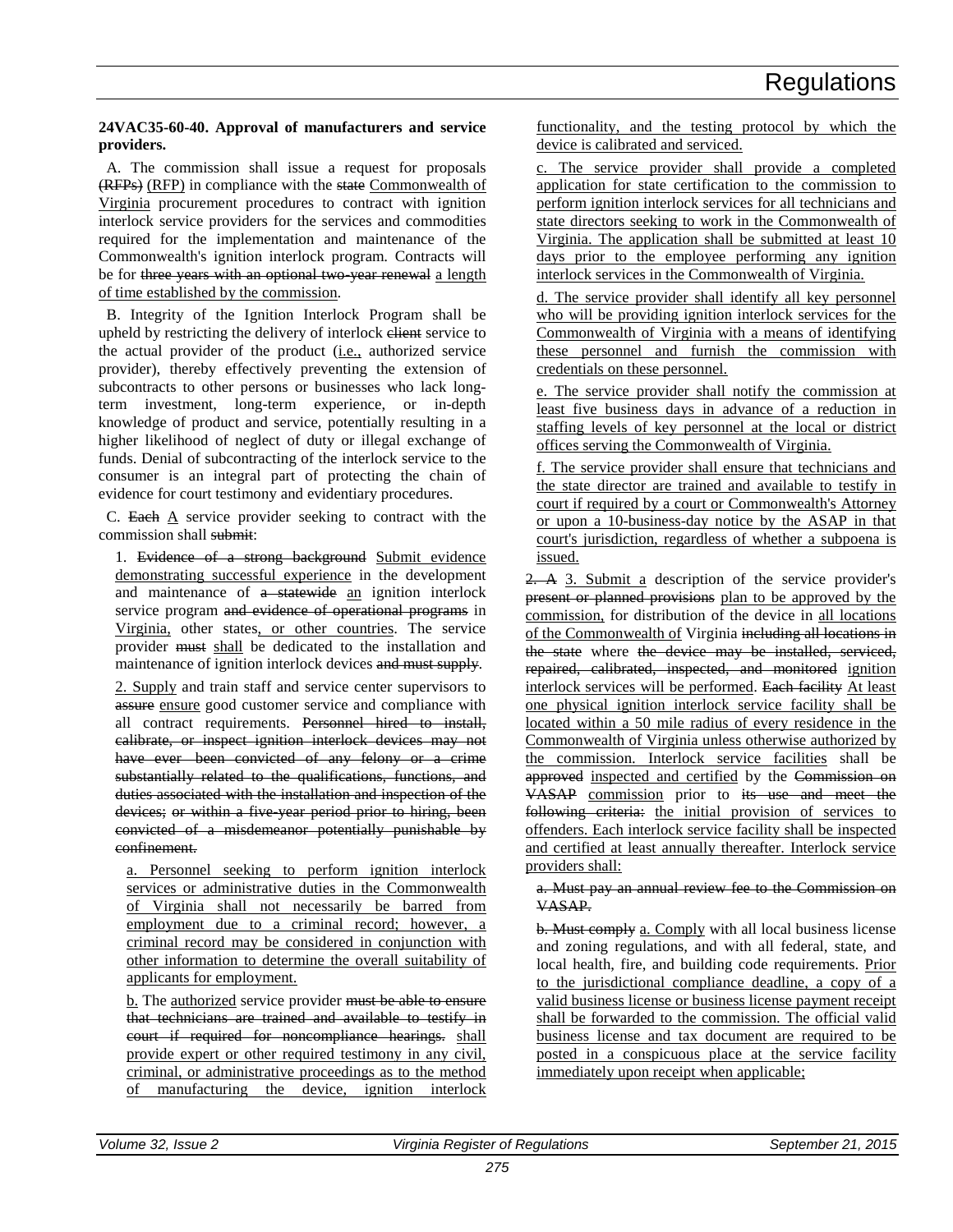c. Must comply b. Comply with all local, state, and federal laws pertaining to the provision of physical access to persons with disabilities.;

d. Must maintain c. Maintain offender records in a manner that complies with federal confidentiality guidelines. All offender files, payment receipts, and other identifying information shall be located in locked filing cabinets in one centralized location in the Richmond, Virginia area. Electronic storage of client files shall be permissible if approved by the commission and, if approved, shall be encrypted and secured to prevent third party access;

d. Require and enforce maintenance of a drug-free workplace and have posted in a conspicuous place, available to employees and applicants for employment, a statement notifying employees that the unlawful manufacture, sale, distribution, dispensation, possession, or use of a controlled substance or marijuana is prohibited in the service provider's workplace. The notice shall specify the actions that will be taken against employees for violations of the policy;

e. Replace an ignition interlock service facility within 30 days whenever the closing of an interlock service facility results in noncompliance with the requirement to possess a facility within a 50-mile radius of every residence in the Commonwealth of Virginia. The service provider is also required to notify offenders of the closure date and the address of the new interlock service facility within 15 days of the closure date;

f. Ensure that technicians maintain a professional appearance and are attired in such a manner as to be readily identifiable as service provider employees;

g. Ensure that interlock service facilities are tidy and pose no hazards to public safety; and

h. Provide the commission a minimum of 20 days notice prior to the scheduled opening date of a new location. This requirement allows the commission reasonable time to schedule an inspection of the new facility prior to opening services to ASAP offenders.

In addition, all services must be available statewide within a 50-mile drive to the home location of all residents of the Commonwealth.

3. Documentation of insurance covering product liability 4. Submit sufficient documentation to enable the verification of adequate insurance covering liability related to ignition interlock operations, services, and equipment, including coverage in Virginia, with a minimum policy limit of \$1 million per occurrence, and \$3 million general aggregate total. The service provider's liability insurance shall be considered primary above all other available insurance and shall so stipulate in the "other insurance" or other applicable section of the service provider's insurance contract. The service provider shall provide a signed

statement from the manufacturer holding harmless the Commonwealth of Virginia, and the commission, and its members, employees, and agents from all claims, demands, and actions, as a result of damage or injury to persons or property that may arise, directly or indirectly, out of any an act or omission by the manufacturer or their its service provider relating to the installation, service, repair, use, and/or or removal of an ignition interlock device. Coverage shall extend to any action taken or not taken by ASAPs or the commission due to verified errors in reporting of interlock activity by the service provider;

4. Documentation 5. Submit documentation that the service provider will provide a full-time state ignition interlock coordinator director who will work exclusively with the Virginia interlock program and reside in the Richmond, Virginia area program. Among other duties, the coordinator state ignition interlock director will be expected to (i) respond promptly to any problems in the field,; (ii) upon request of the commission testify in court upon request, and before applicable courts, the General Assembly of Virginia, or the commission; (iii) assist and provide training to VASAP staff the commission, ASAP staffs, local and statewide, and other stakeholders as requested by the commission; and (iv) be responsible for quality control reports and statistics, updates to all required documentation, and field services reporting and repairs. In the event of a state director vacancy, service providers shall submit to the commission the name of an interim state director within 10 days of the vacancy and the name of a permanent state director within 60 days of the vacancy;

6. Not discriminate against an employee or applicant for employment due to race, religion, color, sex, national origin, age, disability, or other basis prohibited by state or federal law relating to discrimination in employment, except where there is a bona fide occupational qualification reasonably necessary to the normal operation of the service provider. The service provider agrees to post in conspicuous places, available to employees and applicants for employment, notices setting forth the provisions of this nondiscrimination clause. Furthermore, the service provider in all solicitations or advertisements for employees placed by or on behalf of the service provider shall state that the contractor is an equal opportunity employer. Notices, advertisements, and solicitations placed in accordance with federal law, rule, or regulation shall be deemed sufficient for the purpose of meeting the requirements of this subdivision;

7. Not knowingly employ an unauthorized alien as defined in the Federal Immigration Reform and Control Act of 1986 (Pub. L. No. 99-603; 100 Stat. 3359) during the performance of the contract for goods and services; and

8. Notify the commission in writing within 15 days of a disciplinary action taken by a state or other political entity in which the service provider conducts or has conducted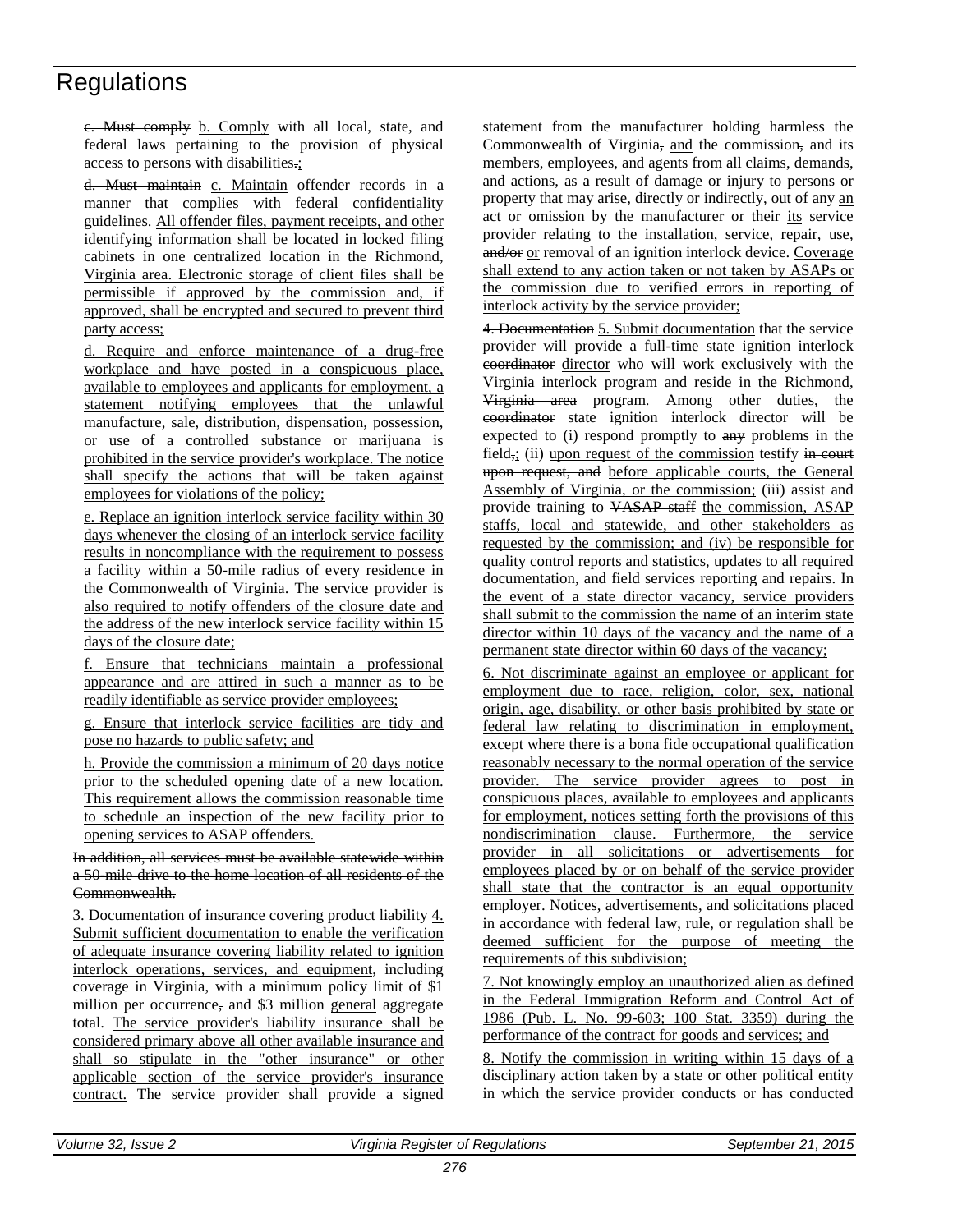ignition interlock business. This notification shall include the reason for the disciplinary action and other information as the commission may reasonably request. This requirement applies regardless of the existence of an appeal.

D. Provided that all vendor and device certification requirements are met, the commission shall may contract with those manufacturers or service providers, and may approve multiple makes and models of ignition interlock devices for use in the Commonwealth of Virginia.

# **24VAC35-60-50. Fees.**

A. All potential service providers desiring to conduct business in the Commonwealth of Virginia's ignition interlock program shall submit a \$250 nonrefundable application fee to the commission.

B. The Commission on VASAP will establish by contract the following additional fees to shall be paid by the service provider. to the commission:

1. Annual A \$250 annual contract review fee to the Commission on VASAP.;

2. Annual A \$75 annual review fee for each ignition interlock service center to the Commission on VASAP.;

3. A \$250 retest fee each and every time a service provider employee is required to take a second or subsequent Virginia Ignition Interlock Certification Exam due to an unsuccessful attempt on the first exam; and

3. Monthly 4. A \$10 monthly ignition interlock administrative fee to the Commission on VASAP for each offender with an ignition interlock installed until the device is removed for each offender. The fee shall be accompanied by an associated offender list, categorized by ASAP, supporting the payment amounts. The ASAP offender list and payment shall be submitted no later than the 10th day of the month following the month when the ignition interlock services were provided.

4. Monthly C. A \$10 monthly ignition interlock administrative fee shall be paid by the service provider directly to the local servicing ASAP for each offender with an ignition interlock device installed until the device is removed offender. The fee shall be accompanied by an associated offender list, categorized by ASAP, supporting the payment amounts. The ASAP offender list and payment shall be submitted no later than the 10th day of the month following the month when the applicable ignition interlock services were provided.

D. Service providers may charge offenders for ignition interlock services at rates up to, but not to exceed, the following:

1. \$65 for a standard ignition interlock installation;

2. \$130 for the installation of an ignition interlock on a hybrid motor vehicle or a motor vehicle with a push button starter;

3. \$75 for a change of vehicle ignition interlock installation;

4. \$0 for an ignition interlock removal;

5. \$80 plus applicable taxes for monthly ignition interlock calibrations or monitoring, inclusive of the monthly administrative fees to be paid to the commission and servicing ASAP;

6. \$8.00 per month for optional insurance to cover theft, loss, or damage to the ignition interlock and its components;

7. An amount of 10% over the actual replacement cost of the ignition interlock and its components when theft, loss, or damage occurs and the offender has not purchased the optional insurance;

8. \$50 plus mileage calculated at the Commonwealth of Virginia mileage rate in effect at the time, not to exceed 100 miles, for service calls;

9. \$50 for violation resets, when the violation is determined to be due to the fault of the offender;

10. \$35 for missed appointments;

11. An amount permitted by the Code of Virginia at the time for returned checks;

12. \$50 for provision of a permanent lockout code, when the lockout is determined to be due to the fault of the offender; and

13. \$50 per hour, not to exceed four total hours, for repairs and reinstallation of the ignition interlock when the commission determines that the offender illegally tampered with the device.

E. In the event of changes to the Code of Virginia mandating enhanced technological capabilities of ignition interlock devices used in the Commonwealth, the commission may increase offender installation and calibration fees up to a maximum of 25%.

C. F. All service providers shall create and maintain an indigency fund for offenders who are eligible for a reduction in fees based upon a declaration of indigency by the court and approval by the commission. Service providers shall not deny service to any offender for whom there has been a declaration of indigency and approval by the commission.

**24VAC35-60-60. Cancellation, suspension, and Suspension or revocation of manufacturers, service providers, and ignition interlock devices ignition interlock device or service facility certification.**

A. The commission may indefinitely earlieled, suspend, or revoke certification of an ignition interlock device and/or its manufacturer and service provider or ignition interlock service facility, and the executive finance committee, for a period not to exceed 30 days, may suspend or revoke certification of an ignition interlock device or ignition interlock service facility for the following reasons: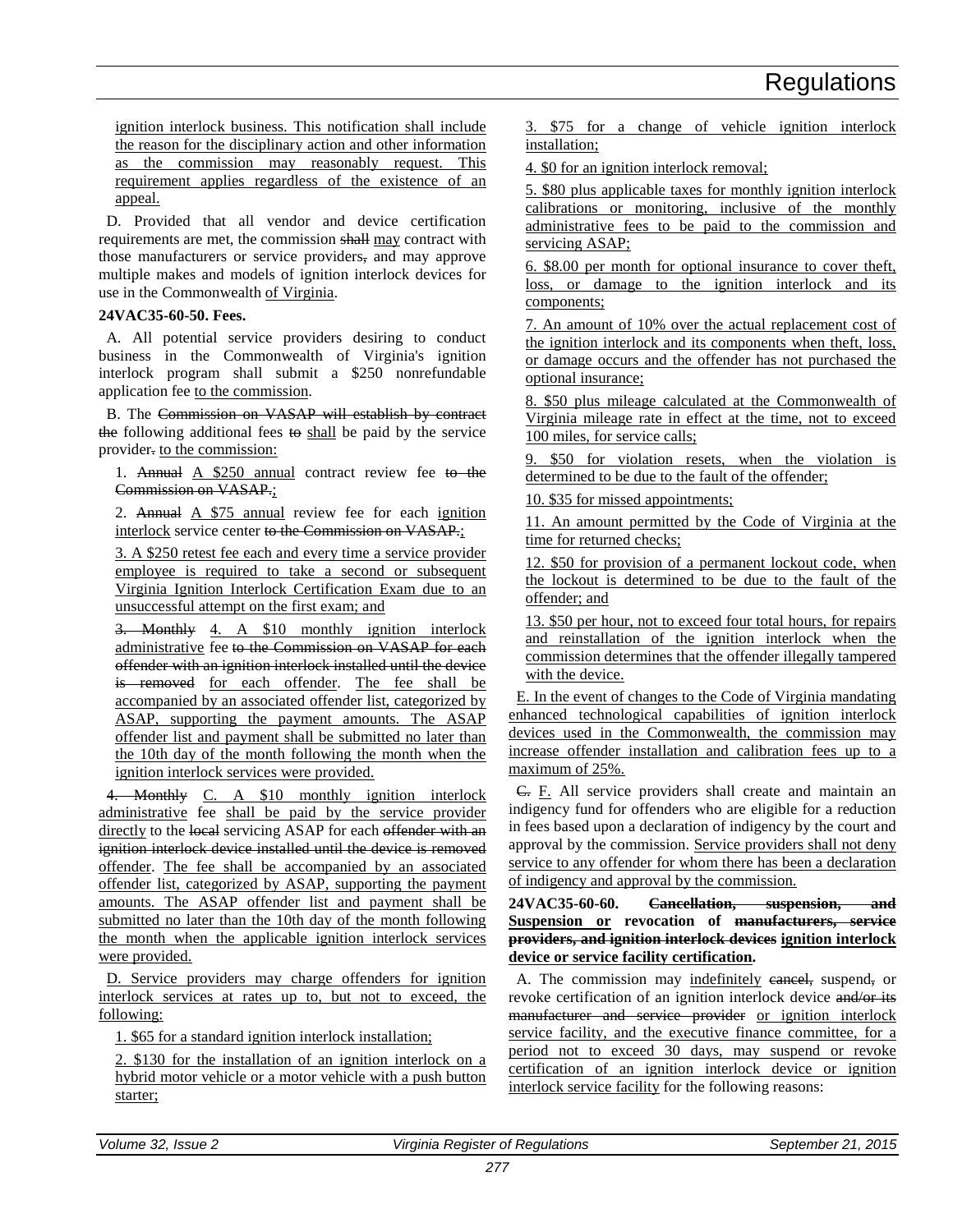1. When there is a voluntary request by a manufacturer to cancel certification of a device,;

2. When a device is discontinued by the manufacturer.;

3. When the manufacturer's liability insurance is terminated or cancelled.;

4. When the manufacturer or service provider attempts to conceal its true ownership.;

5. When materially false or inaccurate information is provided relating to a device's performance standards.;

6. When there are defects in design, materials, or workmanship causing repeated failures of a device.;

7. When the manufacturer or service provider knowingly permits nonqualified service technicians to perform work.;

8. When a manufacturer or service provider assists users with circumventing or tampering with a device.;

9. When service or the submission of required reports is not provided in a timely manner.

10. When required fees are not paid to the commission or local programs.

11. When there is a pattern of substandard customer service.

12. When the manufacturer or service provider interferes with or obstructs a site review or investigation by the commission.

13. When there are any other violations of the provisions contained in the Code of Virginia, commission regulations, or the ignition interlock contract;

14. When a manufacturer or service provider solicits the employment of another manufacturer's or service provider's technician, facility manager, or state ignition interlock coordinator

15. When a manufacturer or service provider solicits business outside of the VASAP, or otherwise solicits individual ASAP branches through operational incentives, gratuities, or any other personal incentives.

16. When a manufacturer or service provider solicits business via direct influence or marketing to judicial, court, or DMV personnel.

9. When a service provider fails to fully correct an identified ignition interlock facility noncompliance issue within the time frame required by the Code of Virginia, the provisions of this chapter, or a service provider contract;

10. When there is a pattern of identified interlock service facility noncompliance issues;

11. When a service provider impedes, interrupts, disrupts, or negatively impacts an investigation conducted by the commission involving customer service issues, vehicle damage, or other complaint brought forward by a third party; or

12. When there is an identified public safety or client confidentiality issue at an ignition interlock service facility.

B. If such cancellation, a suspension, or revocation of an ignition interlock device or service facility certification occurs, the manufacturer or service provider may request (within, within 15 days of notification) notification, a hearing with the commission to contest the decision. Should the cancellation, suspension, or a revocation of certification be upheld, the manufacturer or service provider (i) shall remain be responsible for removal of all devices from eustomers' motor vehicles, all vehicles in which interlocks are installed and serviced by the service provider that is subject to the revocation, and (ii) will bear the costs associated with the required removal and installation of a new approved device devices. In addition, the manufacturer or service provider subject to the revocation shall continue to provide services for these ASAP offenders for a time to be determined by the commission, but no longer than 90 days.

C. Service providers or manufacturers that are suspended shall continue to provide services for ASAP offenders; however, no new ignition interlock installations shall be permitted during the period of suspension.

D. If a service provider terminates the contract or goes out of business, the manufacturer or service provider shall be responsible for removal of all devices from all vehicles in which interlocks are installed and serviced by the service provider that terminates the contract or goes out of business and shall bear the costs associated with the required removal and installation of new approved devices. In addition, the manufacturer or service provider that terminates the contract or goes out of business shall continue to provide services for these ASAP offenders for 90 days from the date of the service provider's notification to the commission that they will be terminating ignition interlock services in Virginia.

# **24VAC35-60-70. Ignition interlock device specifications.**

A. All ignition interlock devices used pursuant to §§ 18.2- 270.1 and 46.2-391.01 of the Code of Virginia must shall be approved by the commission. The commission shall maintain a list of approved ignition interlock devices.

B. Each  $\Delta$  service provider seeking to contract with the commission shall submit:

1. The name and address of the ignition interlock device manufacturer.;

2. The name and model number of the ignition interlock device.; and

3. A detailed description of the device including drawings, schematics, wiring protocols, and instructions for its installation and operation.

C. The manufacturer or service provider shall provide literature promoting its device to the commission, and for distribution to the local ASAPs, literature promoting its device.

D. The manufacturer or service provider shall provide certification from an independent laboratory that its ignition interlock device has been tested in accordance with the most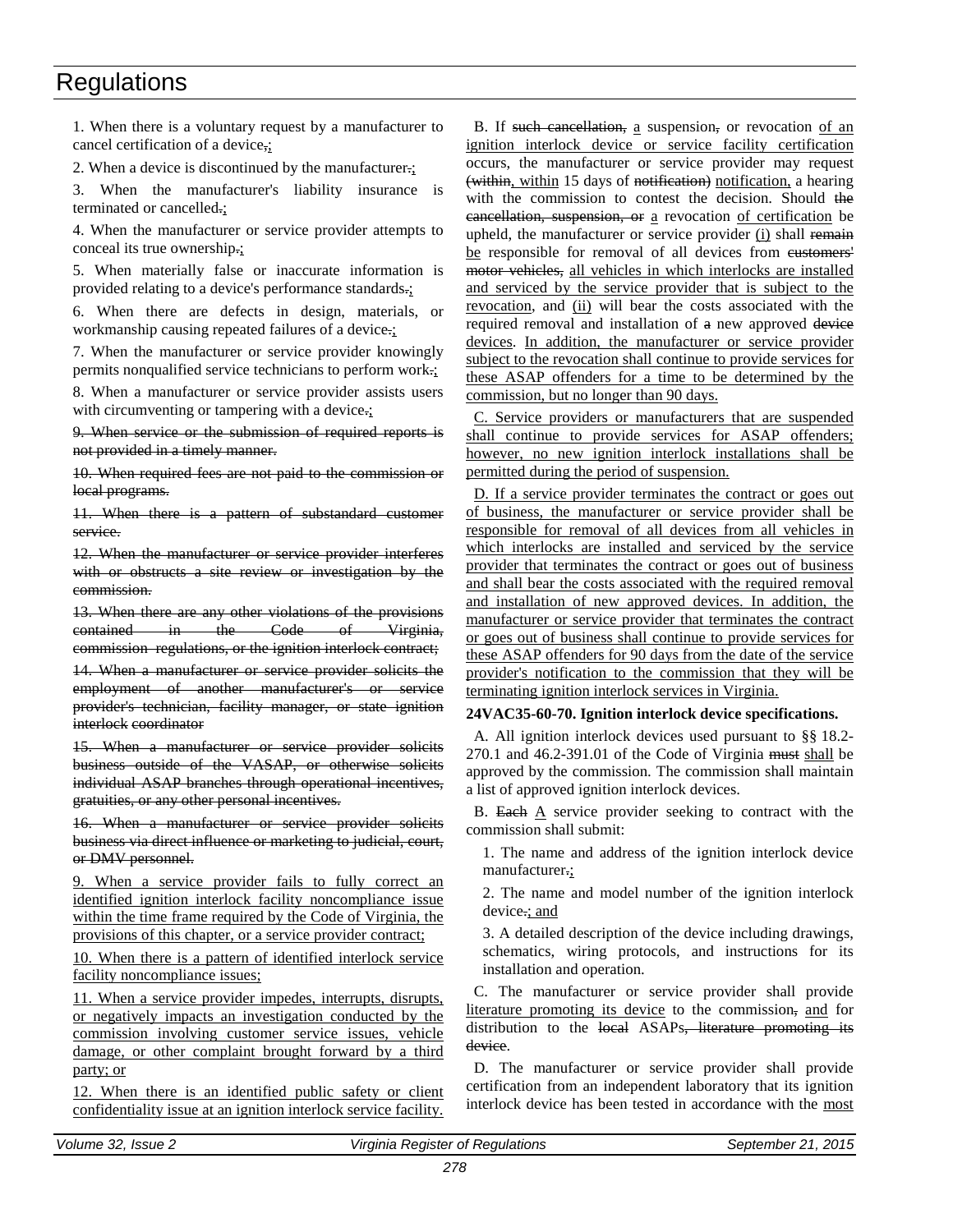current model specifications published in the Federal Register by the National Highway Traffic Safety Administration (57 FR 11772-11787 (April 7, 1992)), Administration. The manufacturer or service provider is required to provide a certified affidavit that the ignition interlock device model complies with all applicable state standards, including written documentation, current within five years, from either a certified testing laboratory or a National Highway Traffic Safety Administration testing lab and that the ignition interlock device model for which certification is being sought meets or exceeds those specifications. the current National Highway Traffic Safety Administration's model specifications. Included with the certification report should be the name and location of the testing laboratory, the address and phone number of the testing laboratory, a description of the tests performed, copies of the data and results of the testing procedures, and the names and qualifications of the individuals performing the tests.

E. If a device is submitted for approval by a service provider other than the manufacturer, the submitting party shall submit a notarized affidavit from the manufacturer of the device certifying that the submitting party is an authorized manufacturer's representative.

F. All Except where otherwise required in this chapter, all ignition interlock devices will be required to shall meet the model specifications for Breath Alcohol Ignition Interlock Devices (BAIID) as set forth in the most recent current model specifications published in the Federal Register by the National Highway Traffic Safety Administration (NHTSA) and operate reliably over the range of motor vehicle environments or motor vehicle manufacturing standards. At a minimum, the following specifications will shall be met:

1. The ignition interlock device shall work accurately and reliably in an unsupervised environment, at minimal inconvenience to others, and without impeding the safe operation of the motor vehicle.

2. The ignition interlock device shall be able to analyze a specimen of alveolar breath for alcohol concentration, correlate accurately with established measures of blood alcohol concentration, and be calibrated according to the manufacturer's specifications.

3. The ignition interlock device shall be alcohol specific, using an electrochemical fuel cell that reacts to and measures ethanol, minimizing positive results from  $\frac{any}{any}$ other substances.

4. The ignition interlock device shall indicate when a sufficient sample of breath 1.5 L breath sample has been collected and shall indicate this by audible or visual means. The commission may authorize service providers to adjust the breath volume requirement to as low as 1.0 L upon receipt of documentation from a licensed physician verifying the existence of an applicable medical condition. The physician's documentation shall be submitted on a commission-approved form. A medical waiver of the

ignition interlock requirement shall only be approved upon authorization of the court of jurisdiction and the commission.

5. The ignition interlock device shall detect and record a BAC that is at or above reaches the fail point for each ignition ignitions, attempted ignition ignitions, and rolling retest retests.

6. The results of the test shall be noted through the use of green, yellow, and red signals or similar pass/fail indicators. No digital blood alcohol concentration shall be indicated to the offender.

7. The ignition interlock device shall lock out an offender when a BAC at or above reaches the fail point is detected.

8. The ignition interlock device shall have the ability to prevent the normal operation of the motor vehicle by an offender who fails to retest.

9. The ignition interlock device shall have the ability to perform a permanent lockout if the offender fails to appear for a scheduled monitoring appointment after the applicable five-day grace period. The service provider shall provide a code, smart key, or other similar unlock feature that has been approved by the commission to offenders whose interlock is in a permanent lockout status. The duration of the time period that the interlock is unlocked shall not be more than or less than three hours. The code shall only unlock the interlock device and shall not disable other interlock features. Interlock service providers shall not provide an ignition interlock code that disables the ignition interlock features to persons without first obtaining authorization from the commission.

10. The ignition interlock device shall automatically purge alcohol before allowing subsequent analyses.

11. The ignition interlock device shall issue a warning of an impending lockout.

12. The ignition interlock device shall be capable of random retesting and timed retesting.

13. The ignition interlock device shall warn the offender of upcoming service appointments for at least three days prior to the appointment. Should the offender fail to appear, the device shall lock out lockout on the fifth day after the scheduled appointment, and the motor vehicle shall not be operable until the service provider has reset the device.

14. The internal memory of the ignition interlock device shall be capable of recording and storing a minimum of 500 interlock events and shall enter a service reminder if the memory reaches 90% of capacity.

15. The ignition interlock device shall be designed and installed in such a manner as to minimize opportunities to be tampered with, altered, bypassed, or circumvented for tampering, alteration, bypass, or circumvention. The ignition interlock device shall not spontaneously bypass the ignition system nor shall it be able to be made operational by any a mechanical means of providing air to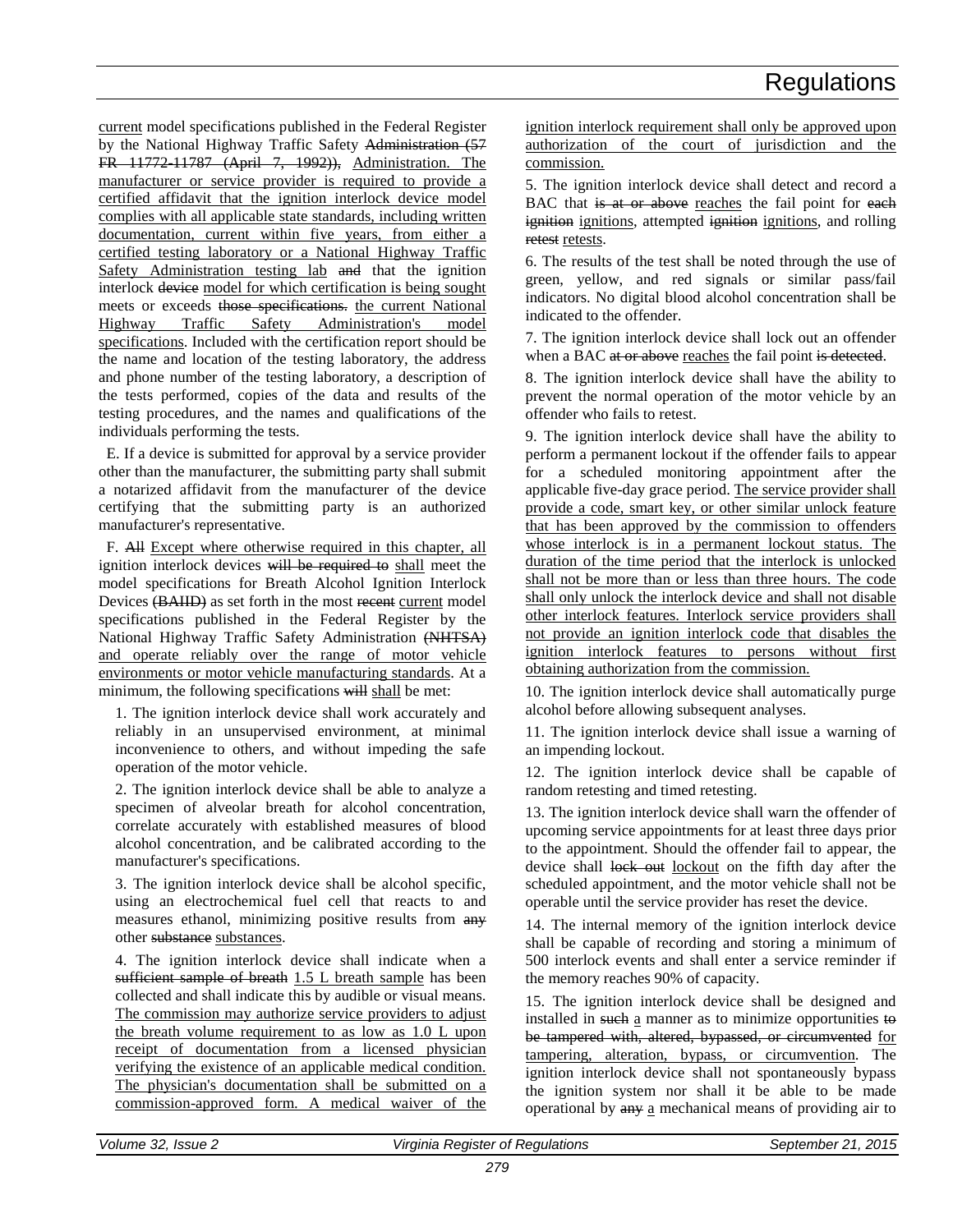simulate alveolar breath. Any bogus Bogus breath anticircumvention features used to pass laboratory testing of the ignition interlock device shall be turned on. In addition, service providers shall connect the ignition interlock device to a constant and uninterrupted power source to further prevent an opportunity to circumvent the system.

16. The ignition interlock device shall be capable of recording and providing evidence of any actual or attempted tampering, alteration, bypass, or circumvention.

17. The ignition interlock device must shall operate accurately and reliably at temperatures between -20 and 70 degrees Celsius -40°C and 85°C.

18. The ignition interlock device shall operate up to altitudes of 2.5 km above sea level.

19. The readings of the ignition interlock device shall not be affected by humidity, dust, electromagnetic interference, smoke, exhaust fumes, food substance, or normal automobile vibration.

20. The operation of the ignition interlock device shall not be affected by normal fluctuations of power source voltage.

21. The ignition interlock shall be installed with a fully functional camera that is equipped to record the date, time, and photo of all persons providing breath samples to the ignition interlock device; however, this requirement shall not pertain to motorcycles and mopeds. In addition, service providers are required to present a reference photo of the offender to confirm the offender's identity.

G. All ignition interlock devices that have been approved by the commission shall have affixed a warning label with the following language: "Any person tampering with or attempting to circumvent this ignition interlock system shall be guilty of a Class 1 misdemeanor and, upon conviction, be subject to a fine or incarceration or both." The cost and supply of the warning labels to be affixed to the ignition interlock devices shall be borne by the manufacturer or service provider. The manufacturer or service provider shall submit to the commission a prototype of the warning label for approval.

H. For initial startup of the motor vehicle:

1. The ignition interlock device shall enable the ignition starter relay after the successful completion of a breath alcohol test.

2. The device shall allow an operator to take up to two minutes to elapse between the time the ignition is enabled and the start of the motor vehicle after the starter relay is enabled to start the engine.

3. The ignition interlock device shall allow the motor vehicle to be restarted within two minutes of the engine being stopped without requiring an additional test permit a free restart.

4. If the initial test results in a lockout due to the offender's BAC level, the ignition interlock device shall not allow an additional attempt for five minutes.

5. If the offender's BAC is at or above still reaches the fail point on the second first retest, the machine shall lock out lockout for an additional  $15$  10 minutes and shall do so thereafter for each subsequent failed retest retests. A violation reset message shall instruct the offender to return the ignition interlock device to the service provider for servicing within five days.

6. If the ignition interlock device is not reset within five days, a permanent lockout will occur.

I. A rolling retest feature is required for all ignition interlock devices. For rolling retests:

1. An ignition interlock device shall require a rolling retest within the first  $10$  to  $20$  five minutes after the start of the motor vehicle and randomly thereafter at least once every 20 45 to 40 60 minutes as long as the motor vehicle is in operation.

2. The ignition interlock device shall produce a visual and audible signal of the need to produce a breath sample for the rolling retest. The offender shall have  $s$ ix 15 minutes in which to provide the required rolling retest breath sample.

3. A free restart shall not apply if the ignition interlock device was awaiting a rolling retest that was not delivered.

4. Any  $\underline{A}$  deep lung breath sample at or above the fail point or any a failure to provide a rolling retest deep lung breath sample within the required time, shall activate the motor vehicle's horn and cause the motor vehicle's headlights, parking lights, or emergency lights, or other light source approved by the commission to flash until the engine is shut off by the offender or a passing breath test is provided.

5. Once the vehicle has been turned off, all prestart requirements shall become applicable.

6. The violations reset message shall instruct the offender to return the ignition interlock device to the service provider for servicing within five days.

7. If the ignition interlock device is not reset within five days, a permanent lockout will occur.

J. Additional technical specifications for the operation and installation of the ignition interlock device may be described in the contract between the commission and the service provider.

K. The vendor shall notify the commission in writing if the approval or certification of a device that is approved or has been submitted for approval for use in Virginia is or ever has been denied, withdrawn, suspended, or revoked in another state, whether the action occurred before or after approval in Virginia. This notification shall be made in a timely manner, not to exceed 15 days after the vendor has received notice of the denial, withdrawal, suspension, or revocation of approval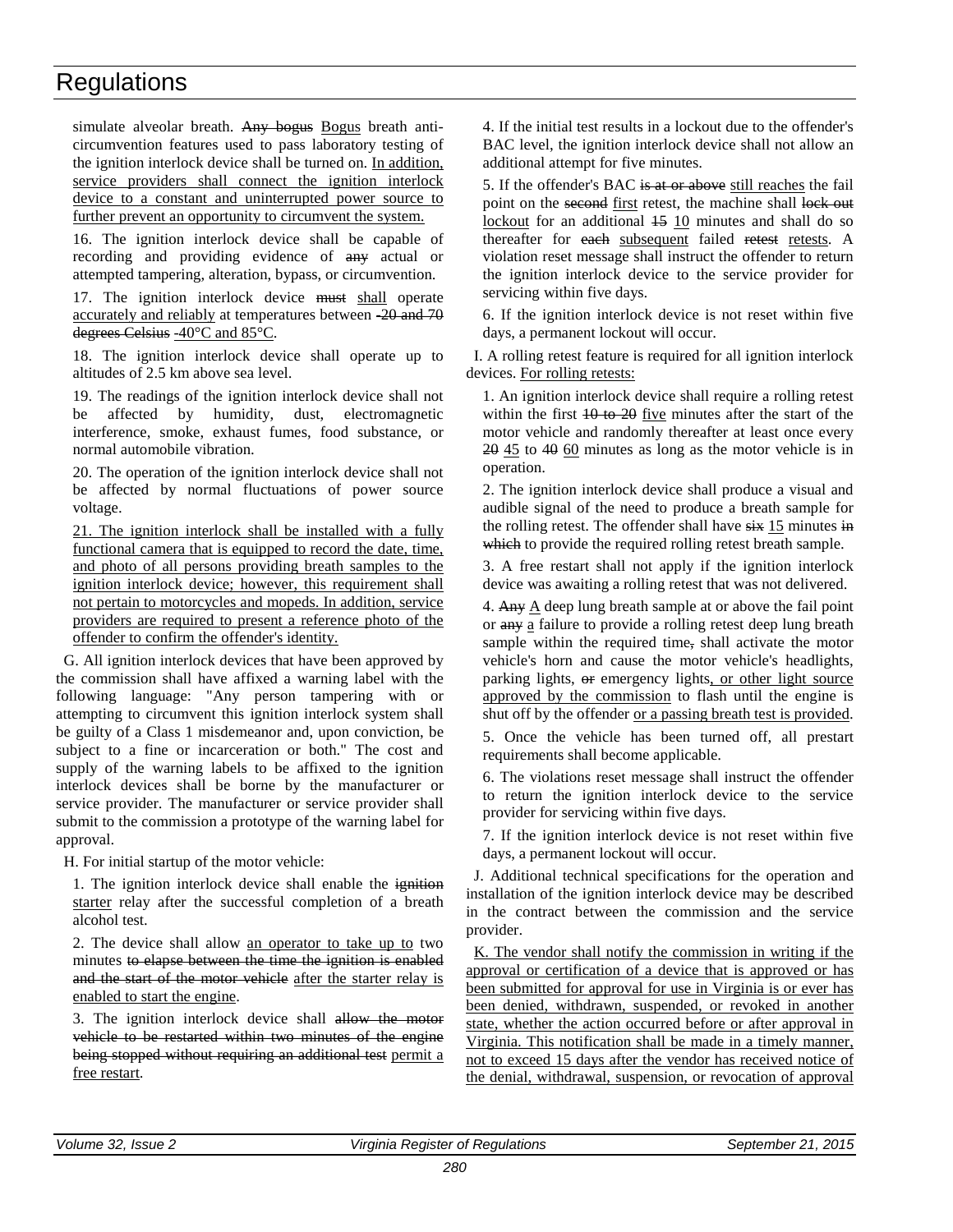or certification of the device, whether or not the action will or has been appealed.

# **24VAC35-60-80. Ignition interlock device installation.**

A. No offender who has a case pending in the court system shall have an interlock installed in Virginia unless enrolled in, and monitored by, the ASAP program in the area where the case originated. Offenders subject to a DMV ignition interlock requirement shall not have an interlock installed in Virginia unless first authorized by the ASAP. Prior to installation of the device, the vendor must receive written or electronic authorization from the ASAP. This section also applies to out-of-state offenders who have a Virginia ignition interlock requirement. This enables VASAP the commission to maintain consistency in policy and use of ignition interlock devices in the Commonwealth of Virginia and allows for a consistent pattern of instruction to the service provider.

B. The ignition interlock device must shall be installed by a commission-approved manufacturer or authorized service provider within 30 days of the date of the court order; if not, the service provider will notify the ASAP. Once the ignition interlock has been installed, the service provider will send an authorized installation report to the ASAP, via a method established by the commission, documenting that the ignition interlock device has been installed. Once verification of an authorized installation has been received by the ASAP, DMV will be notified that the offender has successfully installed the interlock device.

C. All agreements between the service provider and the offender shall be in the form of a contract and be signed by the service provider and the offender. Copies of the written contract shall be retained by the service provider with a copy given to the offender and the local ASAP office.

D. Prior to installation of the ignition interlock device, offenders must shall provide to the service provider:

1. Photo identification. If no photo identification is available at the time of installation, other adequate proof of identification may be accepted to avoid delay of the installation. However, photo identification must be presented prior to the first calibration appointment;

2. The name and policy number of their automobile insurance.;

3. The A copy of the registration or title containing the vehicle identification number (VIN) of all motor vehicles owned or routinely driven by the offender, and a statement disclosing the names of all other operators of the motor vehicles owned or driven by the offender.;

4. A notarized affidavit, approved by the commission, from the registered owner of the vehicle granting permission to install the device if the car is not registered to the offender. If the owner is present at installation, provides valid identification, and signs the consent to install form in the service provider technician's presence, notarization of the consent to install form is not required; and

5. Written authorization from the commission if the air volume requirement, blow pressure, or anti-circumvention features of the ignition interlock device are to be lowered or disabled in order to compensate for an offender's diminished lung capacity, when applicable.

E. Under no circumstances shall an offender, or anyone accompanying the offender be permitted to observe the installation of the ignition interlock device.

F. The service provider must shall inspect all motor vehicles prior to installation of the device to ensure that they are in acceptable mechanical and electrical condition. Under no circumstances shall staff of the authorized service provider install any a device until, and unless, the motor vehicle is approved following the inspection. A pre-inspection checklist of the vehicle at installation shall be completed and placed in the offender's file.

G. Each The installation shall include all of the tamperresistant features required by the service provider such as unique seals, epoxies, or resins at all openings and exposed ignition interlock electrical connections so as to make evident all attempts to circumvent or otherwise alter the normal functioning of the ignition interlock. At a minimum, the service provider shall ensure that the vehicle starter wire connected to the ignition interlock is secured with uniquely identifiable heat shrink tubing or its equivalent and that all connected wires are wrapped with uniquely labeled service provider tape.

H. An oral, written, or video orientation to the ignition interlock device will be developed and delivered by the service provider to the offender and other persons who may drive the motor vehicle, including information on the use and maintenance of the device as well as all service center locations, and procedures for regular and emergency servicing. A demonstration interlock will be available at each the installation site for use in the training of customers.

I. If, during the installation, the offender fails to pass the initial breath test, the installation will shall be halted and the ASAP notified.

J. The manufacturer and/or or service provider must shall maintain a toll-free 24-hour emergency phone service that may be used to request assistance in the event of failure of the ignition interlock device or motor vehicle problems related to operation of the ignition interlock device. The assistance provided by the authorized service provider shall include technical information and aid in obtaining towing or roadside service. The expense of towing and roadside service shall be borne by the offender unless it is determined by the service center technician that the ignition interlock device failed through no fault of the offender, in which offender. If this is the case, the manufacturer or service provider will be responsible for applicable expenses. The ignition interlock device shall be made functional within 48 hours of the call for assistance or the ignition interlock device shall be replaced.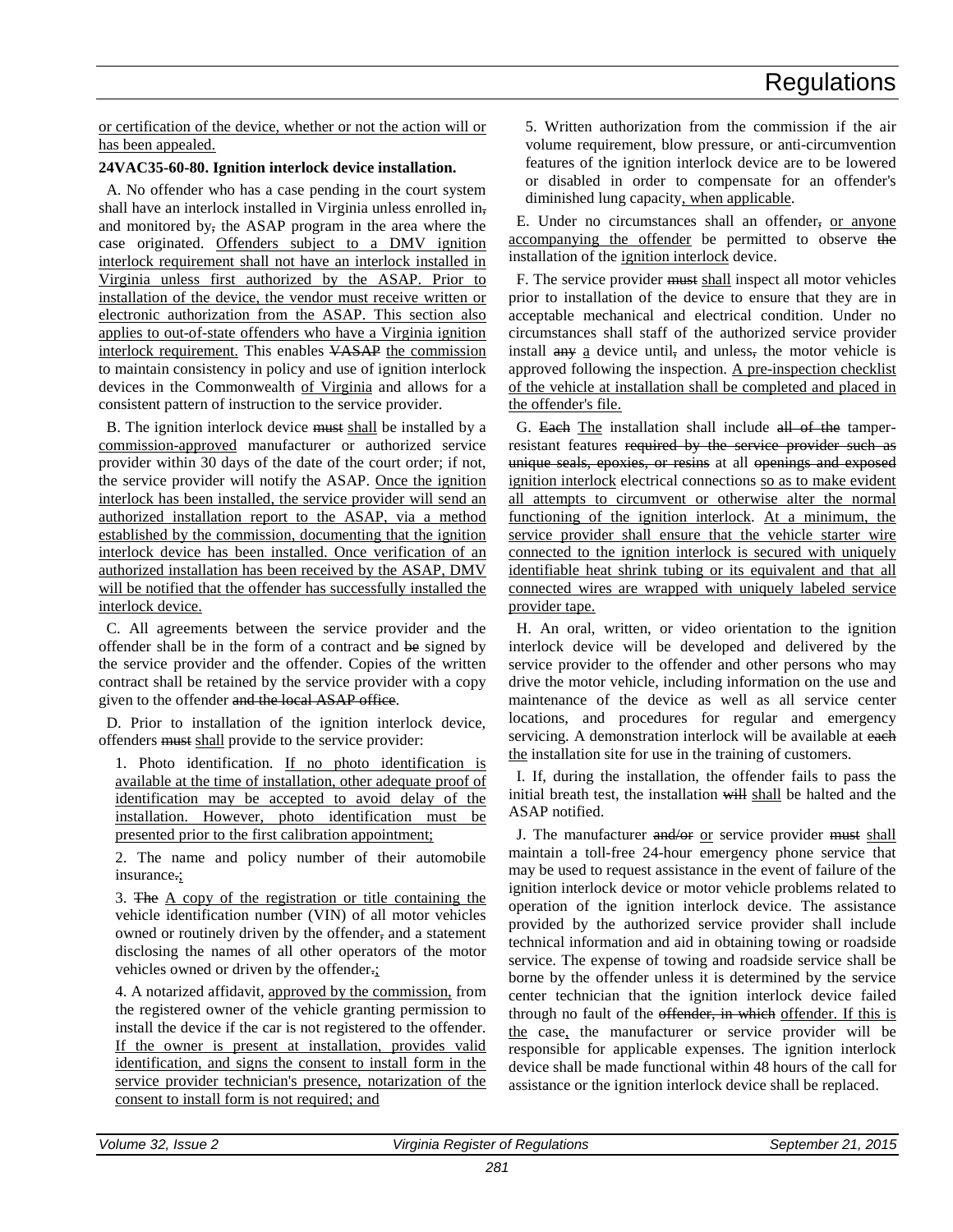K. At the time of device installation, a service provider may charge an installation fee. The maximum permissible cost for installation shall be set by the Commission on VASAP commission through contract, and service providers will not be permitted to exceed the maximum fee established by the commission. No installation fees shall be collected from the user until services have been provided. A portion of these fees shall include costs for offender indigency funds. In addition to the maximum fee permitted, service providers may collect applicable taxes and charge for optional insurance to cover device loss, theft, or damage. No installation fees shall be collected from the user until such services have been provided. Optional insurance shall be offered by the service provider, and a written copy of the insurance policy stating clearly the applicable coverages, coverage amounts, conditions, and exclusions shall be given to offenders who purchase the insurance. When the ignition interlock is installed on a motorcycle or moped, service providers may require offenders to provide a saddle bag or similar waterproof container in which the device components may be stored as a condition of eligibility for the optional insurance.

L. The manufacturer or the service provider must shall provide indigent service to those offenders who are eligible for a reduction in fees based upon a declaration of indigence by the court and approval by the commission.

M. No later than the first service appointment, the offender must shall provide to the service provider a statement from every the licensed driver drivers who will be driving the offender's motor vehicle acknowledging their understanding of the requirements of the use of the ignition interlock device.

# **24VAC35-60-90. Calibration and monitoring visit.**

A. The offender must present photo identification to the service provider for all required services. Only calibration units (i) found on the current National Highway Traffic Safety Administration's Conforming Products List of Calibrating Units for Breath Alcohol Testers or (ii) approved by the commission shall be used by the service provider to calibrate ignition interlock devices.

B. The service provider must shall:

1. Provide service/monitoring service and monitoring of the ignition interlock device every 30 days; the offender will be given a five-day grace period to have the device inspected. All ignition interlock calibrations shall occur at a service provider interlock service facility unless otherwise approved by the commission;

2. Calibrate the ignition interlock device at each service appointment using a dry gas or wet bath reference sample. The service provider shall ensure that dry gas and wet bath reference values are adjusted in a manner approved by the commission;

3. Calibrate the ignition interlock device for accuracy by using a wet bath simulator or dry gas alcohol standard with an alcohol reference value between .030 and .050 g/210L;

4. Expel a three-second purge from the wet bath simulator or dry gas standard prior to introducing the alcohol reference sample into the ignition interlock device;

5. Perform an accuracy check that will consist of two consecutive reference checks with the result of each individual check being within plus or minus 10% or 0.003, whichever is smaller, of the alcohol reference value introduced into the ignition interlock device. The time period between the first and second consecutive accuracy check shall not exceed five minutes;

6. Use a mercury-in-glass thermometer or digital thermometer for wet bath simulators. The thermometers shall read 34°C, plus or minus 0.2°C, during analysis and be certified annually using a National Institute of Standards and Technology traceable digital reference thermometer. In addition, the service provider shall use alcohol reference solutions prepared and tested in a laboratory with reference values traceable to the National Institute of Standards and Technology. The 500 ml bottles containing simulator solution shall be tamper proof and labeled with the lot or batch number, value of the reference sample in g/210L, and date of preparation or expiration. Alcohol reference solutions must be used prior to expiration and within one year from the date of preparation. In addition, wet bath simulator solutions shall be replaced prior to every 16th test;

7. Store dry gas alcohol standard tanks in an environment where the temperature range remains between 10°C and 40°C. The dry gas tanks shall have a label attached that contains the components and concentration of the reference value of the gas, an expiration date that shall not be longer than three years from the date of preparation, and the lot or batch number. Dry gas alcohol standards must be certified to a known reference value and be traceable to the National Institute of Standards and Technology. The reference value shall be adjusted for changes in elevation and pressure. Interlock service facilities using a dry gas standard shall possess an elevation chart used to determine the proper reference value for the elevation where the gas standard is being used and a certificate of analysis from the dry gas standard manufacturer. Dry gas tanks shall be secured in a manner as to prevent harm to the public;

3. 8. Retrieve data from the ignition interlock device data log for the previous period and electronically submit it to the local ASAP within 24 hours of calibration.;

4. 9. Record the odometer reading of the motor vehicle in which the ignition interlock device is installed.;

5. 10. Check the ignition interlock device and wiring for signs of circumvention or tampering, and electronically report to the local ASAP any violation violations to ASAP within 24 hours of servicing, the required time frame established by the commission;

6. 11. Collect the monthly monitoring fee from the offender. If an offender who has not been declared to be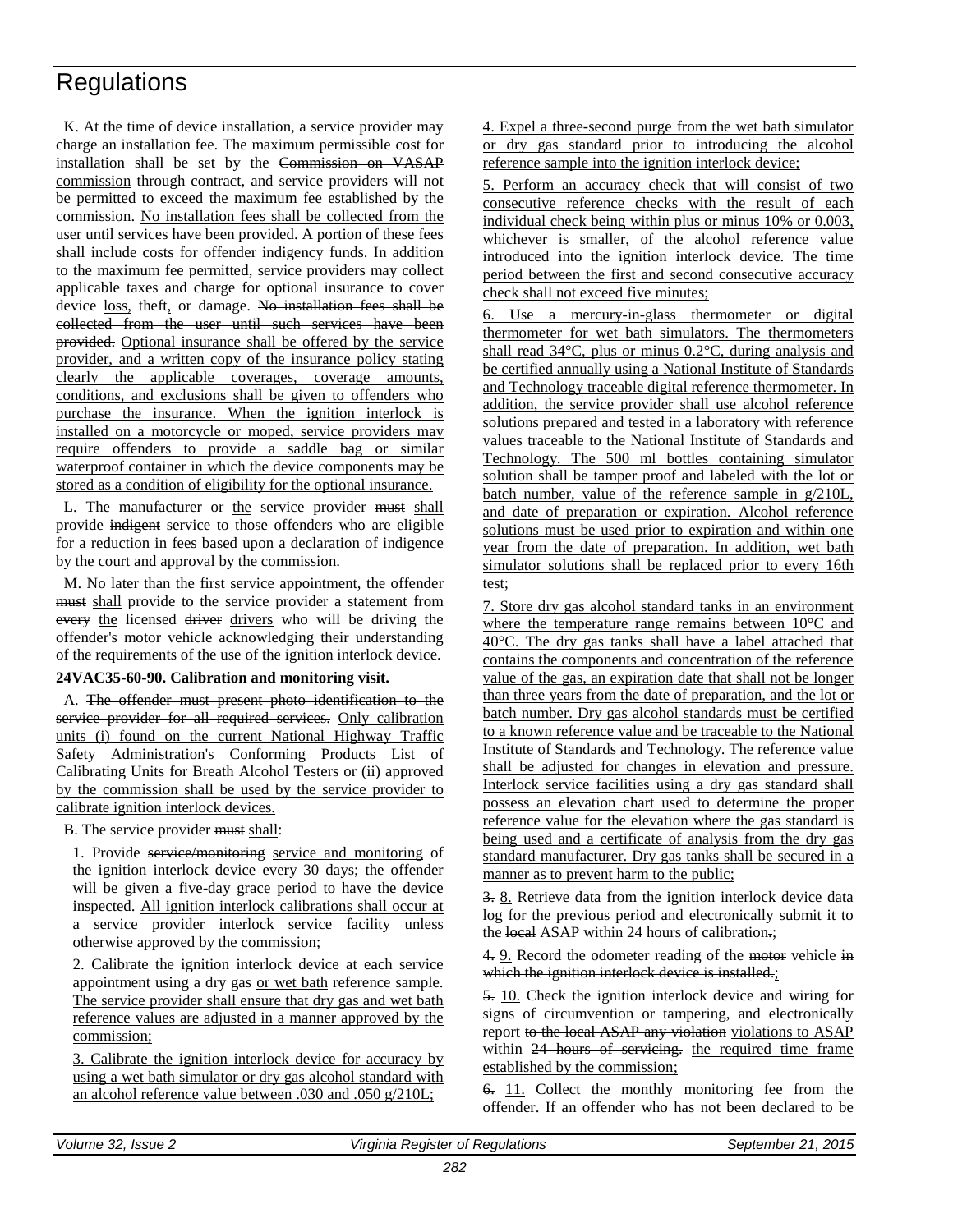indigent by the court is three or more months delinquent in payments, the service provider may, in its discretion, refuse to provide calibration services, but shall not remove the ignition interlock device without authorization from the commission;

12. Verify that the offender has a photo identification prior to calibrating the ignition interlock device if photo identification was not already presented at the time of installation; and

13. Conform to other calibration requirements established by the commission, as applicable.

C. All malfunctions of the ignition interlock device will be repaired or the ignition interlock device replaced by the service provider within 48 hours at no additional expense to the offender. If it is shown that the malfunction is due to damage to the device as a result of mistreatment by the offender or improper use, and the offender has not purchased optional insurance, then the offender will be responsible for applicable repair fees.

D. A certified technician shall be available at the service center during specified hours to answer questions and to deal with any mechanical concerns that may arise with a motor vehicle as a result of the ignition interlock device.

E. The ignition interlock device shall record, at a minimum, the following data:

1. The time and date of each failed breath test tests;

2. The time and date of each passed breath test tests;

3. The breath alcohol level of each test all tests; and

4. The time and date of any attempt attempts to tamper or circumvent the ignition interlock device;

5. A photo of all persons submitting a breath test sample for analysis by the ignition interlock device; and

6. A reference photo of the offender.

F. At the time of device calibration, a service provider may charge a monthly monitoring fee. The maximum permissible cost for monitoring and calibration shall be set by the Commission on VASAP commission through contract the ignition interlock regulations, and service providers shall not be permitted to exceed the maximum fee established by the commission. A portion of these fees shall include costs for VASAP administrative support and offender indigency funds. In addition to the maximum fee permitted, service providers may collect applicable taxes and charge for optional insurance to cover device theft or damage. Fees for the first monthly monitoring and calibration visit will be collected from the user in advance at the time of installation and monthly thereafter as such when services are rendered.

# **24VAC35-60-100. Ignition interlock device removal.**

A. Prior to removal of the ignition interlock device, the service provider must receive written or electronic authorization from the ASAP. This requirement also applies to offenders with a Virginia ignition interlock requirement

who are receiving interlock services from a service provider in another state.

B. Offenders may not have their ignition interlock device removed or replaced by another manufacturer without written or electronic authorization from the ASAP commission. Whenever removal of an ignition interlock device was approved by the commission for the purpose of changing service providers and the authorized removal was a result of a determination that the initial service provider failed to provide a level of service meeting contract requirements, the ignition interlock regulations, or the Code of Virginia, the original service provider shall bear the costs associated with installation of the device by the new service provider.

C. If, at the time of removal, the service provider notices any failed tests that have not been backed up by a successful test within 10-15 minutes of the original test, the ASAP will be notified for approval before the removal is made.

D. C. Once the interlock has been removed, the service provider will send an authorized removal report to the ASAP via fax, email, or online database, a method established by the commission documenting that the ignition interlock device has been removed and that all fees have been paid. Once verification of an authorized removal has been received by the ASAP, DMV will be notified that the offender has successfully completed the interlock requirements.

E. D. Whenever an ignition interlock device is removed, all components of the motor vehicle altered by the installation or servicing of the ignition interlock device must shall be restored to their original, preinstallation condition and removed in such a manner so as not to impair the continued safe operation of the vehicle. All severed wires must shall be permanently reconnected (e.g., soldered) and properly insulated with heat shrink tubing or its equivalent. A postinspection checklist of the vehicle shall be completed after removal of the device, documenting that the vehicle or vehicles did or did not suffer damage due to interlock services provided by the service provider. A copy of the postinspection checklist shall be placed in the offender's file.

F. E. No fee shall be charged to the offender for removal of the ignition interlock device.

F. No offender or person accompanying the offender shall be permitted to observe the removal of the ignition interlock device.

# **24VAC35-60-110. Records and reporting.**

A. The service provider shall be subject to announced or unannounced site reviews for the purpose of inspecting the facilities and offender records. Access Upon request, access to all service provider locations, records, and financial information shall be provided to any member of the commission staff for the purpose of verifying compliance with state law, commission regulations, and the service provider agreement.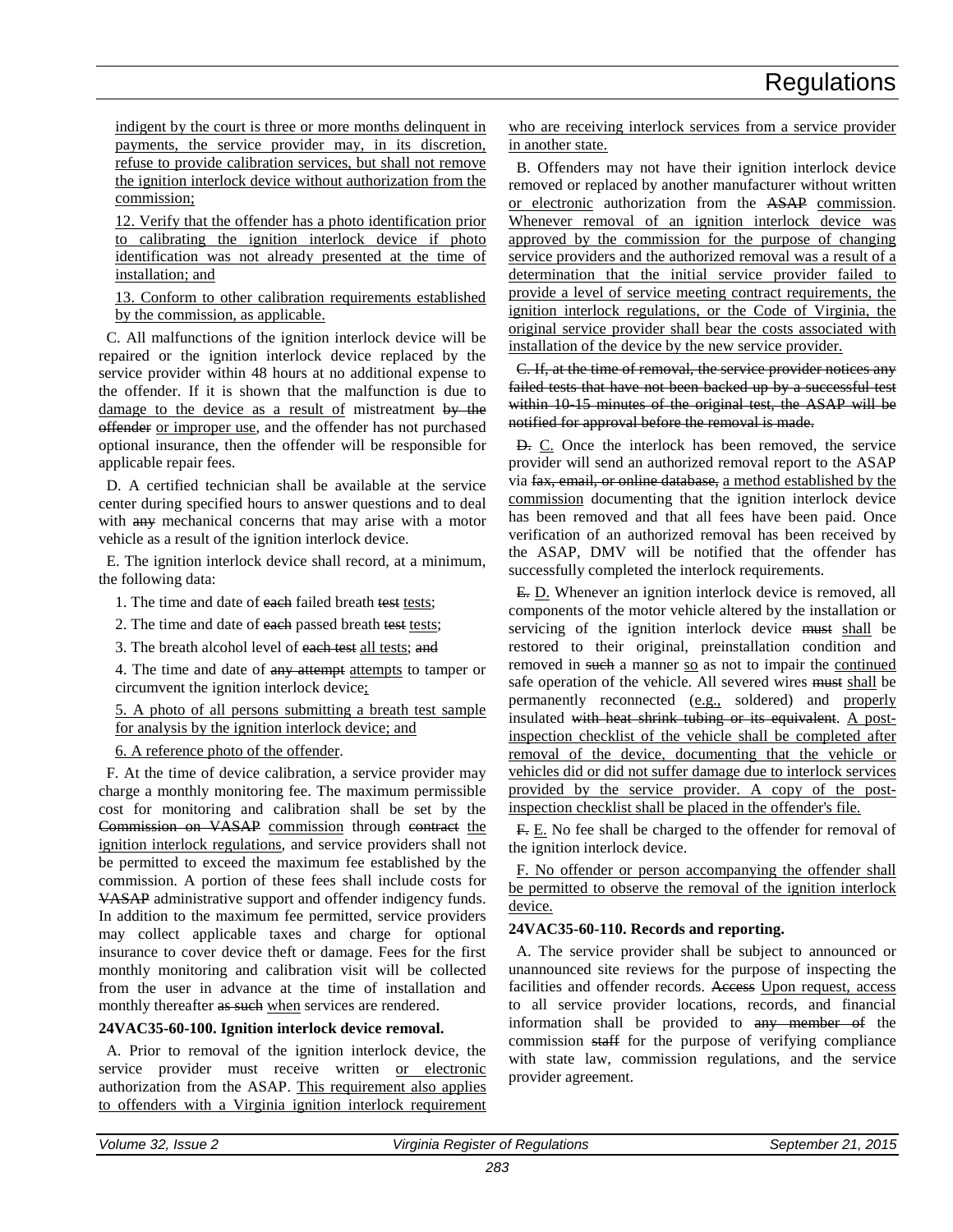B. In accordance with federal confidentiality guidelines, all personal and medical information provided to the service provider regarding offenders shall be kept confidential, maintained in individual offender files, and secured within a lockable filing cabinet at the offender's service center. This filing cabinet shall remain locked during any period that the periods when the service center is unattended by a service provider employee.

C. Within 24 hours of After installing an interlock, the service provider will shall provide the ASAP with an installation report, within 24 hours, that includes:

1. The name, address, and telephone number of the offender;

2. The owner, make, model, year, vehicle identification number, license plate number, and registration information of the motor vehicle; and

3. The serial number of the ignition interlock device installed.

D. Within 24 hours after After performing a monitoring/calibration monitoring and calibration check, the service provider shall submit to the local ASAP, within 24 hours, all data generated to include:

1. Name of the offender whose device was monitored.;

2. Name, address, and telephone number of the monitoring official.;

3. Date of monitoring/calibration. monitoring and calibration;

4. Motor vehicle make, model, year, identification number, and odometer. reading;

5. Number of miles driven during the monitoring period.;

6. Make, model, and serial number of the ignition interlock device.;

7. Any A change out of the device (handset and/or or control box) and reason for the change out.;

8. Any data Data indicating that the offender has attempted to start or drive the motor vehicle with a positive BAC at or above the fail point.;

9. Any attempts Attempts to alter, tamper, circumvent, bypass, or otherwise remove the device.;

10. Any noncompliance Noncompliance with conditions of the ASAP or interlock program.;

11. Any offender Offender concerns.;

12. All charges Charges incurred for the monitoring visit.;

13. Date of next scheduled monitoring visit.;

14. A photo of all persons who have attempted to provide a breath test sample on the ignition interlock device; and

15. A reference photo of the offender.

E. In addition, the service provider must shall have available monthly reports detailing:

1. All installations Installations during the period covered.;

2. All calibrations Calibrations performed during the period, by date and offender name, detailing any unit replacements made during the monitoring period.;

3. All datalogger Datalogger information from each all ignition interlock devices.

4. Any evidence Evidence of misuse, abuse, or attempts to tamper with the ignition interlock device.;

5. Any device Device failure due to material defect or improper installation.; and

6. A summary of all complaints received and corrective action taken.

F. The service provider shall be responsible for purchasing and providing necessary computer hardware and software to convey all data and information requested by the commission if such the equipment is not already present at the commission office or local the ASAP.

G. Reports Accurate reports shall be submitted to the local ASAP in the format specified by the Commission on VASAP commission.

# **24VAC35-60-120. General service provider requirements.**

Interlock service providers that are approved to perform ignition interlock services in the Commonwealth of Virginia shall:

1. Abide by all commission memorandums, directives, contract terms, and regulations pertaining to the statewide ignition interlock program unless prohibited by state law.

2. Resolve offender, court, DMV, ASAP, commission, and other stakeholder complaints as directed by the commission.

3. Install all ASAP authorized ignition interlock installations within the time parameters set forth by the commission. In situations where an interlock service facility or facilities become inoperable due to a large scale weather event or some other verified unforeseen circumstances, the service provider shall contact the commission within 24 hours with an action plan to mitigate the impact to customer service.

4. Resolve ignition interlock service facility compliance issues as directed by the commission.

5. Obtain approval from the commission before disseminating any training or advertising materials used in association with the Virginia interlock program.

6. Make modifications to the service provider company website that is used to review monthly calibration reports, upon reasonable request by the commission. Reasonable requests include, but are not limited to, changes due to language that is confusing, misleading, offensive, or inaccurate; changes required due to updated technology; changes to the Code of Virginia or the ignition interlock regulations; changes in workload; or changes in product enhancements.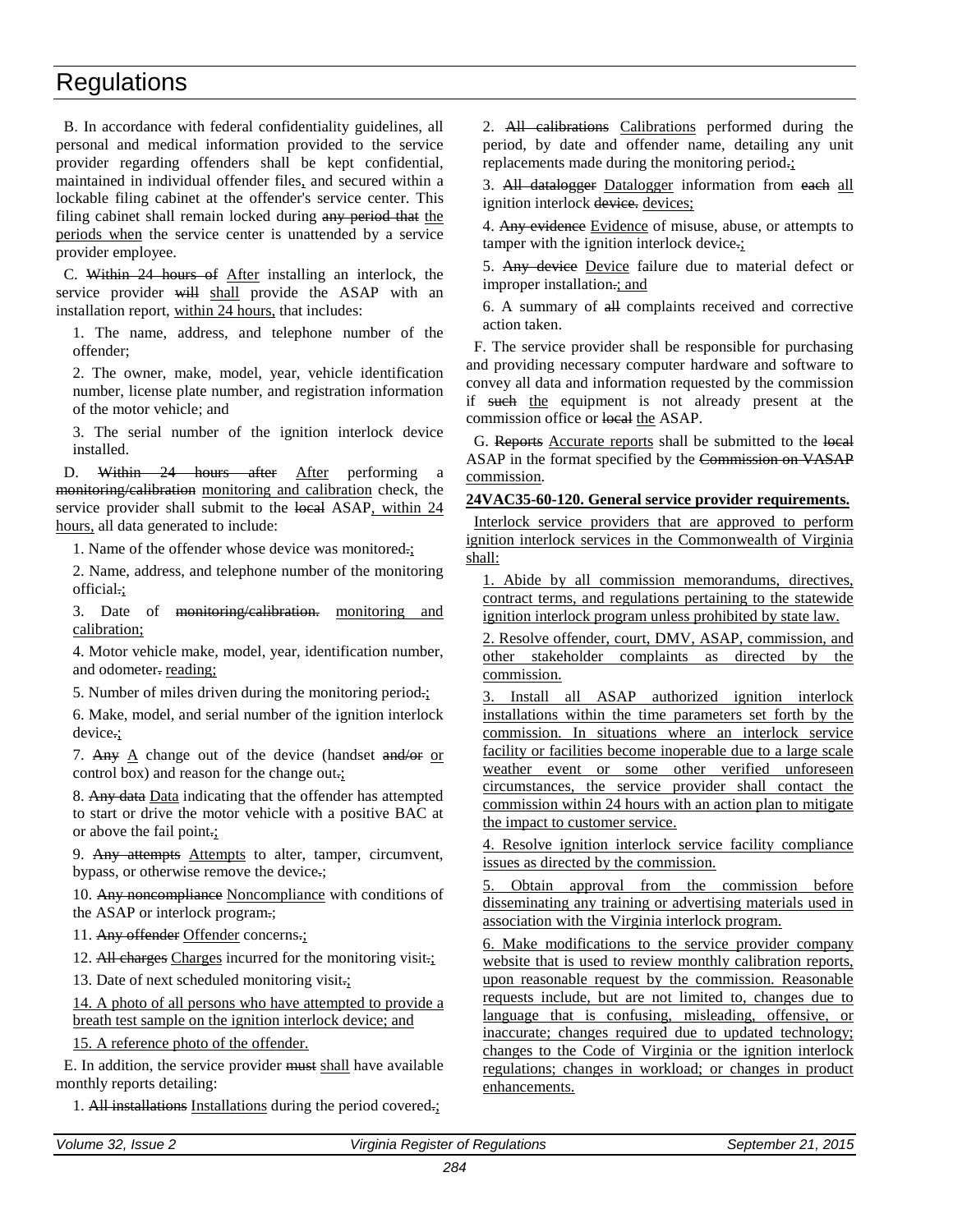7. Assume full liability for action taken or not taken by an ASAP or the commission due to an inaccurate or misleading report, whether electronic or hard copy, provided by the service provider.

8. Be accountable for Virginia offenders with ignition interlock devices installed by its company in another state and shall ensure that all Virginia interlock processes, regulations, request for proposal terms, contract terms, and commission requirements are met unless prohibited by state law.

9. Notify the commission within 15 days of disciplinary action received from a state where the service provider conducts or has conducted ignition interlock business. This notification shall include the reason for the disciplinary action. This requirement applies regardless of the existence of an appeal.

10. Provide information technology assistance and training, per reasonable request, to the commission when requested.

11. Report all changes to the ignition interlock device software or firmware, whether temporary or permanent, to the commission within 30 days of release in the Commonwealth of Virginia.

12. Not modify or remove an interlock device that is the subject of an investigation by the commission.

# **24VAC35-60-130. Service provider technician certification.**

A. Service provider state directors and technicians are required to possess a Virginia Ignition Interlock Certification Letter to perform ignition interlock services in the Commonwealth of Virginia. In order to apply for a certification letter, service providers shall submit a completed application to the commission for approval of newly hired technicians and state directors. If approved by the commission, this application process may be waived for technicians and state directors providing interlock services in the Commonwealth of Virginia prior to June 30, 2015. The completed application for applicants shall include submission of:

1. A completed applicant form provided by the commission;

2. A complete local and national criminal history check;

3. A complete driver's record; and

4. Documentation issued by the commission of successful completion of the Virginia Ignition Interlock Certification Exam.

Failure to submit a completed application will result in disqualification from consideration for a Virginia Ignition Interlock Certification Letter by the commission to perform ignition interlock services in the Commonwealth of Virginia. The commission reserves the right to deny a certification letter to an interlock service provider technician or state director due to concerns identified in the application to include, but not be limited to, criminal history background and driver's transcript issues.

B. Applicants will be required to complete a Virginia Ignition Interlock Certification Exam. Successful completion of the exam requires a score of 80% or higher. Applicants who fail to successfully complete the state certification exam on the first attempt will be allowed a second opportunity to successfully complete the exam. Applicants who fail to successfully complete the state certification exam on the second attempt will not be allowed to reapply to provide ignition interlock services for the Commonwealth of Virginia for six months from the date of the second failed exam. Service providers will be required to pay an administrative fee, as provided in 24VAC35-60-50 B 3, to the commission for all second and subsequent attempts to successfully complete the state certification exam. Applicants who successfully pass the state certification exam will receive documentation of successful completion from the commission that shall be submitted with the application for a Virginia Ignition Interlock Certification Letter to perform ignition nterlock services in the Commonwealth of Virginia.

C. The commission may revoke, suspend, or terminate a previously issued Virginia Ignition Interlock Certification Letter for a service provider technician or state director for any of the following reasons:

1. The technician or state director is convicted of a felony;

2. The technician or state director is convicted of a misdemeanor potentially punishable by confinement;

3. The technician or state director commits an unethical or dishonest act that negatively impacts the integrity of the ignition interlock program;

4. The technician or state director fails to demonstrate the ability to consistently comply with ordinances, statutes, administrative rules, or court orders, whether at the local, state, or federal level; or

5. The technician or state director fails to demonstrate possession of the knowledge required to perform ignition interlock services in the Commonwealth of Virginia.

A service provider technician or state director whose Virginia Ignition Interlock Certification Letter has been suspended or revoked may request, within 15 days of notification, a hearing with the commission to contest the decision. In the event that the decision to suspend or revoke the Virginia Ignition Interlock Certification Letter of a service provider's technician or state director is upheld, the technician or state director shall not perform interlock services in the Commonwealth of Virginia for the entire suspension period, to include any period of contestment, or in the case of a revocation or termination, on a permanent basis. The service provider is required to return the Virginia Ignition Interlock Certification Letter to the commission within 15 days of the date that the certification was suspended, revoked, or terminated, by the commission.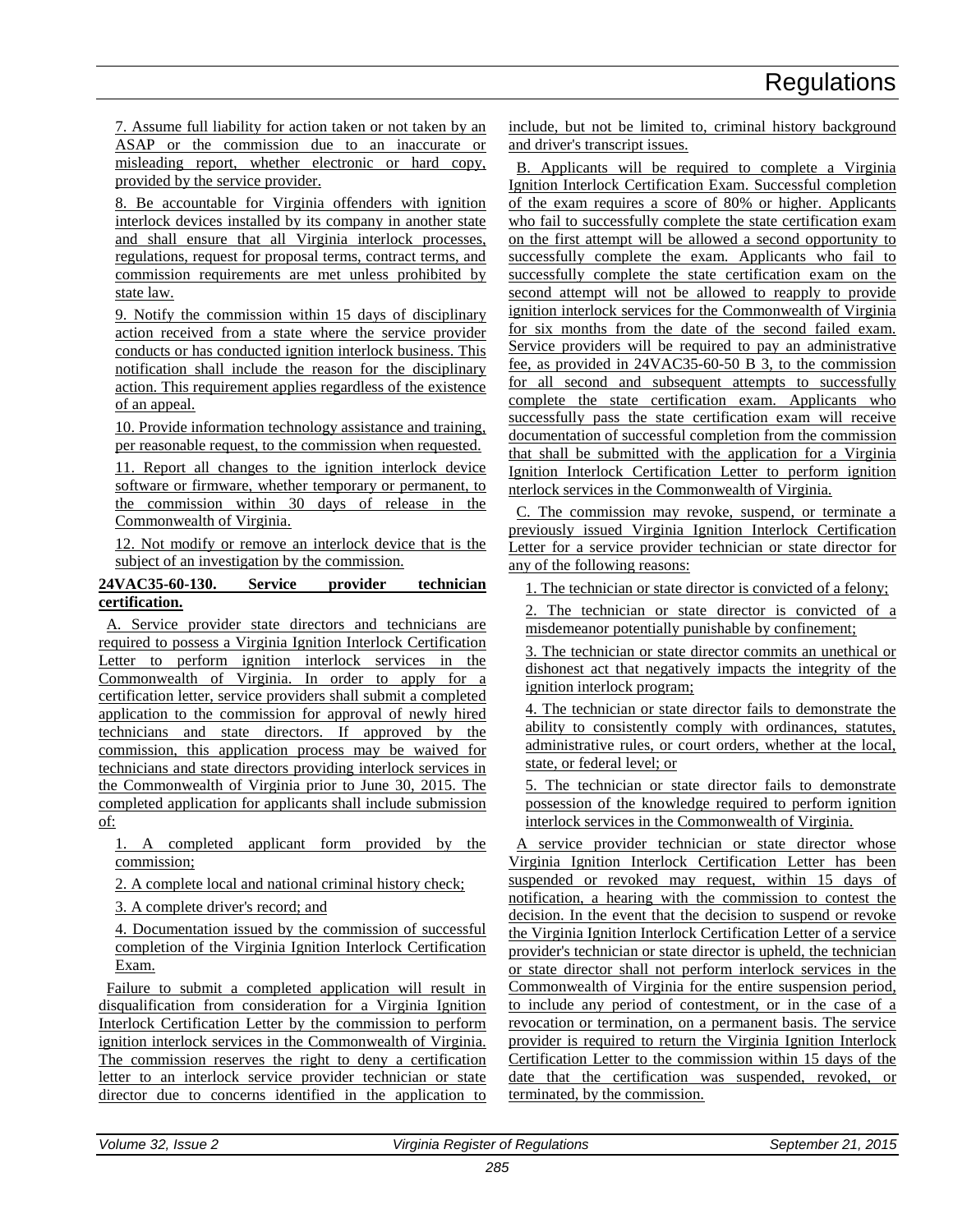D. Once the completed application has been approved by the commission and all other qualifications have been met by the applicant, a Virginia Ignition Interlock Certification Letter to perform ignition interlock services in the Commonwealth of Virginia will be issued to the applicant by the commission. The certification letter shall contain the effective date of the letter and a certification number specific to the applicant. The certification letter will be valid for a time period specified by the commission unless otherwise suspended, revoked, or terminated but for no longer than the service provider contract end date. In the event that an applicant is not approved for a Virginia Ignition Interlock Certification Letter to perform interlock services in the Commonwealth of Virginia, the commission will notify the service provider in writing within 10 days of the determination. The Virginia Ignition Interlock Certification Letter is subject to review by the commission at its discretion during the course of the certification period.

E. An application to renew a Virginia Ignition Interlock Certification Letter for an ignition interlock technician or state director shall be submitted 30 days prior to the expiration date printed on the current certification letter. A technician or state director who has had his state certification revoked or terminated shall be ineligible to reapply for a Virginia Ignition Interlock Certification Letter unless otherwise approved by the commission.

F. Service providers are required to surrender Virginia Ignition Interlock Certification Letters for technicians and state directors who are no longer employed with their company. The surrendered certification letter is to be sent to the commission within 15 days of the date that the technician or state director is no longer employed with the service provider.

G. In addition to the successful completion of the Virginia Ignition Interlock Certification Exam required for application, the commission may order that a technician or state director performing ignition interlock services in the Commonwealth of Virginia review requirements and retake the state certification exam to demonstrate that the technician or state director possesses the knowledge required to perform ignition interlock services in the Commonwealth of Virginia.

NOTICE: The following forms used in administering the regulation were filed by the agency. The forms are not being published; however, online users of this issue of the Virginia Register of Regulations may click on the name of a form with a hyperlink to access it. The forms are also available from the agency contact or may be viewed at the Office of the Registrar of Regulations, General Assembly Building, 2nd Floor, Richmond, Virginia 23219.

FORMS (24VAC35-60)

[VASAP Breath Reduction Form \(rev. 9/2015\)](http://leg5.state.va.us/reg_agent/frmView.aspx?Viewid=3e934003946~1&typ=40&actno=003946&mime=application/pdf)

[VASAP Internet Service Provider Applicant Form \(rev.](http://leg5.state.va.us/reg_agent/frmView.aspx?Viewid=110f5003946~2&typ=40&actno=003946&mime=application/pdf)  [9/2015\)](http://leg5.state.va.us/reg_agent/frmView.aspx?Viewid=110f5003946~2&typ=40&actno=003946&mime=application/pdf)

VA.R. Doc. No. R14-3946; Filed September 2, 2015, 11:48 a.m.

*Volume 32, Issue 2 Virginia Register of Regulations September 21, 2015*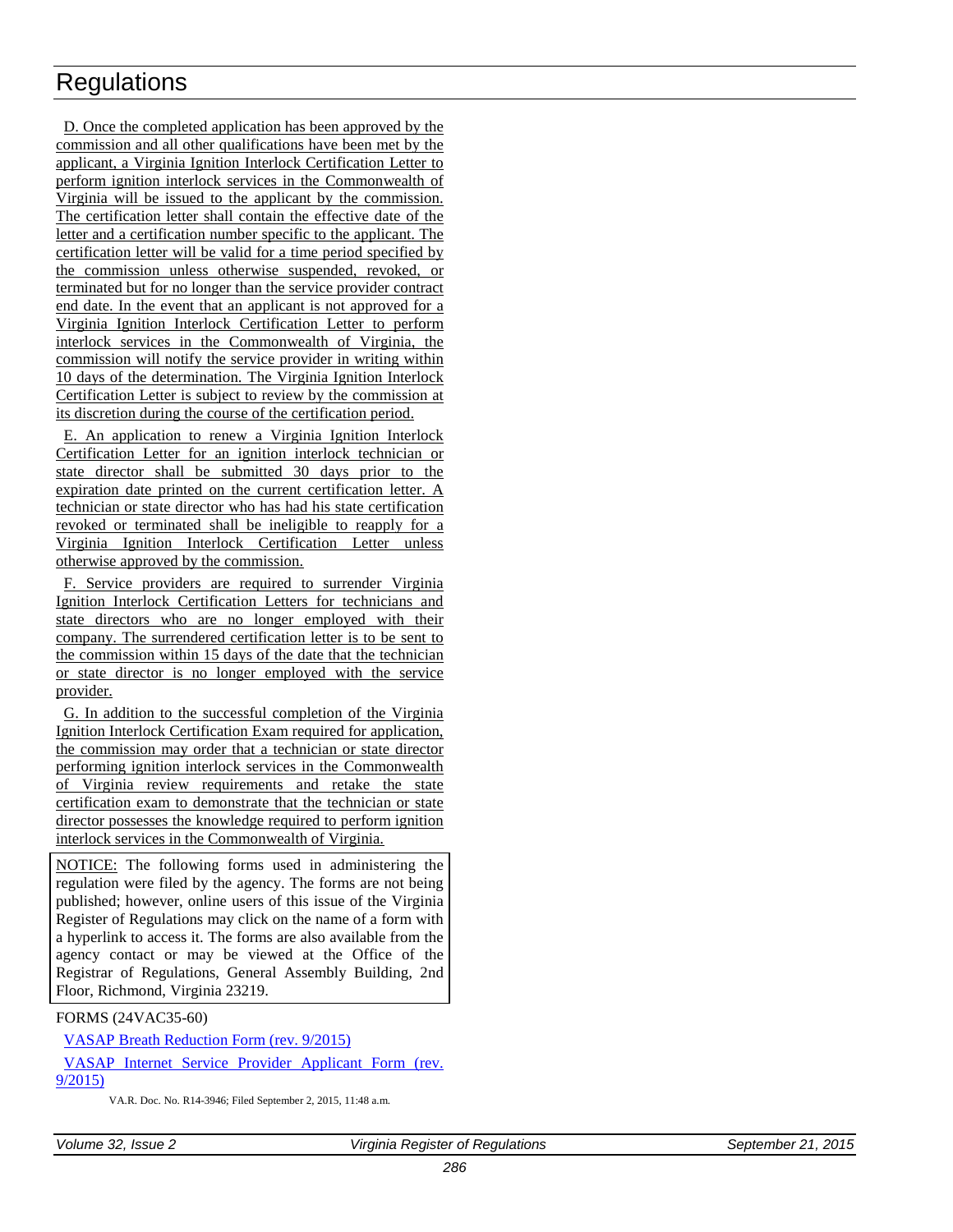# <span id="page-46-1"></span><span id="page-46-0"></span>EXECUTIVE ORDER NUMBER 47 (2015)

# **Establishing the Governor's Council on Youth Entrepreneurship**

#### Importance of the Initiative

Entrepreneurship and innovation are among the central pillars of Governor McAuliffe's economic development platform. The foundation for a new Virginia economy rests upon the strength of Virginia's young people. In order to stimulate future economic prosperity for all Virginians, young people must have the support and resources they need to become economically secure and successful.

In Virginia, the unemployment rate for young adults was 8.4%, double the unemployment rate for Virginians over 35. At the same time, the majority of new jobs come from startup firms (firms less than five years old), estimated at about 3 million jobs per year nationally.

Virginia is home to some of the best colleges, universities, and community colleges in the world. By investing in our young people, we can provide them the tools they need to thrive in the 21st century workforce. We can ensure that they have the foundation to become creative and innovative leaders of the new Virginia economy. In classrooms and businesses across the Commonwealth, our young people are already developing the ideas that will transform our future. We have achieved great success in supporting young entrepreneurs, but we also have an outstanding opportunity for improvement and growth. Virginia should work to strengthen the innovation infrastructure for young people by engaging with leaders in the public and private sectors, the education and business communities, and entrepreneurship ecosystems.

### Establishment of the Governor's Council on Youth Entrepreneurship

Accordingly, by virtue of the authority vested in me as Governor under Article V of the Constitution of Virginia and under the laws of the Commonwealth, including, but not limited to §§ 2.2-134 and 2.2-135 of the Code of Virginia, and subject to my continuing and ultimate authority and responsibility to act in such matters, I hereby establish the Governor's Council on Youth Entrepreneurship.

# Governor's Council on Youth Entrepreneurship

The Governor's Council on Youth Entrepreneurship (Council) shall be responsible for coordinating and implementing youth entrepreneurship initiatives and fostering the growth of the entrepreneurial ecosystem for young people in Virginia. Specifically, the Council is charged with:

• Conducting a comprehensive, statewide assessment of current programs, services, and local, state, and federal resources that support Virginia's young entrepreneurs and innovators;

• Developing a website that aggregates these resources to provide a one-stop location for young entrepreneurs, businesses and educators to easily access information;

• Connecting young entrepreneurs to assets in their communities through a series of roundtables, town halls or other collaborative events to bring together local business leaders and job creators with young entrepreneurs to help grow these ecosystems; and

• Providing additional recommendations to achieve the goals of this Council and reporting regularly to the Governor.

Additionally, the Council will address five significant priorities related to youth entrepreneurship:

1. Expand students' intellectual property (IP) rights – The Council shall work with Boards of Visitors, presidents, administration, and faculty at institutions of higher education to craft policies that give students more rights over their own research and IP. In considering possible alternatives, the Council shall consider model policies of institutions that have expanded student IP rights with the goal of strengthening innovation ecosystems and stimulating economic growth.

2. Promote the formation of collaborative spaces for entrepreneurs and students to meet – The Council shall work with partners in education and business to identify opportunities for expanded space for entrepreneurs and students to collaborate. Entrepreneurs consistently cite physical space as a priority in deciding where to start a business. The Council shall consider model collaborative spaces across Virginia and the nation.

3. Encourage schools to offer courses in entrepreneurship that are easily accessible to all students and to integrate innovation into curriculum – The Council shall research and evaluate strategies for integrating entrepreneurship into classroom environments and curricula in higher education. It shall explore best practices, such as entrepreneurs-inresidence and out-of-classroom curricular programs. It shall work to ensure that entrepreneurship courses are easily accessible and available to all students at institutions of higher education regardless of a student's concentration of study.

4. Identify ways for colleges and universities to award academic credit to students for starting a business – The Council shall work with Boards of Visitors, presidents, administrators, and faculty at institutions of higher education to determine criteria for awarding academic credit to students for starting a business. In the new Virginia economy, it is critical to recognize the important skills and training that students receive from launching a new business venture. Similar to awarding academic credit for an internship or co-op, awarding academic credit to students for starting a business provides crucial workforce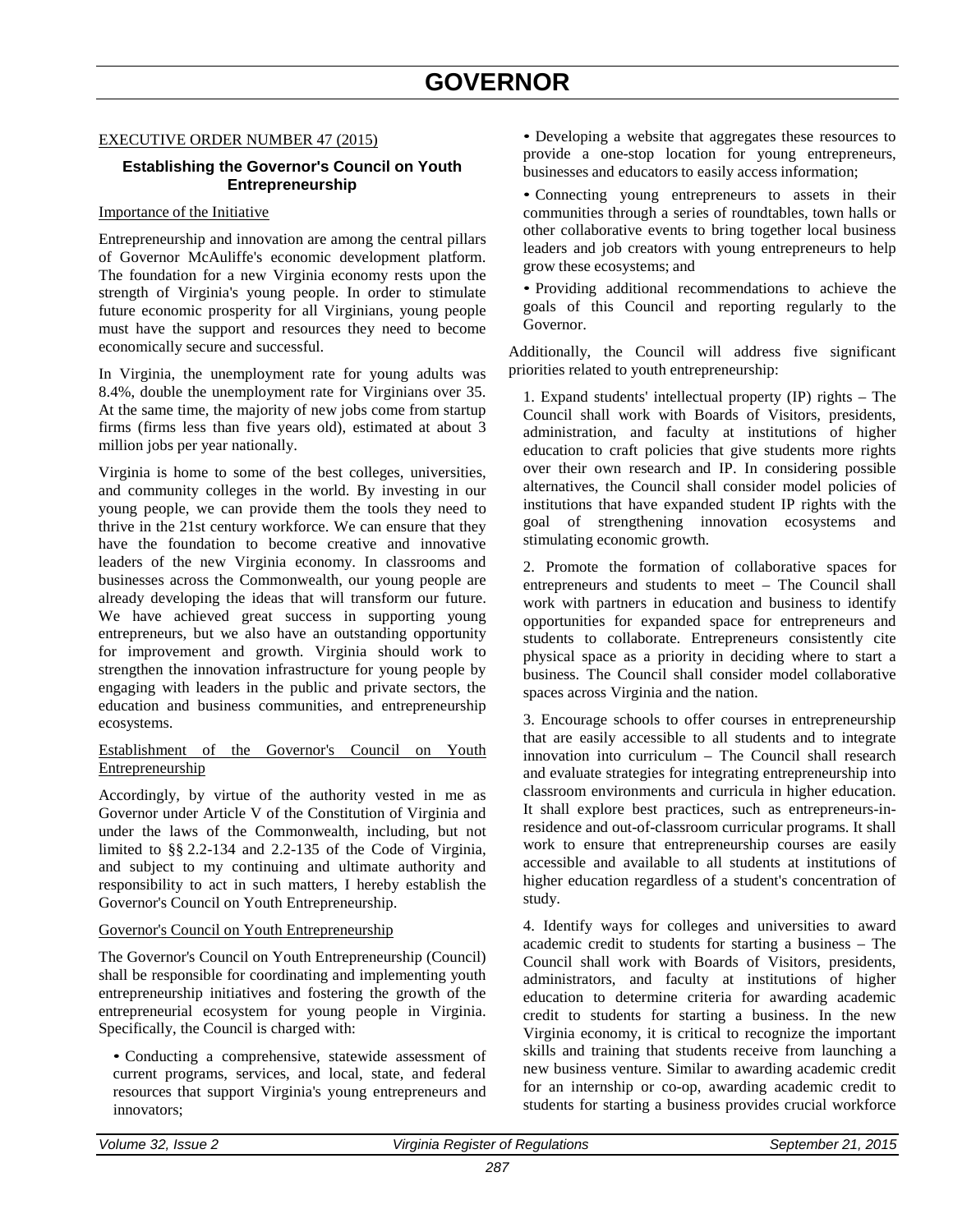# Governor

development opportunities that allow students to remain in school on a graduation track while still pursuing business ventures.

5. Remove unnecessary costs for students starting a business in Virginia – The Council shall consider ways to remove regulations and fees that create unnecessary burdens or obstacles for individuals who are starting a new business.

### Composition of the Council

The Council will be led by the Secretary of Commerce and Trade and include leaders in higher education, business, innovators and entrepreneurs, and others with appropriate expertise, as appointed by the Governor. In coordination with relevant state agencies, the Council will serve as a central coordinating entity to identify opportunities and develop recommendations for improvement, including but not limited to: 1) entrepreneurship education, 2) support from the business community for young entrepreneurs, 3) strategies for keeping the "best and the brightest" young innovators in Virginia, 4) opportunities for strengthening institutional support for student creativity and innovation, and 5) the growth of entrepreneurial ecosystems across Virginia. The Council will also collaborate with other entities as appropriate and seek participation from relevant stakeholders, including the business and education communities, nonprofit groups, and advocacy organizations.

# **Staffing**

Staff support for the Council will be provided by the Office of the Governor, and any other Secretariats, agencies, or offices as designated by the Governor, including staff from institutions of higher education if appropriate. The Council will serve in an advisory role to the Governor, in accordance with § 2.2-2100 of the Code of Virginia. The initial report of the Council's assessments and recommendations is due to the Governor no later than December 1, 2015. Subsequent annual reports from the Council are due to the Governor on December 1st each year. In coordination with the Council, each public institution of higher education will report to the Governor on its progress towards these goals annually.

#### Effective Date

This Executive Order shall be effective upon its signing and, pursuant to §§ 2.2-134 and 2.2-135 of the Code of Virginia, shall remain in full force and effect from its signing until superseded or rescinded.

Given under my hand and under the seal of the Commonwealth of Virginia this 24th day of August, 2015.

/s/ Terence R. McAuliffe Governor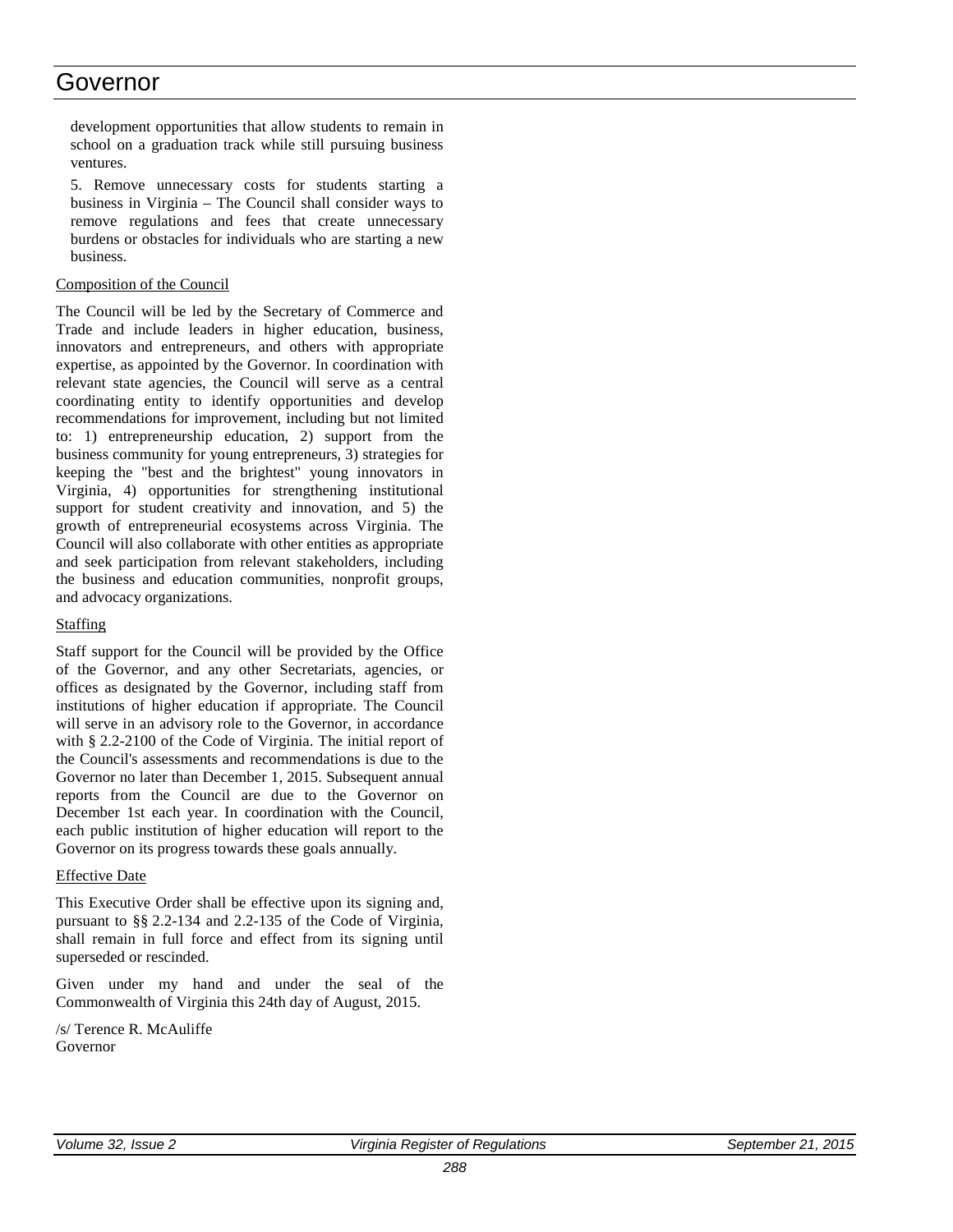# <span id="page-48-0"></span>**GENERAL NOTICES/ERRATA**

# <span id="page-48-1"></span>**DEPARTMENT OF AGRICULTURE AND CONSUMER SERVICES**

# **2015 Annual Report, Agricultural Stewardship Act**

The Commissioner of Agriculture and Consumer Services announces the availability of the annual report of the Agricultural Stewardship Act entitled "Agricultural Stewardship Act Annual Report, April 1, 2014 – March 31, 2015." Copies of this report can be obtained by contacting, and questions regarding the report can be directed to, Joyce Knight at telephone (804) 786-3538 or email at [joyce.knight@vdacs.virginia.gov.](mailto:Joyce.Knight@vdacs.virginia.gov) The report can also be obtained by accessing the department's website at [http://www.vdacs.virginia.gov/stewardship/index.shtml.](http://www.vdacs.virginia.gov/stewardship/index.shtml) A written request may be sent to the address below. Copies of the report are available without charge.

Department of Agriculture and Consumer Services Office of Policy, Planning and Research P. O. Box 1163 Richmond, VA 23218

### **DEPARTMENT OF BEHAVIORAL HEALTH AND DEVELOPMENTAL SERVICES**

# **Proposed Renewal of Variances to Regulations to Assure the Rights of Individuals Receiving Services from Providers Licensed, Funded, or Operated by the Department of Behavioral Health and Developmental Services (12VAC35-115)**

Notice of action: The Department of Behavioral Health and Developmental Services (DBHDS), in accordance with Part VI - Variances (12VAC35-115-220 et seq.), of the Regulations to Assure the Rights of Individuals Receiving Services from Providers Licensed, Funded, or Operated by the Department of Behavioral Health and Developmental Services (12VAC35-115), hereafter referred to as the "Human Rights Regulations," is announcing an opportunity for public comment on the applications for proposed renewal of existing variances to the Human Rights Regulations. The purpose of the regulations is to ensure and protect the legal and human rights of individuals receiving services in facilities or programs operated, licensed, or funded by DBHDS.

Each variance application references the specific part of these regulations to which a variance is needed, the proposed wording of the substitute rule or procedure, and the justification for a variance. Such application also describes time limits and other conditions for duration and the circumstances that will end the applicability of the variance. After considering all available information including comments, DBHDS intends to submit a written decision deferring, disapproving, modifying, or approving each variance renewal application. All variances shall be approved for a specific time period. The decision and reasons for variance will be published in a later issue of the Virginia Register of Regulations.

Purpose of notice: DBHDS is seeking comment on the applications for proposed renewal of the following existing variances to the Human Rights Regulations at four private providers.

#### Variance to Procedures to Ensure Dignity:

12VAC35-115-50 C 7 and C 8:

In order to maintain the safety and security of residents (youth) the programs restrict communication via telephone and visitation to only those placed on a list generated at admission by the parent/legal guardian and the resident.

1. Newport News Behavioral Health Center: The visitation list is generated by the Admissions Coordinator.

2. James Barry Robinson Center

3. Kempsville Center for Behavioral Health: The Clinical Treatment Team is also involved in the creation of the list.

4. Virginia Beach Department of Human Services Residential Crisis Stabilization Program - The Recovery Center: Through the first phase of the program, individuals are limited from visits with family and friends, and phone calls are limited to five minutes per shift. There is no limitation on private communication with attorneys, judges, legislators, clergy, licensed health care practitioners, authorized representatives, advocates, the inspector general, or employees of the protection and advocacy agency.

### Variance to Procedures for Restrictions on Freedoms of Everyday Life:

12VAC35-115-100 A 1 a and A 1 g: In order to utilize a point level system (Behavior Management Model) affecting movement of an individual within the service setting (grounds, community, purchases in program store).

1. Harbor Point Behavioral Health Center

2. Kempsville Center for Behavioral Health: Requiring an individual earn points through a level system in order to access the store.

Variance to Procedures for Use of Seclusion, Restraint, and Time Out

12VAC35-115-110 C 16: In order to utilize time out as part of the unit restriction policy.

Kempsville Center for Behavioral Health: At times deemed necessary due to unsafe behaviors, to provide additional safety and security measures by preventing movement by an individual from their assigned unit for periods longer than 30 minutes.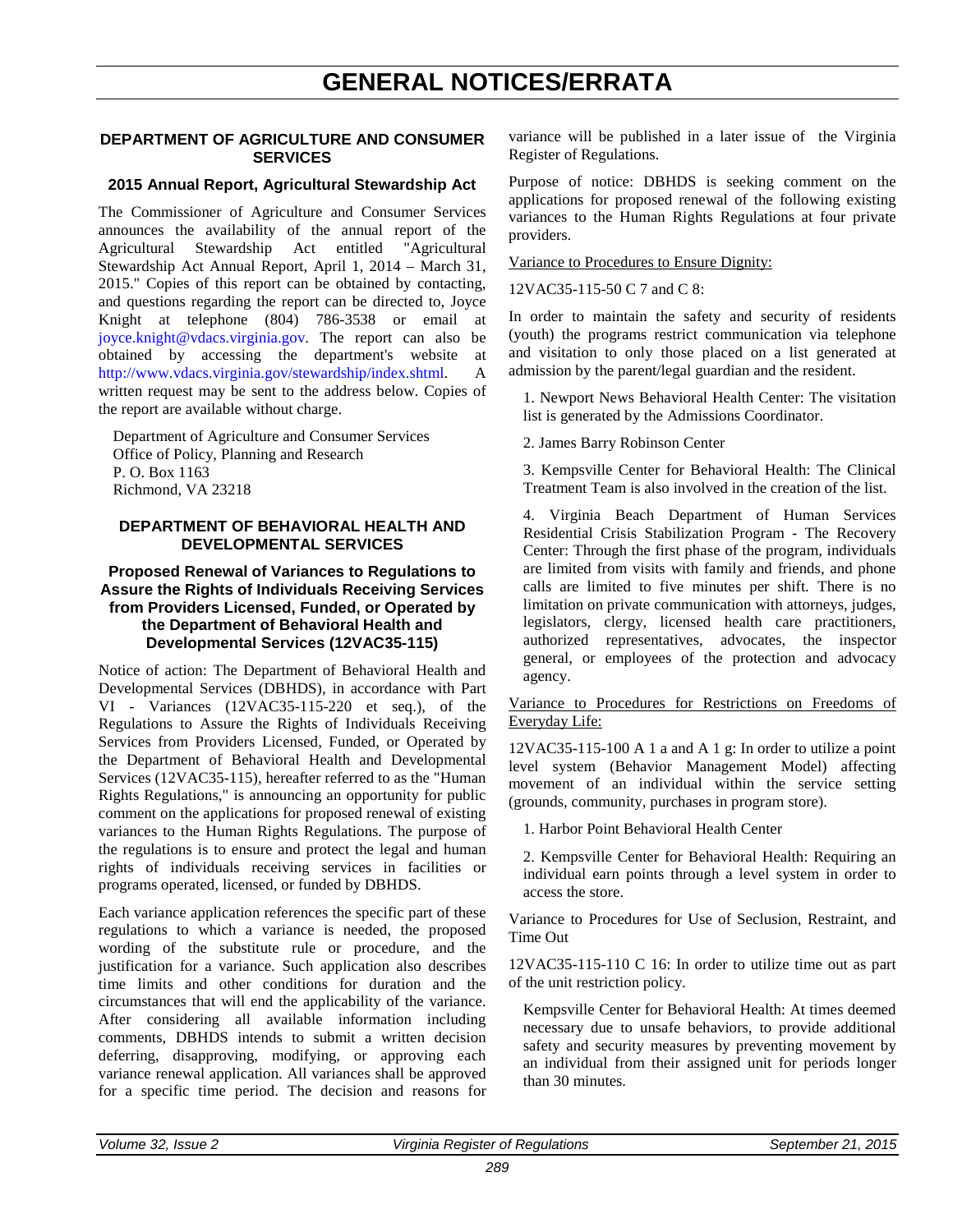# General Notices/Errata

Variances to these regulations by the providers listed above are reviewed by the State Human Rights Committee (SHRC) at least annually, with reports to the SHRC regarding the variances as requested.

Public comment period: September 21, 2015, through October 21, 2015.

Description of proposal: The proposed variance applications for renewal must comply with the general requirements of Part VI - Variances (12VAC35-115-220 et seq.), of the Human Rights Regulations.

How to comment: DBHDS accepts written comments by email, fax, and postal mail. In order to be considered, comments must include the full name, address, and telephone number of the person commenting and be received by DBHDS by the last day of the comment period. All information received is part of the public record.

To review a proposal: Variance applications and any supporting documentation may be obtained by contacting the DBHDS representative named below.

Contact Information: Deborah Lochart, Director, Office of Human Rights, Department of Behavioral Health and Developmental Services, 1220 East Bank Street, P.O. Box 1797, Richmond, VA 23218-1797, telephone (804) 786-0032, FAX (804) 804-371-2308, or email deb.lochart@dbhds.virginia.gov.

# **CEMETERY BOARD**

# **Notice of Periodic Review and Small Business Impact Review**

Pursuant to Executive Order 17 (2014) and §§ 2.2-4007.1 and 2.2-4017 of the Code of Virginia, the Cemetery Board is currently reviewing each of the regulations listed below to determine whether the regulation should be repealed, amended, or retained in its current form. The review of each regulation will be guided by the principles in Executive Order 17 (2014). Public comment is sought on the review of any issue relating to each regulation, including whether the regulation (i) is necessary for the protection of public health, safety, and welfare or for the economical performance of important governmental functions; (ii) minimizes the economic impact on small businesses in a manner consistent with the stated objectives of applicable law; and (iii) is clearly written and easily understandable.

# **18VAC47-11, Public Participation Guidelines**

# **18VAC47-20, Cemetery Board Rules and Regulations**

The comment period begins September 21, 2015, and ends October 12, 2015.

Agency Contact: Christine Martine, Executive Director, Department of Professional Occupational Regulation, 9960 Mayland Drive, Suite 400, Richmond, VA 23233, telephone

(804) 367-8552, FAX (866) 826-8863, or email cemetery@dpor.virginia.gov.

Comments must include the commenter's name and address (physical or email) information in order to receive a response to the comment from the agency. Following the close of the public comment period, a report of both reviews will be posted on the Town Hall, and a report of the small business impact review will be published in the Virginia Register of Regulations.

# **BOARD FOR CONTRACTORS**

# **Notice of Periodic Review and Small Business Impact Review**

Pursuant to Executive Order 17 (2014) and §§ 2.2-4007.1 and 2.2-4017 of the Code of Virginia, the Board for Contractors is currently reviewing each of the regulations listed below to determine whether the regulation should be repealed, amended, or retained in its current form. The review of each regulation will be guided by the principles in Executive Order 17 (2014). Public comment is sought on the review of any issue relating to each regulation, including whether the regulation (i) is necessary for the protection of public health, safety, and welfare or for the economical performance of important governmental functions; (ii) minimizes the economic impact on small businesses in a manner consistent with the stated objectives of applicable law; and (iii) is clearly written and easily understandable.

### **18VAC50-11, Public Participation Guidelines 18VAC50-22, Board for Contractors Regulations 18VAC50-30, Individual License and Certification Regulations**

The comment period begins September 21, 2015, and ends October 12, 2015.

Agency Contact: Eric L. Olson, Executive Director, Department of Professional Occupational Regulation, 9960 Mayland Drive, Suite 400, Richmond, VA 23233, telephone (804) 367-2785, FAX (866) 430-1033, or email contractors@dpor.virginia.gov.

Comments must include the commenter's name and address (physical or email) information in order to receive a response to the comment from the agency. Following the close of the public comment period, a report of both reviews will be posted on the Town Hall, and a report of the small business impact review will be published in the Virginia Register of Regulations.

# **DEPARTMENT OF ENVIRONMENTAL QUALITY**

# **Notice of Intent for Solar Energy Project in Brink, Virginia**

SolUnesco and its partners intend to submit the necessary documentation for a permit by rule for a small renewable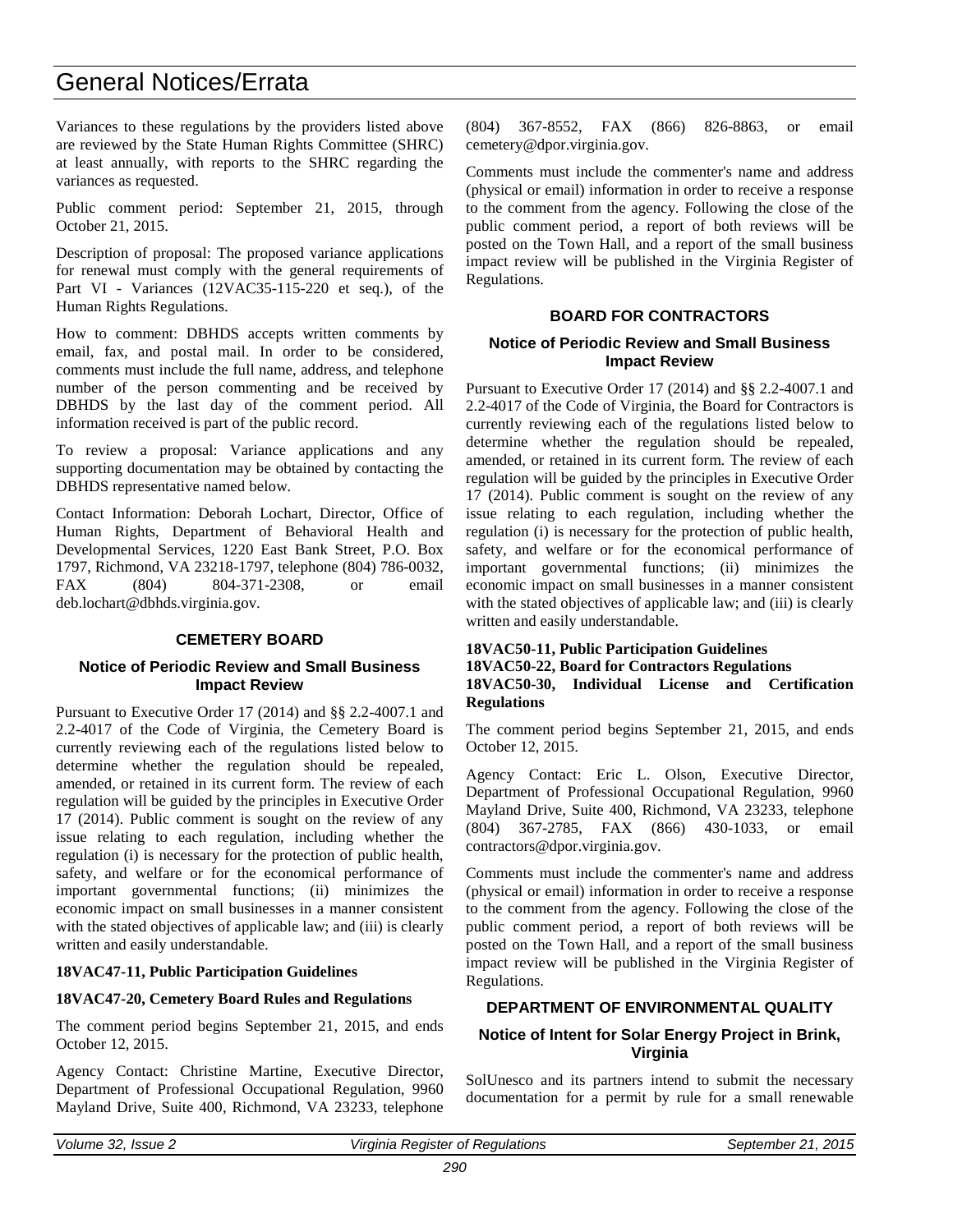energy project (solar) in Brink, Virginia, pursuant to 9VAC15-60. SolUnesco and its partners are developing a 24.1 MW DC (76,500 315W panels) solar farm located in Brink, Virginia, Greensville County. The system will be a ground mounted array covering a plot of about 100 acres in an area approximately 2700' X 1700' and will have an assumed AC interconnection at the Brink Substation, Emporia District within the Mecklenburg Electric Cooperative service territory located approximately one mile away. SolUnesco and its partners have secured an Option to Lease for the site from the property owners and have submitted an interconnect request with Mecklenburg Electric Cooperative (request submitted on July 31, 2015). Parcel is zoned A-1 Agricultural District and rezoning will not be required, although Greensville County will require approval for a Special Use Permit. The parcel is contained within a Natural Resource Overlay District allowing for surface mining for minerals and is currently in the advanced stages of a reclamation process subsequent to these mining operations. Preliminary conversations with Greensville County Planning Director indicate strong support for Special Use Permit approval for this solar project and a potential timeline has been established for this approval by October 19, 2015.

Contact Information: Mary E. Major, Department of Environmental Quality, 629 East Main Street, P.O. Box 1105, Richmond, VA 23218, telephone (804) 698-4423, FAX (804) 698-4510, or email mary.major@deq.virginia.gov.

# **2016 Citizen Water Quality Monitoring Grant Program Request for Proposals**

Purpose: The purpose of the Citizen Water Quality Monitoring Grant Program is to generate scientifically accurate, citizen-collected, water quality data. The program helps to guide and support citizen water quality monitoring and stewardship activities. Funded projects may focus on any or all of the following five categories:

1. List and delist impaired waters on the § 303(d) Impaired Waters List and assess overall water quality.

2. Identify sources of pollution that may help in total maximum daily load (TMDL) development.

3. Track progress of TMDLs or other restoration activities.

4. Identify waters for future monitoring by the Department of Environmental Quality (DEQ).

5. Educating the community on local impacts to water quality and land use activities.

Background: The Citizen Water Quality Monitoring Grant Program was established by a budget amendment in the 1999 Virginia General Assembly Session. The General Assembly based this budget amendment on the Citizen Water Quality Monitoring Grant Report submitted by DEQ regarding the feasibility of a grant to fund citizen monitoring activities. In 2015, the General Assembly allocated general funds for

eligible activities by citizen monitoring organizations in Virginia.

General Eligibility: Funds are available to assist in the development and growth of citizen based water quality monitoring activities. Any community or watershed based environmental or conservation organization, secondary school, college, or university who use volunteers to monitor Virginia waters may apply for these funds. The maximum possible grant award is \$10,000. Only one grant may be awarded per grantee per grant year. Grants are awarded on a competitive basis. Because of the limited funds available, partial funding may be awarded to maximize the effectiveness of the program. No match is required to receive the grant, but funding from other sources is encouraged. Grant awardees must be able to provide DEQ with a Federal Tax Identification Number. Nonprofit organizations are encouraged to register at no charge with the Virginia e-Procurement Portal eVA. Visit [www.eva.virginia.gov](http://www.eva.virginia.gov/) to register. Grant funds cannot be used for office space. Funded activities can begin as soon as January 1, 2016, and must be completed by December 31, 2016.

Eligible Activities: Eligible activities include but are not limited to:

• Water monitoring equipment expenses such as field test kits, probes, nets, sample containers, and manuals. Funded projects must monitor in areas representative of the sampled waters such as:

1. Sampling occurs at or near the main area of flow of the waterbody.

2. Sampling occurs just below the water surface or at deeper depths.

3. Sample site is well away from DEQ permitted discharge pipes and mixing zones such as those found at wastewater treatment plants.

• Certain administrative costs such as printing of newsletters, educational materials, and related items.

• Staff costs to cover direct volunteer coordination and training shall not exceed 20% of the total grant award.

• If seeking funds to cover mileage reimbursement for volunteer sample collection and sample transport, the IRS rate of \$0.14 per mile for charitable organizations is used. Mileage reimbursement shall not exceed 20% of the total grant request.

• Contractual services such as laboratory analysis and specialized services. The contractor is otherwise not a paid employee of the organization receiving the grant funds.

Any water quality sampling should occur at safe, publically accessible locations such as at bridge crossings or boat ramps. If sampling occurs on private property, landowner permission must be obtained.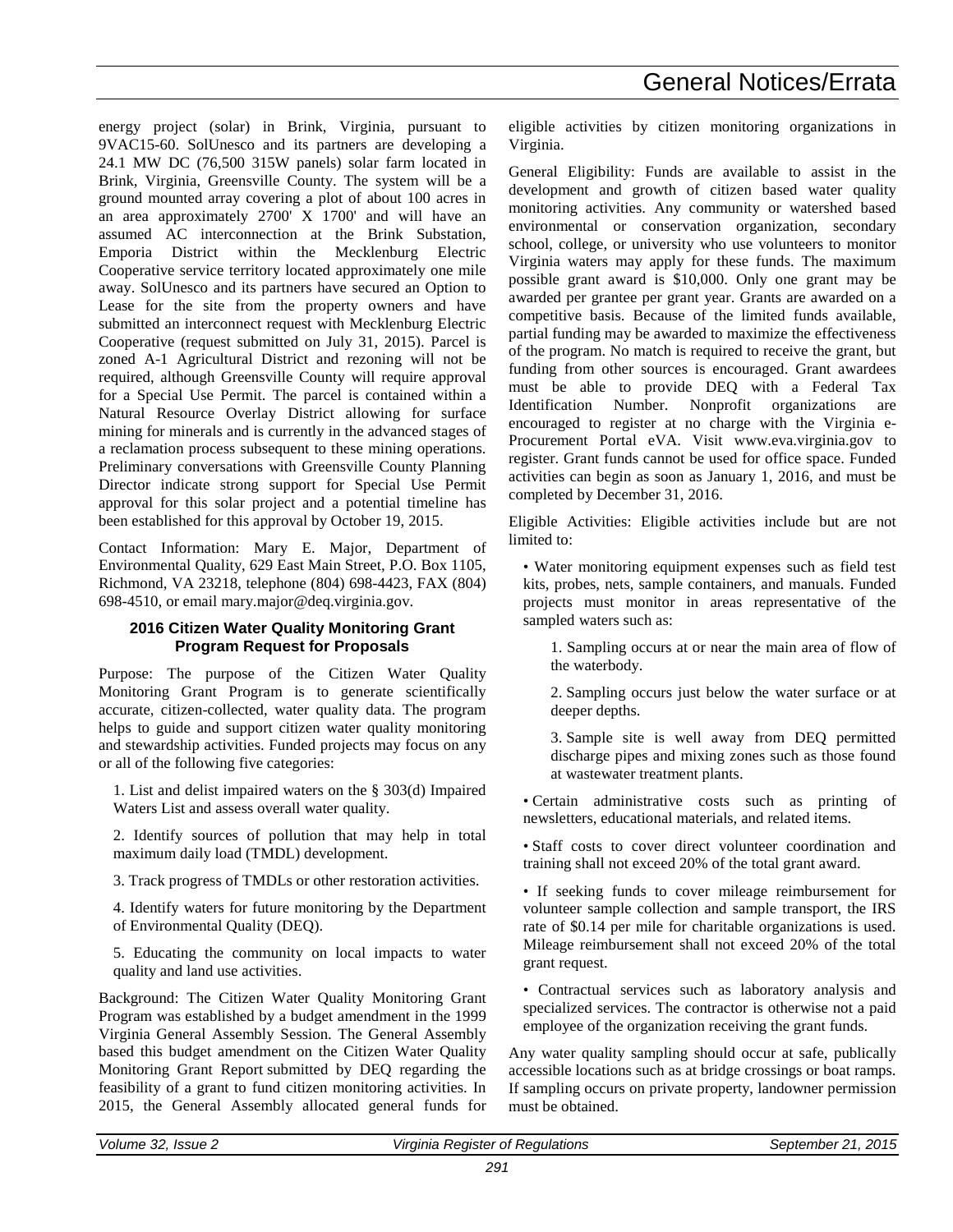# General Notices/Errata

Evaluation Criteria: Proposals must be complete and responsive to all applicable sections of the request for proposal (RFP). Proposals that do not fulfill all required solicitation requirements for the grant for which they are applying or omit any of the requested contents may receive a reduced evaluation score. Proposals will be grouped based on the type of award being sought and ranked accordingly (minigrant to mini-grant, regular grant to regular grant, etc.) Proposals shall be evaluated by a DEQ appointed committee using the following criteria:

> Point Value

- 1. Part 1: General Project Description (for mini, regular, and coordination grants): Project goals and scope, certification that volunteers will be used, budget, history and future plans of the project, completing Attachments A and B. (This part will be evaluated and scored on Part 1 only, with a maximum score of 70) 70
- 2. Part 2: Site Selection and Quality 70 Assurance (for regular and coordination grants only): Location of proposed sample sites and relation to other monitoring activities, training needs of volunteers and quality assurance documentation. (This part will be evaluated and scored with Part 1 resulting in a combined maximum score of 140)
- 3. Part 3: Special Conditions (for coordination grants only): Number of sub-organizations, geographic area of coverage, proportion of monitoring in unmonitored waters and future plans of project improvement. (This part will be evaluated and scored with Parts 1, and 2, with a maximum score of 200) 60
- 4. Penalty if not meeting prior grant Up to -50 conditions during the past five years. Applied to the final score total

# TOTAL: Up to 200

# Application Procedures:

Electronic Submission: Electronic submission of the application is preferred. To submit the application electronically, please email a completed application and attachments to [charles.torbeck@deq.virginia.gov.](mailto:charles.torbeck@deq.virginia.gov) In the subject line of the email, please include the name of the applying organization and the type of grant being sought. Electronic submissions are due no later than 2 p.m. on Friday, October 16, 2015.

Standard Mail Delivery: If delivering by postal mail, an original and four copies of the application and attachments must be received no later than 2 p.m. on Friday, October 16, 2015. Mail applications to:

| <b>Street Delivery:</b>         |
|---------------------------------|
| <b>Stuart Torbeck</b>           |
| Department of Environmental     |
| Ouality                         |
| <b>Water Quality Monitoring</b> |
| 629 East Main Street            |
| Richmond, VA 23218              |
|                                 |

No exceptions can be made to the above deadline. Notification of awards will be made in December 2015. Funds will be available when a contract has been signed and returned to DEQ. 100% of the award may be distributed when the signed contract and a written request for payment are returned. For groups who do not have a quality assurance project plan (QAPP) and who will collect water quality samples, a QAPP must be submitted for DEQ approval by the deadline listed below. If a QAPP is not developed and approved by DEQ, future grant applications from the organization may be disqualified.

Contractual Agreements: All work to be accomplished through the Citizen Monitoring Grant Program must be legally embodied in a contract with the grant proposal. This contract will serve as a memorandum of agreement in accordance with § [62.1-44.19:11](http://leg1.state.va.us/cgi-bin/legp504.exe?000+cod+62.1-44.19C11) of the Code of Virginia. This contract will be between the grantee (or designee) and DEQ. Upon submission of both a signed contract agreement and a written request for payment, grant funds will be made available to the grantee. If at any time the grantee organization cannot fulfill the requirements of the contract, the remainder of the grant funds and any equipment purchased through the grant must be returned to the DEQ Citizen Monitoring Grant Program for redistribution.

Report Requirements: Progress reports providing updates on the project are required according to the schedule below:

Draft QAPP: February 1 2016 (draft due to DEQ for review if a QAPP is required)

Final QAPP: April 1, 2016 (if applicable)

Interim Report: August 1, 2016 (status of grant funds spent, paragraph summary of work completed)

**Final Report**: February 15, 2017 (all monitoring data must be uploaded to the online DEQ database at [www.deq.virginia.gov/easi/.](http://www.deq.virginia.gov/easi/) No other submissions of raw data will be accepted.)

In an effort to conserve paper, electronic submission of the final report is encouraged. These reports can be submitted by either a CD or DVD R/RW or by email to charles.torbeck@deq.virginia.gov. Final reports should consist of the following.\*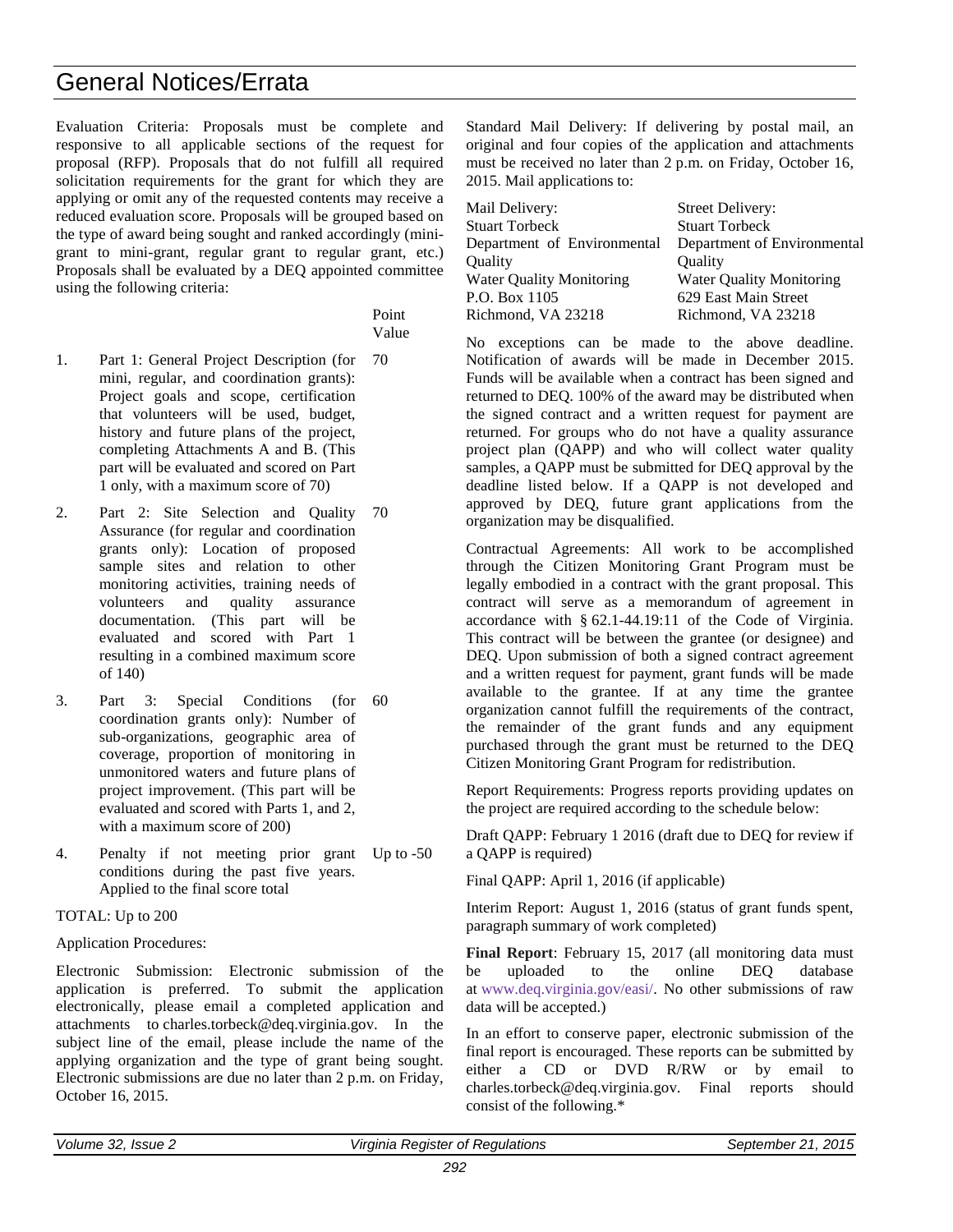# General Notices/Errata

1. Report summarizing the project and recorded observations along with a summary budget.

2. If applicable, copies of publications, list of workshops, and related material that utilized grant funds.

\*If necessary, a hardcopy of these items can be sent to the mailing address listed below.

All water quality data collected using grant funds must be entered on the DEQ online database at [www.deq.virginia.gov/easi/.](http://www.deq.virginia.gov/easi/) Instructions on how to upload this data will be provided when grant awards are announced in the winter of 2015. The database will allow grant recipients to upload water quality data collected during the course of the project. The public can view this data by accessing the website.

If the organization does not continue monitoring beyond the grant period, any equipment, such as meters or unopened reagents purchased with grant funds must be returned to DEQ at the address listed below to be redistributed or used for future training sessions.

Contact Information: Stuart Torbeck, Department of Environmental Quality, 629 East Main Street, P.O. Box 1105, Richmond, VA 23218, telephone (804) 698-4461, or email charles.torbeck@deq.virginia.gov.

# **VIRGINIA LOTTERY**

# **Director's Orders**

The following Director's Orders of the Virginia Lottery were filed with the Virginia Registrar of Regulations on September 2, 2015. The orders may be viewed at the Virginia Lottery, 900 East Main Street, Richmond, VA, or at the office of the Registrar of Regulations, 201 North 9th Street, 2nd Floor, Richmond, VA.

#### Director's Order Number Ninety-Six (15)

Virginia's Computer-Generated Game Lottery Powerball® Final Rules for Game Operation (This Director's Order becomes effective August 11, 2015, fully replaces any and all prior Virginia Lottery "Powerball" game rules, and shall remain in full force and effect unless amended or rescinded by further Director's Order)

# Director's Order Number One Hundred Four (15)

Virginia's Instant Game Lottery 1588 "Redskins Champions Club" Final Rules for Game Operation (effective August 4, 2015)

Director's Order Number One Hundred Five (15)

Virginia's Instant Game Lottery 1574 "Lucky Streak" Final Rules for Game Operation (effective August 11, 2015)

Director's Order Number One Hundred Six (15)

Virginia's Instant Game Lottery 1590 "Grocery Bag Bucks" Final Rules for Game Operation (effective August 11, 2015)

Director's Order Number One Hundred Eight (15)

Virginia's Instant Game Lottery 1584 "\$1,000 Frenzy" Final Rules for Game Operation (effective August 11, 2015)

Director's Order Number One Hundred Nine (15)

Virginia's Instant Game Lottery 1589 "Lucky Lines" Final Rules for Game Operation (effective August 11, 2015)

Director's Order Number One Hundred Ten (15)

Virginia's Instant Game Lottery 1559 "Double Dollar Fortune" Final Rules for Game Operation (effective August 11, 2015)

Director's Order Number One Hundred Thirteen (15)

Virginia's Instant Game Lottery 1592 "\$40,000 Payday" Final Rules for Game Operation (effective August 11, 2015)

Director's Order Number One Hundred Fourteen (15)

Virginia's Instant Game Lottery 1571 "Cash Blast" Final Rules for Game Operation (effective August 11, 2015)

Director's Order Number One Hundred Fifteen (15)

Virginia's Instant Game Lottery 1557 "20X The Money" Final Rules for Game Operation (effective August 11, 2015)

Director's Order Number One Hundred Seventeen (15)

Virginia's Instant Game Lottery 1591 "Spooktacular Fast \$50's" Final Rules for Game Operation (effective August 18, 2015)

Director's Order Number One Hundred Eighteen (15)

Virginia Lottery's "We're Game Honorary Pit Crew Promotion" Final Rules for Operation (This Director's Order becomes effective on Thursday, August 20, 2015, and shall remain in full force and effect unless amended or rescinded by further Director's Order

Director's Order Number One Hundred Nineteen (15)

Virginia's Instant Game Lottery 1593 "Turkey Tripler" Final Rules for Game Operation (effective August 18, 2015)

Director's Order Number One Hundred Thirty-One (15)

Virginia Lottery's "Bank A Million How To Play Coupon" Final Rules for Operation (effective September 1, 2015)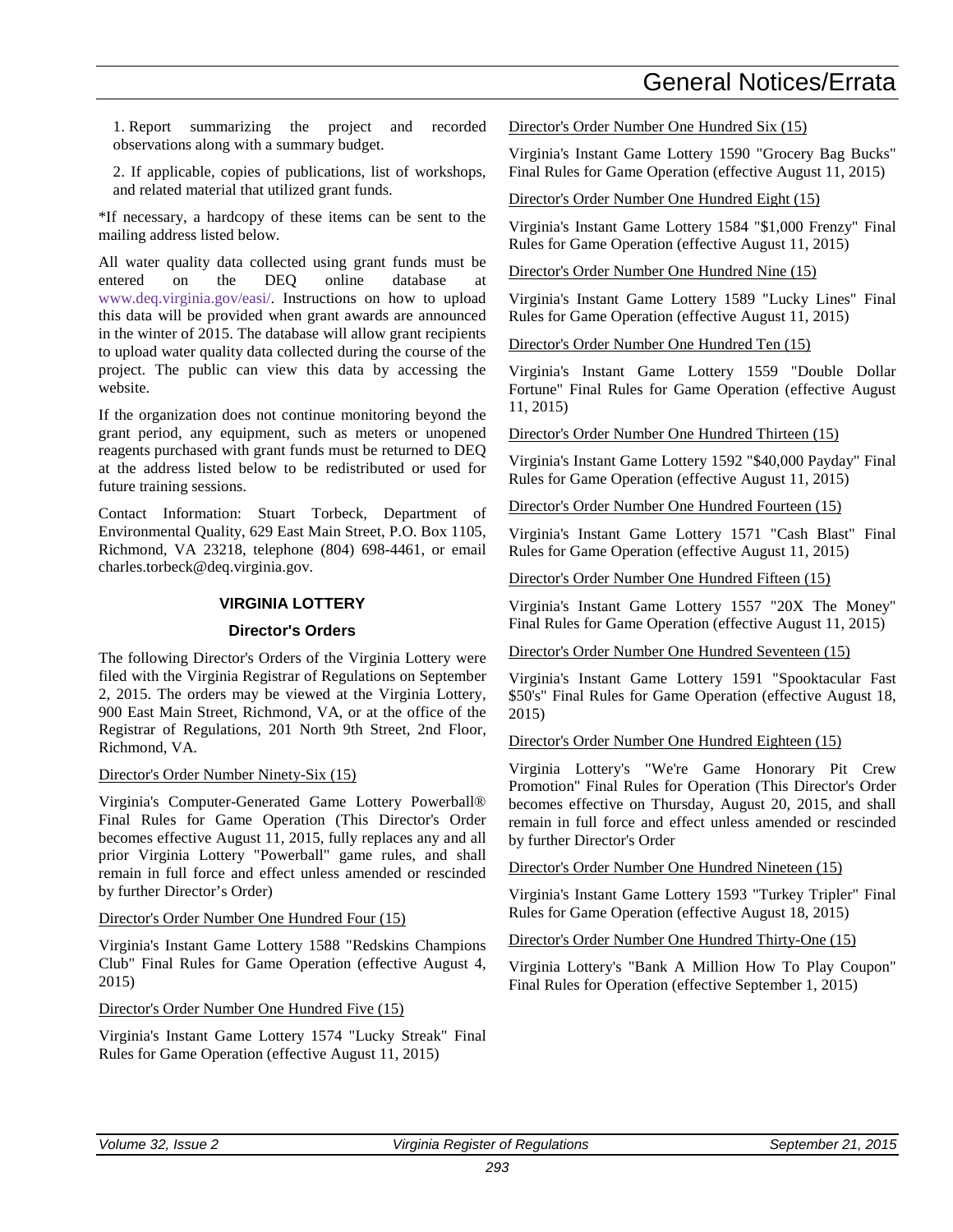# **DEPARTMENT OF PROFESSIONAL AND OCCUPATIONAL REGULATION**

### **Notice of Periodic Review and Small Business Impact Review**

Pursuant to Executive Order 17 (2014) and §§ 2.2-4007.1 and 2.2-4017 of the Code of Virginia, the Department of Professional and Occupational Regulation is conducting a periodic review and small business impact review of 18VAC120-30, Regulations Governing Polygraph Examiners.

The review of this regulation will be guided by the principles in Executive Order 17 (2014).

The purpose of this review is to determine whether this regulation should be repealed, amended, or retained in its current form. Public comment is sought on the review of any issue relating to this regulation, including whether the regulation (i) is necessary for the protection of public health, safety, and welfare or for the economic performance of important governmental functions; (ii) minimizes the economic impact on small businesses in a manner consistent with the stated objectives of applicable law; and (iii) is clearly written and easily understandable.

The comment period begins September 21, 2015, and ends October 12, 2015.

Comments may be submitted online to the Virginia Regulatory Town Hall at http://www.townhall.virginia.gov/L/Forums.cfm. Comments may also be sent to Eric L. Olson, Executive Director, Department of Professional Occupational Regulation, 9960 Mayland Drive, Suite 400, Richmond, VA 23233, telephone (804) 367-7226, FAX (866) 430-1033, or email polygraph@dpor.virginia.gov.

Comments must include the commenter's name and address (physical or email) information in order to receive a response to the comment from the agency. Following the close of the public comment period, a report of both reviews will be posted on the Town Hall and a report of the small business impact review will be published in the Virginia Register of Regulations.

# **BOARD FOR WASTE MANAGEMENT FACILITY OPERATORS**

### **Notice of Periodic Review and Small Business Impact Review**

Pursuant to Executive Order 17 (2014) and §§ 2.2-4007.1 and 2.2-4017 of the Code of Virginia, the Board for Waste Management Facility Operators is currently reviewing each of the regulations listed below to determine whether the regulation should be repealed, amended, or retained in its current form. The review of each regulation will be guided by the principles in Executive Order 17 (2014). Public comment

is sought on the review of any issue relating to each regulation, including whether the regulation (i) is necessary for the protection of public health, safety, and welfare or for the economical performance of important governmental functions; (ii) minimizes the economic impact on small businesses in a manner consistent with the stated objectives of applicable law; and (iii) is clearly written and easily understandable.

### **18VAC155-11, Public Participation Guidelines 18VAC150-20, Waste Management Facility Operators Regulations**

The comment period begins September 21, 2015, and ends October 12, 2015.

Agency Contact: Eric L. Olson, Executive Director, Department of Professional Occupational Regulation, 9960 Mayland Drive, Suite 400, Richmond, VA 23233, telephone (804) 367-8511, FAX (866) 430-1033, or email wastemgt@dpor.virginia.gov.

Comments must include the commenter's name and address (physical or email) information in order to receive a response to the comment from the agency. Following the close of the public comment period, a report of both reviews will be posted on the Town Hall, and a report of the small business impact review will be published in the Virginia Register of Regulations.

# **STATE WATER CONTROL BOARD**

# **Proposed Consent Order for Chesterfield County Department of Public Utilities**

An enforcement action has been proposed for Chesterfield County Department of Public Utilities. The consent order describes a settlement to resolve a violation of State Water Control Law associated with an unauthorized discharge to Proctors Creek below the Route 1 Bridge in Chesterfield County. A description of the proposed action is available at the Department of Environmental Quality office named below or online at www.deq.virginia.gov. Frank Lupini will accept comments by email at frank.lupini@deq.virginia.gov, FAX at (804) 527-5106, or postal mail at Department of Environmental Quality, Piedmont Regional Office, 4949-A Cox Road, Glen Allen, VA 23060, from September 21, 2015, to October 22, 2015.

# **Notice of Technical Advisory Committee Meeting**

The Department of Environmental Quality (DEQ) seeks participation and input on draft source assessment information for development of a total maximum daily load (TMDL) study for the Lower Chickahominy River and Tributaries in New Kent, Charles City, and James City Counties. Several waterbodies are listed on the § 303(d) TMDL Priority List and Report as impaired due to violations of the state's water quality standards for bacteria for the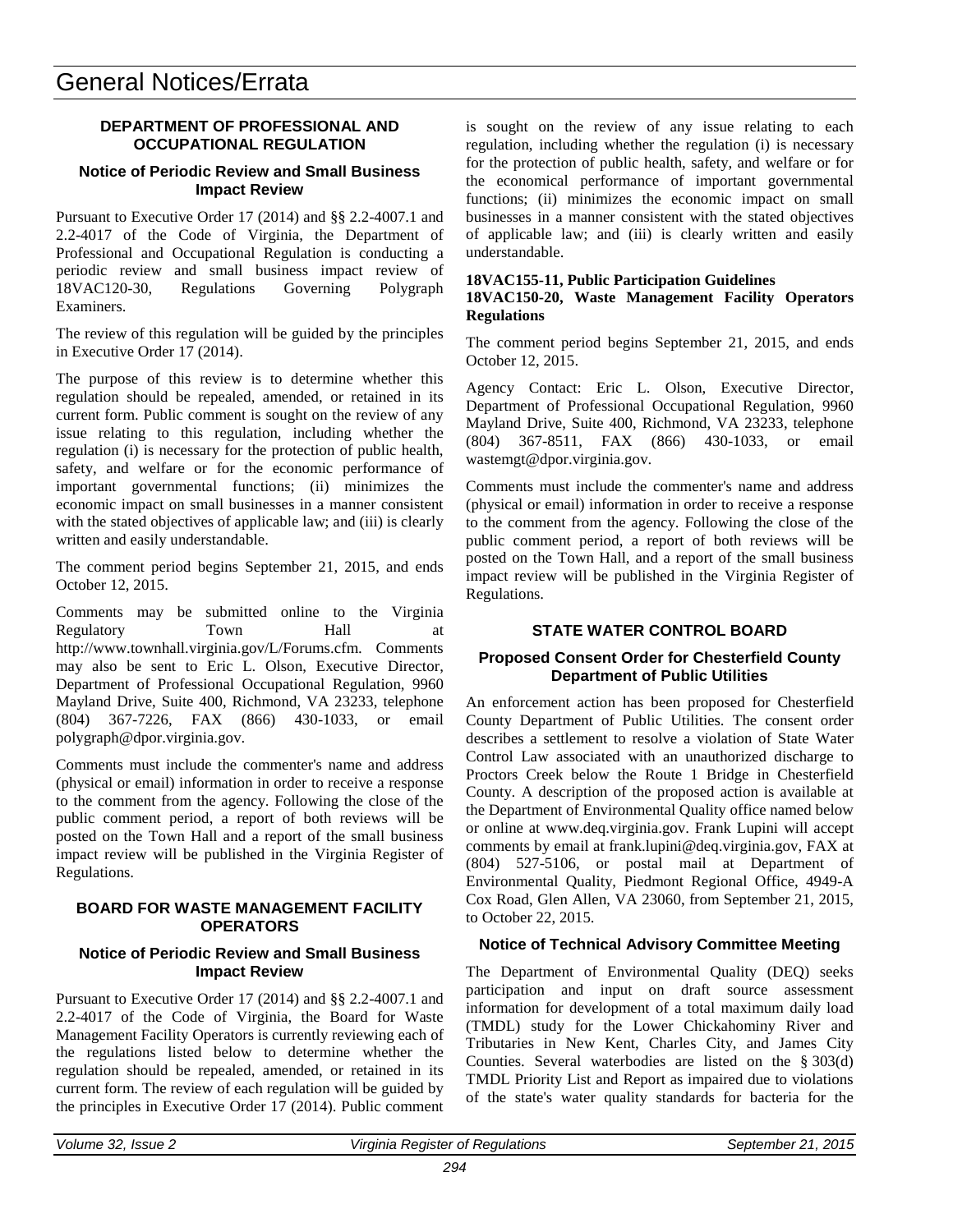recreation use (see below). Section 303(d) of the Clean Water Act and § 62.1-44.19:7 C of the State Water Control Law requires the DEQ to develop TMDLs for pollutants responsible for each impaired waterbody. The presentation from the public meeting held in July is available at: [http://www.deq.virginia.gov/Programs/Water/WaterQualityIn](http://www.deq.virginia.gov/Programs/Water/WaterQualityInformationTMDLs/TMDL/TMDLDevelopment/DocumentationforSelectTMDLs.aspx#LoChx) [formationTMDLs/TMDL/TMDLDevelopment/Documentatio](http://www.deq.virginia.gov/Programs/Water/WaterQualityInformationTMDLs/TMDL/TMDLDevelopment/DocumentationforSelectTMDLs.aspx#LoChx) [nforSelectTMDLs.aspx#LoChx.](http://www.deq.virginia.gov/Programs/Water/WaterQualityInformationTMDLs/TMDL/TMDLDevelopment/DocumentationforSelectTMDLs.aspx#LoChx) 

The intent to establish an advisory committee was publicly noticed in June 2015 and during the public meeting. Technical advisory committee (TAC) participation has since been encouraged in subsequent phone and email correspondence. The TAC meeting will be held Wednesday, October 7, 2015, at 10 a.m. at the Charles City County Social Center located at 8320 Ruthville Road, Providence Forge, VA 23140. Meeting minutes will be taken and posted on the DEQ website for future reference.

Waterbodies identified for bacteria TMDL development include the following:

| Stream                           | Impairment                    | Location                                          |
|----------------------------------|-------------------------------|---------------------------------------------------|
| Beaverdam Creek<br>XAH-Beaverdam |                               | New Kent County                                   |
| Creek, UT<br>Diascund Creek      |                               | New Kent and James<br><b>City Counties</b>        |
| Mill Creek                       | Recreation                    | <b>James City County</b>                          |
| <b>Barrows Creek</b>             | Use <sub></sub><br>(bacteria) | <b>Charles City County</b>                        |
| Chickahominy<br>River            |                               | Charles City, James<br>City, New Kent<br>Counties |
| Gordon Creek                     |                               | James City County                                 |

The purpose of the TAC meeting will be to review the draft source assessment information. "Source assessment" is a process that involves classifying, identifying, and quantifying bacteria source types throughout the watershed. The source assessment information will be used to inform the TMDL model. Information on the development of the TMDLs is available upon request. Questions or information requests should be addressed to Margaret Smigo, Department of Environmental Quality, 4949-A Cox Road, Glen Allen, VA 23060, telephone (804) 527-5124, or email margaret.smigo@deq.virginia.gov.

# **Public Meeting and Public Comment Period for a TMDL Implementation Plan Chuckatuck Creek and Brewers Creek in the City of Suffolk and Isle of Wight County**

A public meeting to discuss a water quality improvement plan for Chuckatuck and Brewers Creeks will be held on

Thursday, September 24, 2015, at the CE&H Ruritan Hall located at 8881 Eclipse Drive, Suffolk, Virginia from 6 p.m. to 8 p.m.

Chuckatuck Creek and Brewers Creek were identified in Virginia's Water Quality Assessment Integrated Report as impaired for violations of the fecal coliform criteria for shellfish waters. Shellfish harvest from these waters is restricted as shellfish may be unsafe for consumption. The impairment is based on water quality monitoring data reports of sufficient exceedances of Virginia's Water Quality Standard for Bacteria. Bacteria sources identified that may contribute to this impairment include failing septic systems, discharges of untreated human waste, pets, and agricultural practices in the area.

The meeting will review the final implementation plan for the impaired waters. The Plan has included an outline of corrective actions that could be used to reduce the sources of bacteria, their associated costs and benefits, along with measurable goals, and a timeline. Management options include replacing failing septic systems, removing discharge of untreated human waste to streams, reducing pollutant loads from agricultural, urban, and residential areas, and a pet waste disposal and education program.

The public comment period on materials presented at this meeting will extend from September 25, 2015, to October 26, 2015. For additional information or to submit comments, contact Jennifer Howell, Department of Environmental Quality, Tidewater Regional Office, 5636 Southern Boulevard, Virginia Beach, VA 23463, telephone (757) 518- 2111, or email jennifer.howell@deq.virginia.gov The<br>implementation plan can be found at implementation plan can be found at [http://www.deq.virginia.gov/Programs/Water/WaterQualityIn](http://www.deq.virginia.gov/Programs/Water/WaterQualityInformationTMDLs/TMDL/TMDLImplementation/TMDLImplementationPlans.aspx) [formationTMDLs/TMDL/TMDLImplementation/TMDLImpl](http://www.deq.virginia.gov/Programs/Water/WaterQualityInformationTMDLs/TMDL/TMDLImplementation/TMDLImplementationPlans.aspx) [ementationPlans.aspx.](http://www.deq.virginia.gov/Programs/Water/WaterQualityInformationTMDLs/TMDL/TMDLImplementation/TMDLImplementationPlans.aspx)

# **VIRGINIA CODE COMMISSION**

# **Notice of Public Comment Period on Proposed Regulations**

The Virginia Code Commission seeks comment on proposed revisions to the Regulations of the Virginia Code Commission for Implementing the Virginia Register Act. The purpose of the regulation is to direct and assist state agencies in filing and publishing regulatory actions and in complying with the Virginia Register Act and the provisions of the Administrative Process Act related to the publication of the Virginia Register of Regulations and the Virginia Administrative Code.

The Code Commission has the responsibility of publishing and maintaining the Virginia Administrative Code and publishing the Virginia Register of Regulations as provided for in § [2.2-4031](http://law.lis.virginia.gov/vacode/2.2-4031/) of the Code of Virginia. The Code Commission's specific authority to adopt regulations is found